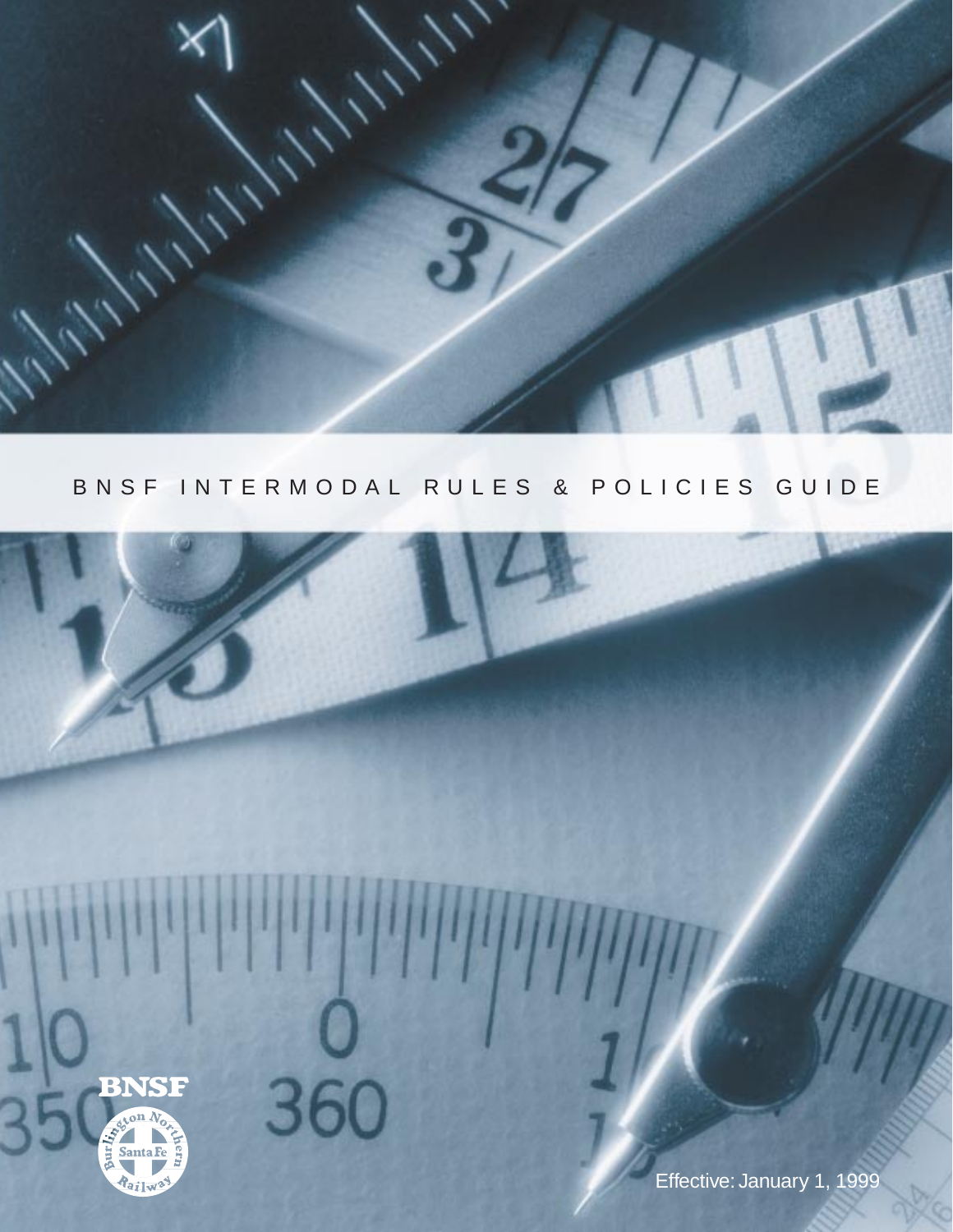<span id="page-1-0"></span>

Renita Lee Manager Intermodal Communications  $\vert$  P O Box 961056

**Burlington Northern Santa Fe**

Fort Worth TX 76161-0056

2650 Lou Menk Dr Fort Worth TX 76131-2830

1-888-428-2673

November 30, 1998

Dear BNSF Intermodal Customer:

[Enclosed is a revised BNSF Intermodal Rules and Policies Guide, effective January 1, 1999. This edition](#page-2-0) replaces the guide issued in July 1997.

# **Please return the enclosed postage paid postcard indicating receipt of this guide** to ensure you receive all future updates to the guide and any other important information.

Many changes have been made throughout the book. A few new items were added and the item sequence has been rearranged. In addition, the "Definitions" and "Appendix" sections have been enhanced for clarification. Some of the significant changes are highlighted below.

# **Item 4: Service Modification**

States applicability of modifying service

**Item 14: Shipping Instructions Information**

Revises layout for required elements

**Item 15: Shipping Instruction Changes**

Defines and separates changes for after in-gate and before loaded on a rail car

- **Item 24: Prohibited Commodities, Equipment and Associated Charges** Describes unauthorized equipment and commodities, and addresses related charges
- **Item 25: Restricted Commodities, Equipment and Associated Charges**
	- Expands requirements, adds equipment, and increases the charges
- **Item 36: Loaded Tank Containers**

Requires loads to be delivered with drop frame chassis

**Item 37: Bulk Bladder Shipments**

Clarifies responsibility for the shipments

**Item 44: Storage Free Time and Charges**

 $\cdot$  Increases storage charges from \$50 to \$100 for some locations

**Item 46: Driver Loading/Unloading Free Time and Charges** Raises driver assist and standby time charges from \$15 to \$20

# **Appendix B: Charges and Amounts**

Recaps charges and amounts; some were increased

# **Appendix C: Phone Numbers**

Lists numbers for handy reference

If you have any questions about the amended guide, please contact your Logistics or Marketing Representative at 1-888-428-2673 (1-888-IBU-BNSF) options, 2 or 3.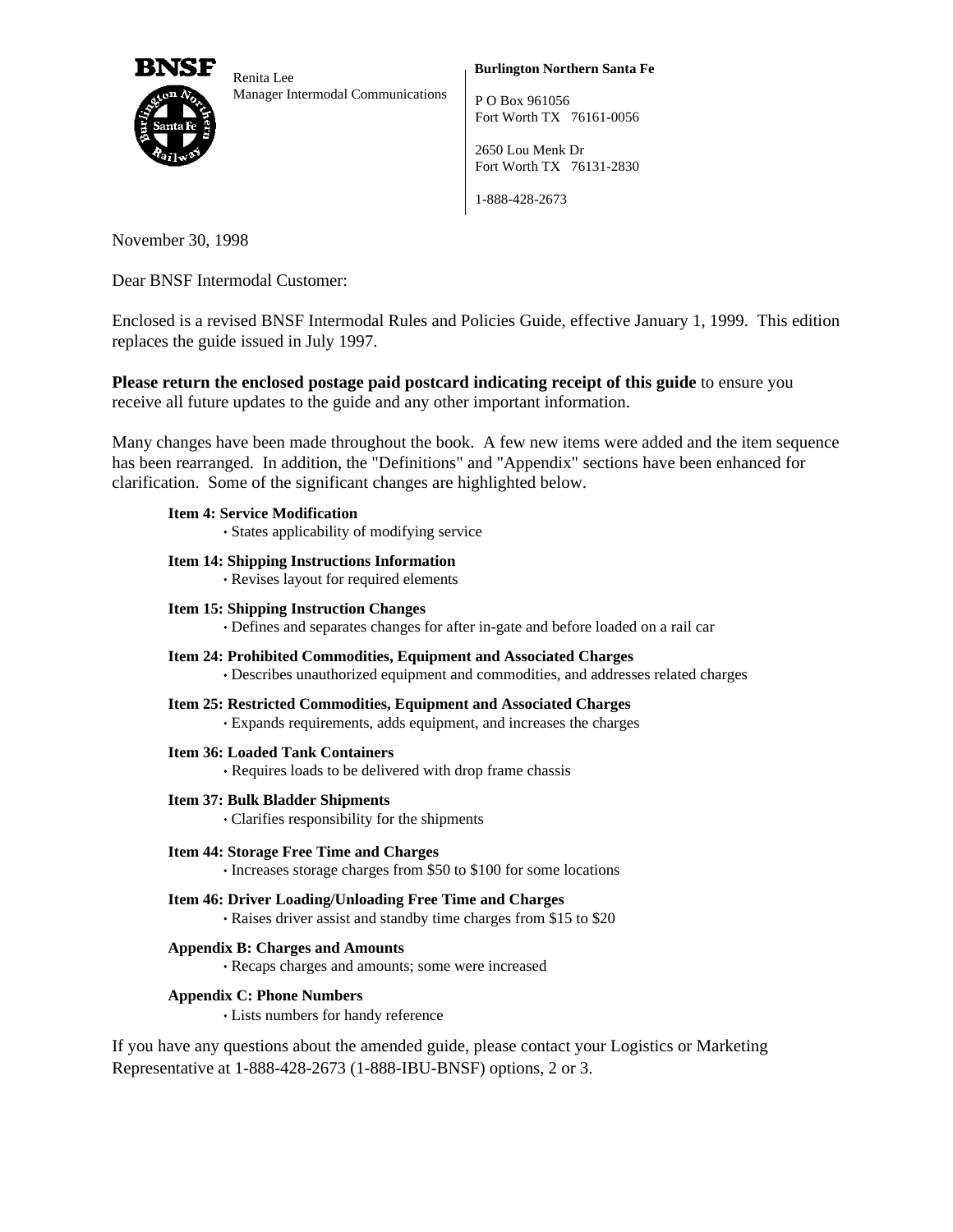# <span id="page-2-0"></span>[BNSF INTERMODAL RULES AND POLICIES GUIDE](#page-4-0)

*Effective: January 1, 1999*

Issued by:

The Burlington Northern and Santa Fe Railway Company. This new *BNSF Intermodal Rules and Policies Guide* replaces the former *BNSF Intermodal Rules and Policies Guide* dated July 1, 1997.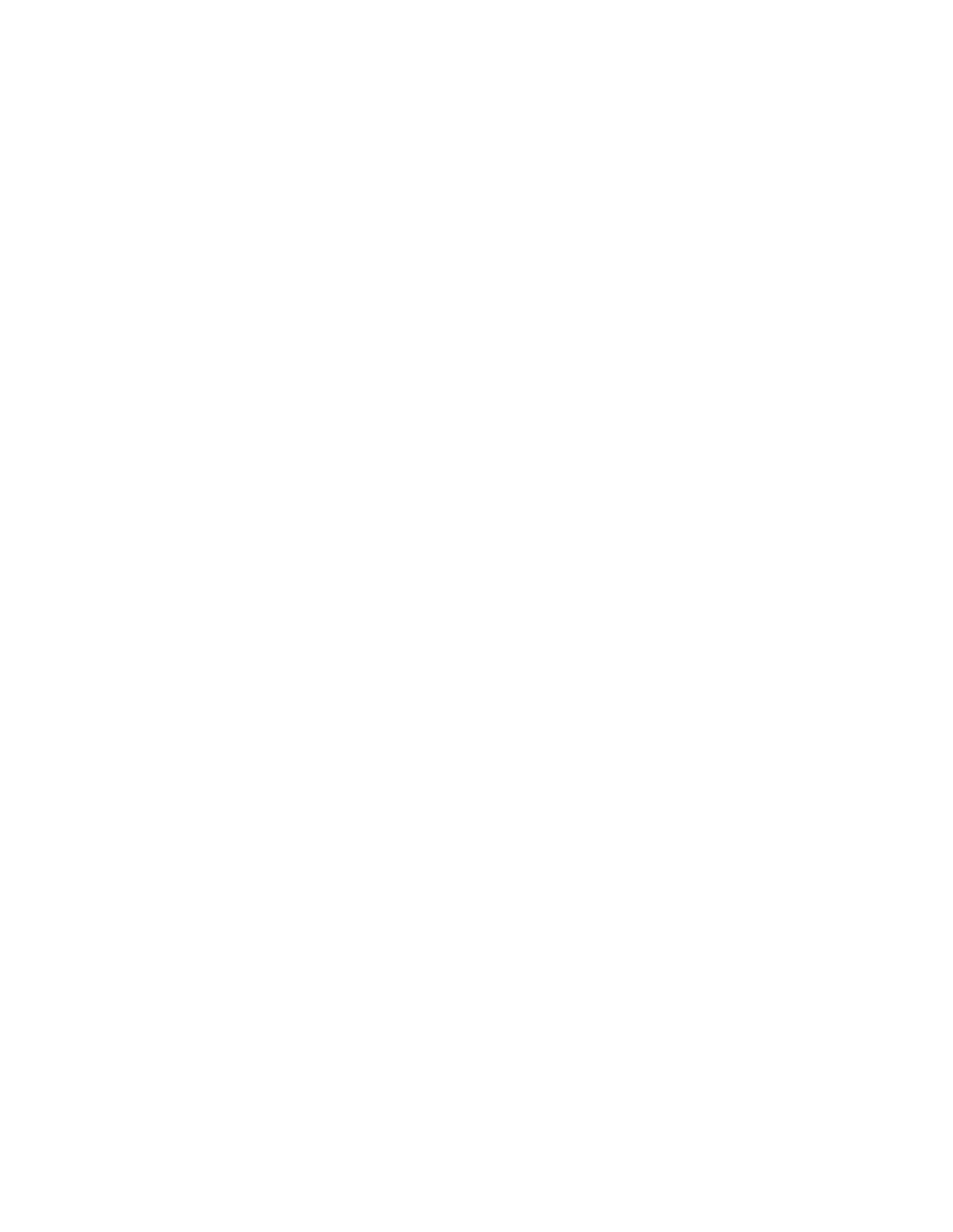<span id="page-4-0"></span>

| <b>ITEM</b>     |                                                                                                                                                          | <b>PAGE</b>    |
|-----------------|----------------------------------------------------------------------------------------------------------------------------------------------------------|----------------|
|                 | <b>GENERAL RULES</b>                                                                                                                                     |                |
| 1               | Rules and Policies Guide Application                                                                                                                     | 1              |
| 2               | Applicable Industry Publications                                                                                                                         | 1              |
| 3               | Price Authorities Application<br>Price Authority Definition<br>Price Authority Types<br><b>Price Authority Modifications</b>                             | $\overline{2}$ |
| 4               | Service Modification                                                                                                                                     | 4              |
| 5               | BNSF (UIIA) Trucker Interchange Application                                                                                                              | $\overline{4}$ |
| 6               | Complete Offer                                                                                                                                           | 4              |
| 7               | Complete Offer Acceptance<br>Complete Offer Acceptance<br>Transportation Contract Acceptance and Confirmation                                            | 5              |
| 8               | <b>BNSF Rejection Rights</b>                                                                                                                             | 5              |
| 9               | Governing Law and Jurisdiction                                                                                                                           | 5              |
| 10              | Laws and Regulations Compliance                                                                                                                          | 5              |
| 11              | Arbitration                                                                                                                                              | 6              |
| 12 <sup>2</sup> | <b>Strike Provisions</b>                                                                                                                                 | 6              |
|                 | <b>BILLING AND SHIPPING INSTRUCTIONS</b>                                                                                                                 |                |
| 13              | <b>BNSF Credit and Collections</b><br><b>BNSF Credit</b><br><b>BNSF Collection</b>                                                                       | 7              |
| 14              | Shipping Instructions Information<br>Shipping Instructions Information<br>Shipping Instructions Elements<br>Temporary "Quick Bill" Shipping Instructions | 7              |
| 15              | <b>Shipping Instruction Changes</b><br>Prior to In-Gate<br>After In-Gate                                                                                 | 11             |
|                 | 16 Intermodal Service Codes                                                                                                                              | 11             |
| 17              | Intermodal Service Levels                                                                                                                                | 12             |
| 18              | Rail Carrier Bond                                                                                                                                        | 12             |
| 19              | <b>Shipment Misdescription</b>                                                                                                                           | 13             |
| 20              | Accessorial Services and Charges                                                                                                                         | 13             |
| 21              | Rail Stop-Offs                                                                                                                                           | 13             |
| 22              | <b>Billings Disputes</b>                                                                                                                                 | 14             |
| 23              | Fuel Surcharge and Special Assessments                                                                                                                   | 14             |
|                 | PROHIBITED, RESTRICTED AND HAZARDOUS COMMODITIES                                                                                                         |                |
| 24              | Prohibited Commodities, Equipment, and Associated Charges<br>Prohibited Commodities                                                                      | 15             |

[Prohibited Equipment](#page-22-0)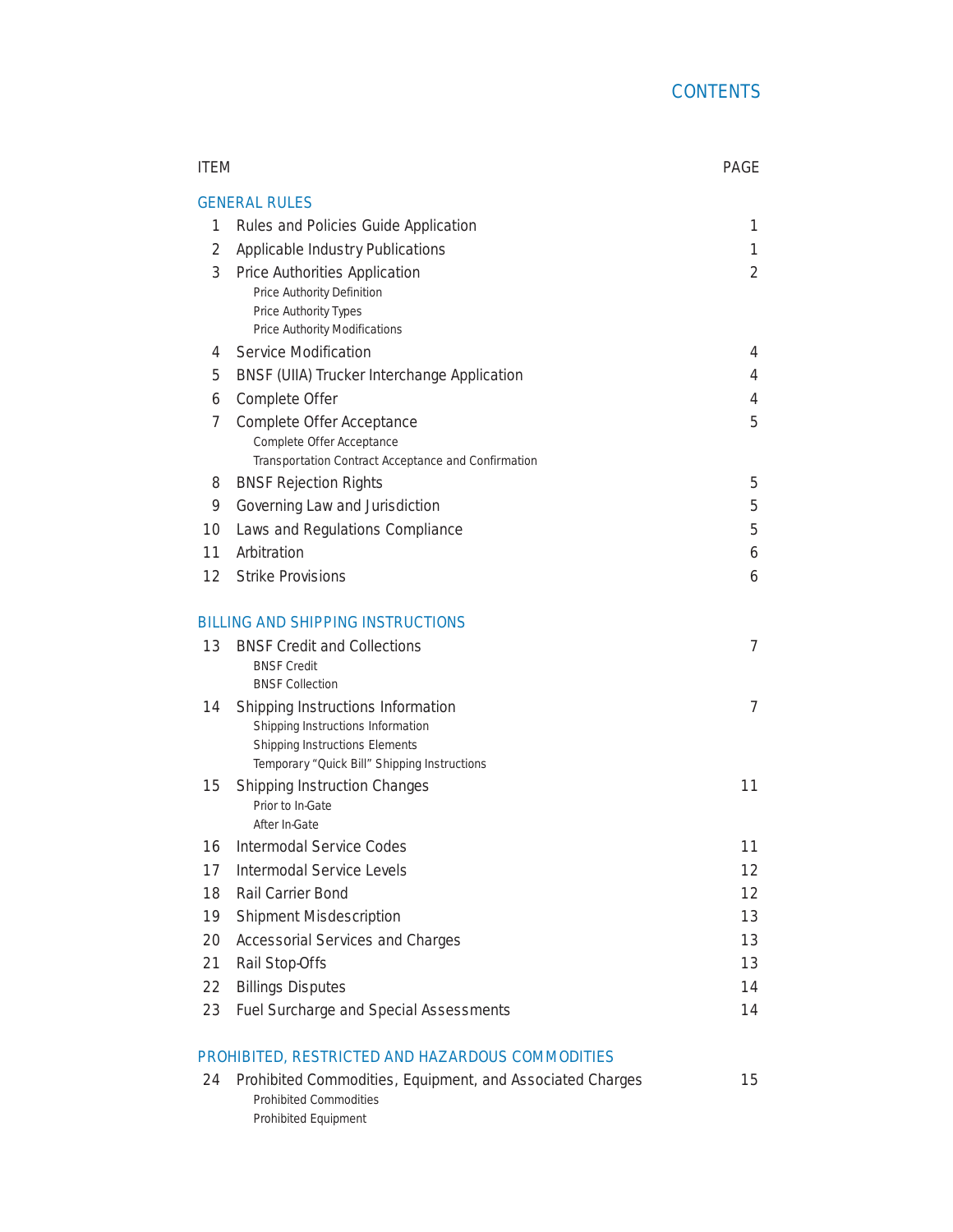# **[CONTENTS](#page-4-0)**

| <b>ITEM</b> |                                                                                                                                                                            | <b>PAGE</b> |
|-------------|----------------------------------------------------------------------------------------------------------------------------------------------------------------------------|-------------|
|             | PROHIBITED, RESTRICTED AND HAZARDOUS COMMODITIES CONT'D                                                                                                                    |             |
| 25          | Restricted Commodities, Equipment, and Associated Charges<br><b>Restricted Commodities Requirements</b><br>Restricted Commodities (Listing)<br><b>Restricted Equipment</b> | 15          |
| 26          | Hazardous Commodities                                                                                                                                                      | 18          |
|             | <b>EQUIPMENT</b>                                                                                                                                                           |             |
| 27          | Vehicle Specifications and Standards                                                                                                                                       | 22          |
|             | General Vehicle Requirements<br>Specific Vehicle Requirements                                                                                                              |             |
| 28          | <b>Oversized Shipments</b>                                                                                                                                                 | 22          |
|             | Oversized Definition<br>Oversized Shipment Requirements<br>Oversized Load Adjustments                                                                                      |             |
| 29          | Maximum Vehicle Weight and Overweight Handling<br>Overweight Vehicle Charges<br><b>IMX Drayage</b>                                                                         | 23          |
| 30          | Vehicle Inspections                                                                                                                                                        | 24          |
| 31          | <b>Container Lift Provisions</b>                                                                                                                                           | 24          |
| 32          | <b>Furnishing Chassis</b><br><b>Chassis Exceptions</b>                                                                                                                     | 25          |
| 33          | <b>Equipment Availability</b>                                                                                                                                              | 25          |
| 34          | Miscellaneous Equipment and Tarpaulins                                                                                                                                     | 25          |
| 35          | Temperature Controlled Equipment<br><b>Equipment Requirements</b><br>Temperature Controlled Inspections<br>Temperature Information<br><b>Emergency Services</b>            | 26          |
| 36          | <b>Loaded Tank Containers</b>                                                                                                                                              | 27          |
| 37          | <b>Bulk Bladder Shipments</b>                                                                                                                                              | 27          |
| 38          | <b>Bundled Chassis</b>                                                                                                                                                     | 27          |
| 39          | Newly Manufactured Vehicles                                                                                                                                                | 27          |
| 40          | <b>Private Empty Vehicles</b>                                                                                                                                              | 28          |
| 41          | Shipper Vehicle Loading                                                                                                                                                    | 28          |
| 42          | Shipper Vehicle Unloading and Cleaning                                                                                                                                     | 28          |
| 43          | Shipment Adjustments                                                                                                                                                       | 28          |
|             | <b>STORAGE, DETENTION AND OTHER CHARGES</b>                                                                                                                                |             |
| 44          | Storage Free Time and Charges                                                                                                                                              | 29          |
| 45          | Detention Free Time and Charges                                                                                                                                            | 33          |
| 46          | Driver Loading/Unloading Free Time and Charges                                                                                                                             | 34          |

[47 North American Container System \(NACS\) 35](#page-42-0)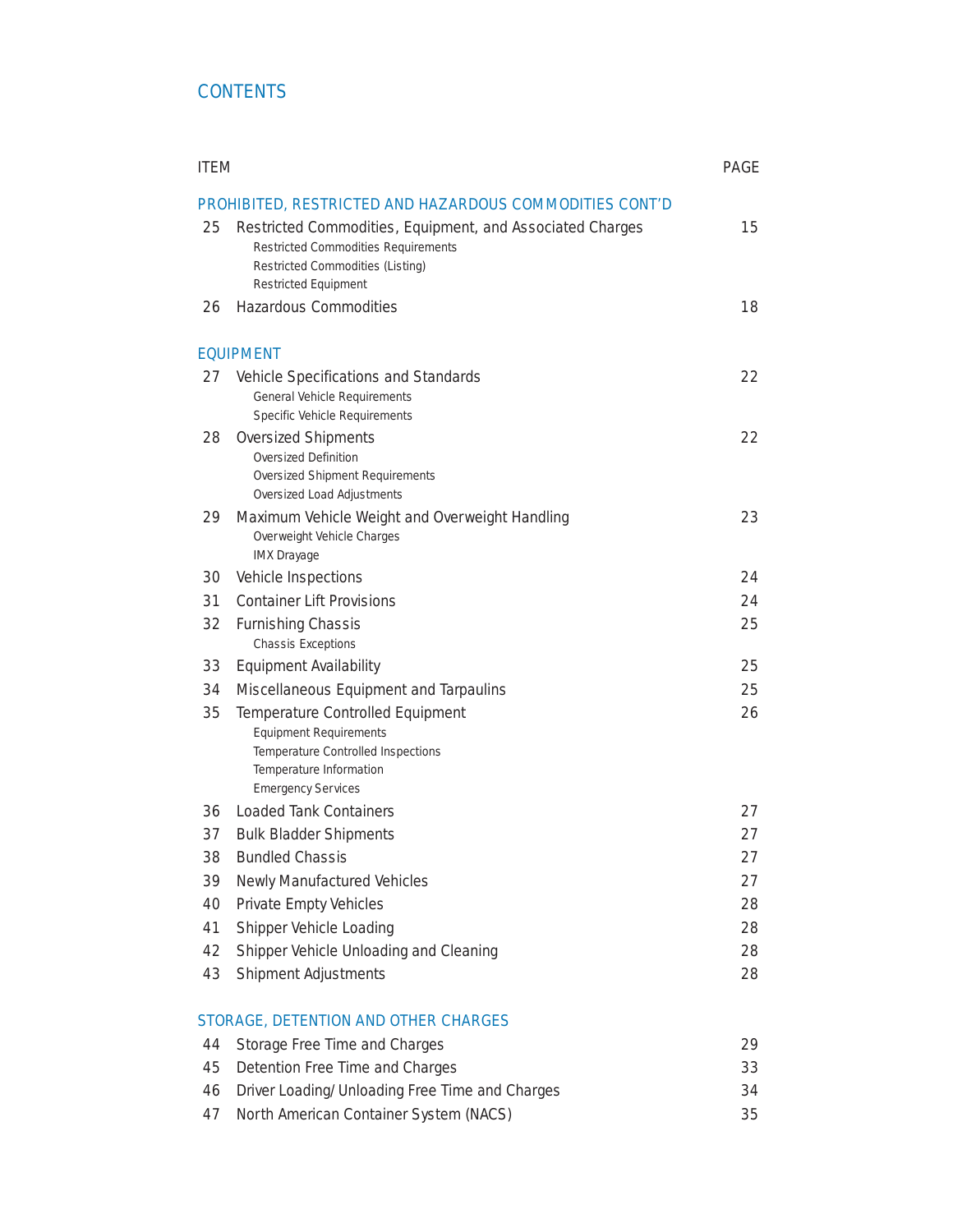| <b>ITEM</b> |                                                                       | <b>PAGE</b> |
|-------------|-----------------------------------------------------------------------|-------------|
|             | <b>DRAYAGE</b>                                                        |             |
| 48          | <b>Impractical BNSF Services</b>                                      | 37          |
| 49          | <b>BNSF International Private Drayage</b>                             | 37          |
| 50          | Non-Utilization BNSF Drayage Charge                                   | 37          |
| 51          | Multiple Deliveries                                                   | 37          |
| 52          | <b>BNSF Drayage Inability</b>                                         | 37          |
| 53          | Private Equipment Drayage Insurance                                   | 38          |
|             | <b>LIABILITY</b>                                                      |             |
| 54          | Lading Loss and Liability Application                                 | 39          |
| 55          | <b>Shipper Responsibilities</b>                                       | 39          |
| 56          | <b>BNSF Limited Liability</b>                                         | 41          |
| 57          | 49 USC 11706 Liability Terms                                          | 42          |
| 58          | Unlocated Lading Loss or Damage                                       | 43          |
| 59          | Lading Claims Filing Procedures                                       | 44          |
|             | Filing Claims Time Limit                                              |             |
| 60          | <b>Filing Claims Requirements</b><br><b>Shipper General Liability</b> | 45          |
| 61          | Equipment Liability and Claims Procedures                             | 46          |
| 62          | Federal Excise Tax and Tax Refund Responsibilities                    | 48          |
|             |                                                                       |             |
|             | <b>DEFINITIONS</b>                                                    | 49          |
|             | <b>APPENDIX A - STORAGE CHARGES</b>                                   | 56          |
|             | <b>APPENDIX B - CHARGES AND AMOUNTS</b>                               | 59          |
|             | <b>APPENDIX C - PHONE NUMBERS</b>                                     | 60          |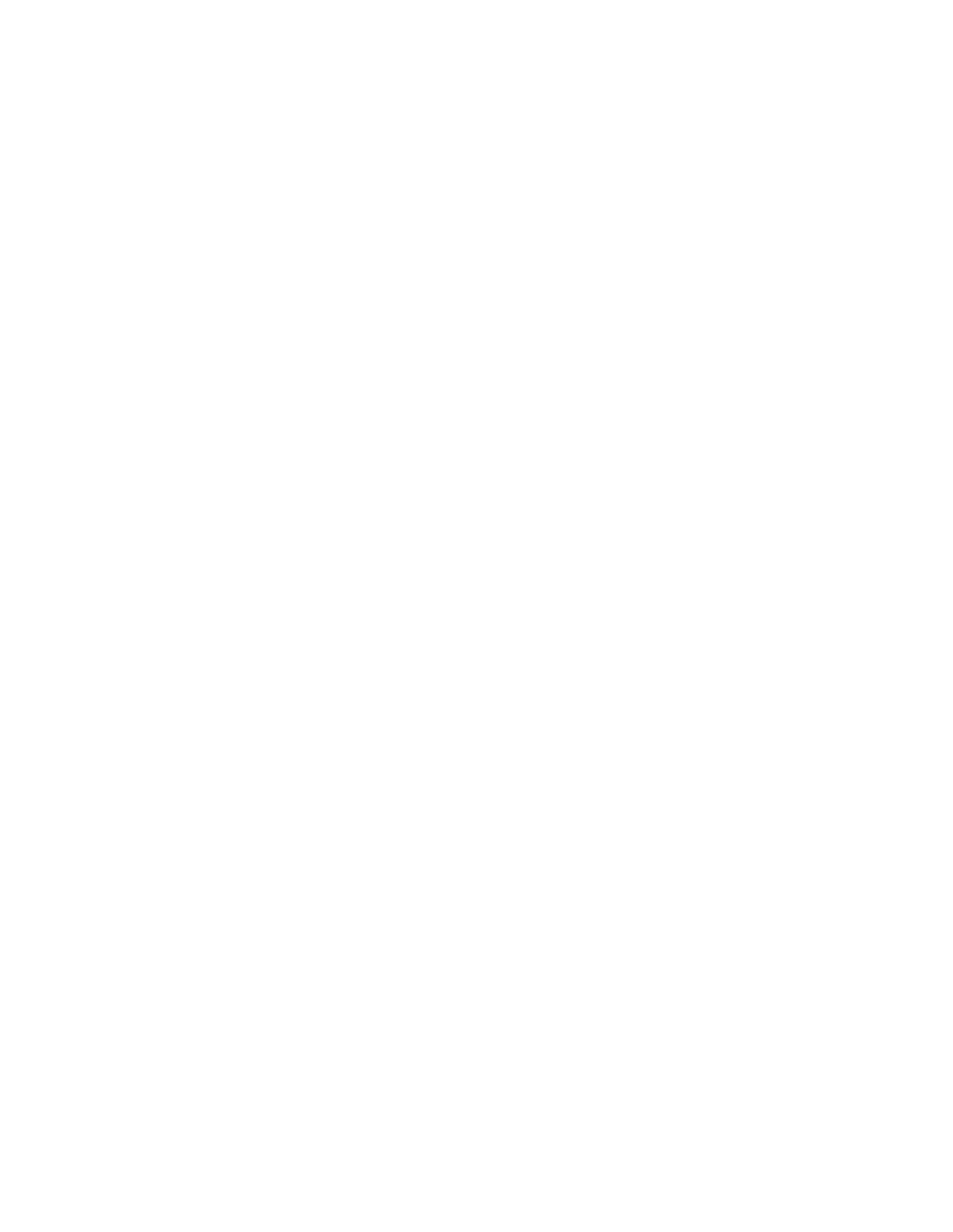# <span id="page-8-0"></span>ITEM 1: RULES AND POLICIES GUIDE APPLICATION

The *BNSF Intermodal Rules and Policies Guide* governs the transportation of vehicles in intermodal service by means of intrastate, interstate and foreign commerce. This document specifies rules governing intermodal transportation on The Burlington Northern and Santa Fe Railway Company (referred to as BNSF) or transportation provided by BNSF as part of a continuous intermodal movement and is subject to modification or cancellation at any time.

The *BNSF Intermodal Rules and Policies Guide,* in combination with a specific BNSF price authority (refer to Item 3: Price Authorities Application), constitutes an offer by BNSF to provide certain exempt transportation services. A separate transportation contract is made each time BNSF accepts a shipment tendered according to the offer contained in the *BNSF Intermodal Rules and Policies Guide* and relevant price authorities. When tendering a shipment, the shipper warrants it has authority to enter into this transportation contract and agrees to be bound by the terms of the *BNSF Intermodal Rules and Policies Guide*. The receiver who accepts this shipment agrees to be bound by the terms of the *BNSF Intermodal Rules and Policies Guide*.

The effective price authorities state specific service locations offered pursuant to the *BNSF Intermodal Rules and Policies Guide*. Combinations of BNSF price authorities may not be used.

The transportation of vehicles beyond BNSF's rail lines must be arranged by the shipper with a beyond carrier, and BNSF is not party to any portion of such arrangements. The interchange of vehicles between BNSF and another railroad may only be made at normal intermodal interchange points, unless provided for in the price authority.

Specific provisions or exemptions take precedence over general provisions or exemptions.

### ITEM 2: APPLICABLE INDUSTRY PUBLICATIONS

Transportation services subject to the *BNSF Intermodal Rules and Policies Guide* are also governed by the following publications (or successors) in effect at the time of shipment.

1. Uniform Freight Classification: AAR (ICC) 6000-series

This publication provides commodity descriptions, general packaging requirements, and contract terms and conditions of the Uniform Bill of Lading. It is published by the National Railroad Freight Committee.

# 2. Official Open Prepay Stations List: OPSL 6000-series

This publication identifies stations (intermodal facilities), operations (for example: accepts TOFC/COFC shipments, provides mechanical lift and specifies Intermodal Market Extension [IMX] facilities), shipping instructions, station numbers and freight station accounting code numbers. It is published by Alber Leland Publishing.

# 3. Official Intermodal Equipment Register: AAR (ICC) OIER 6039-series

This publication contains trailer and container descriptions and associated identification numbers. It is used to determine vehicle ownership, length, height, width, and any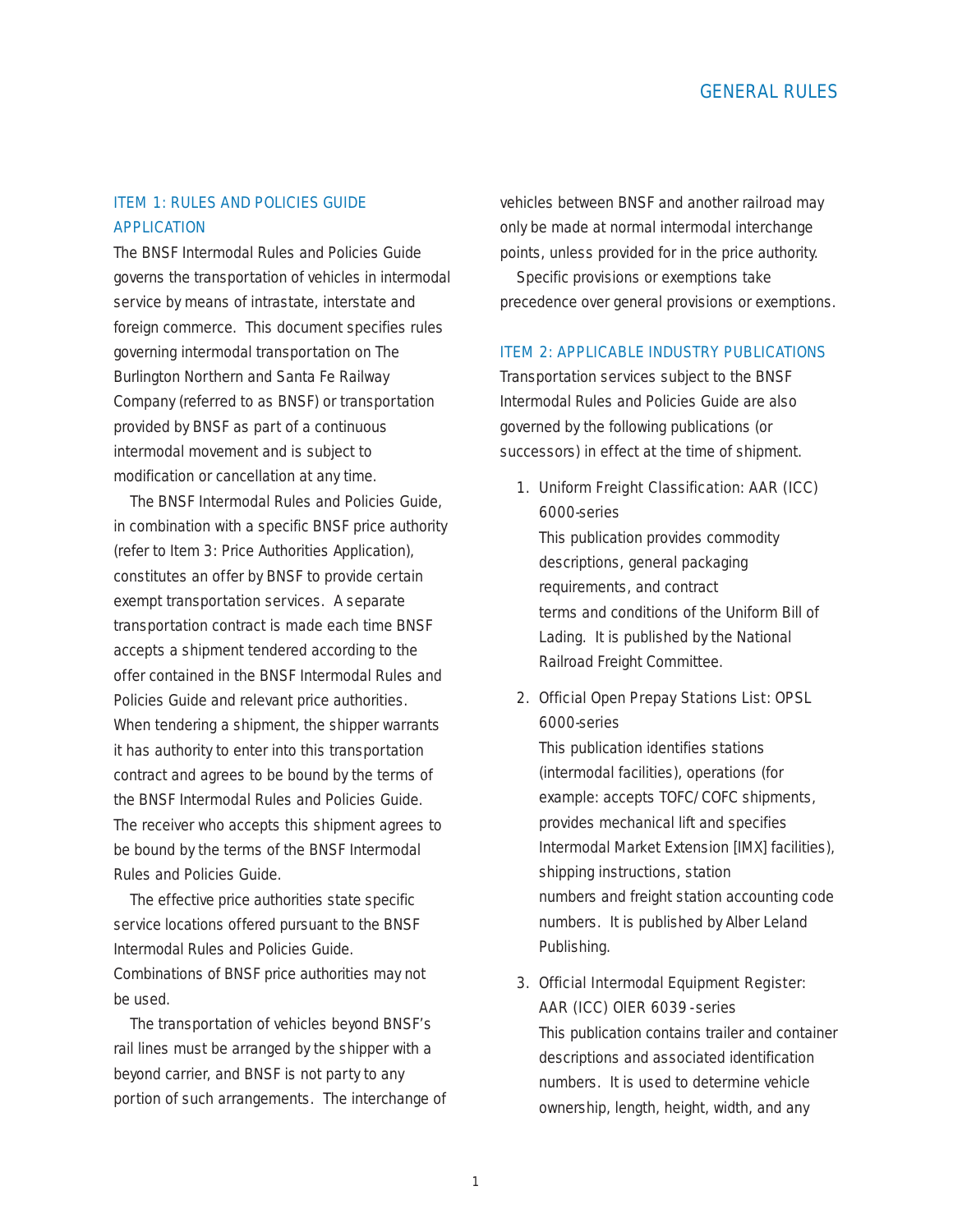<span id="page-9-0"></span>special characteristics such as mechanical, insulation, special load securement, protective service, devices, etc. It is published by Intermodal Publishing Company, Ltd.

# 4. Standard Transportation Commodity Code: AAR (ICC) STCC 6001

This publication contains commodity descriptions, including hazardous and explosive commodities. It is published by the Association of American Railroads.

### 5. M 930 and M 931: AAR Specifications

These publications identify trailer and container construction requirements and define standards and recommended practices. They are published by the Association of American Railroads.

# 6. Bureau of Explosives Tariff: BOE 6000-series This publication contains rules and regulations for packaging, placarding and transporting explosive and hazardous

materials. It is a reprint of Parts 171-180 of Title 49: Code of Federal Regulations for Hazardous Materials. It is published by the Bureau of Explosives Publications.

# 7. Directory of Hazardous Materials Shipping Descriptions No. 3

This publication is a list of hazardous materials and associated shipping descriptions. It is published by the Association of American Railroads.

### 8. Intermodal Loading Guide

This publication identifies loading, blocking and bracing requirements for intermodal shipments. It is published by the Association of American Railroads.

# ITEM 3: PRICE AUTHORITIES APPLICATION

### Price Authority Definition

A BNSF price authority states a rate or set of rates for a particular intermodal shipment. These rates may be transmitted to the shipper by printed copy, electronic facsimile, diskette or electronic data interchange (EDI).

BNSF price authorities apply only for stated origin and destination points named in the authority without intermediate rail stops. Transportation beyond any points named in the price authority does not involve BNSF. Combinations of BNSF price authorities may not be used.

A price authority is not a shipping instruction. The price authority establishes certain rate levels, whereas, a shipping instruction allows a shipper to tender a shipment to BNSF utilizing a price authority.

### Price Authority Types

### 1. Freight, All Kinds (FAK)

General rate levels offered to various types of customers (domestic/international, contract holders/non-contract holders) for transporting intermodal shipments on BNSF.

### 2. Special Price Quotation

A special rate level negotiated for a specific intermodal shipment based on certain factors such as shipper, commodity and equipment type. Special price quotations are issued by a BNSF Marketing or pricing representative. Any special price quotations will be immediately confirmed in writing. In the event of disagreement concerning an oral quotation, the written confirmation will take precedence.

### 3. Multi-party Agreements

A contractual arrangement between any or all of these parties – BNSF, shipper, beneficial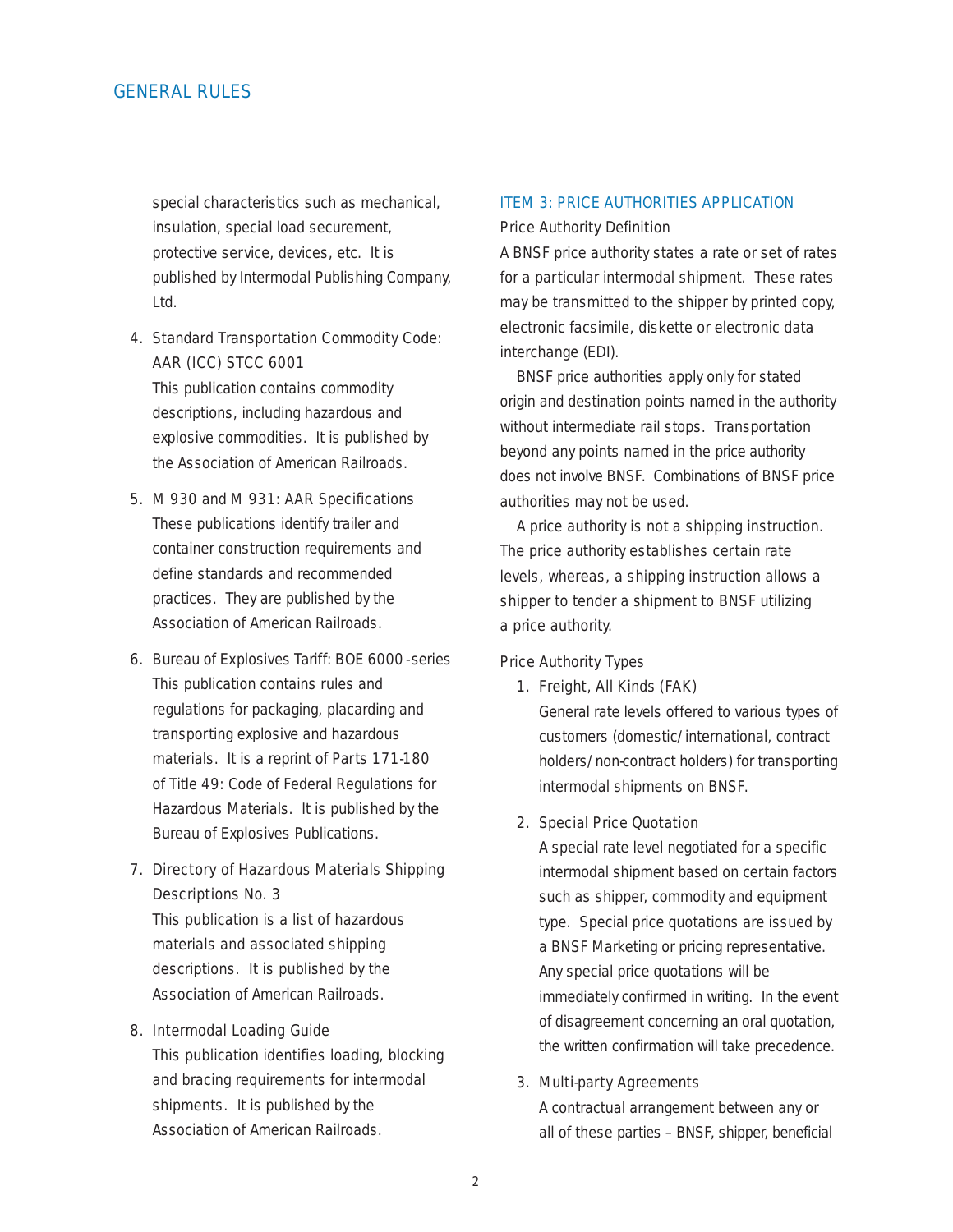<span id="page-10-0"></span>owner or shipper's agents – established by a BNSF Marketing or pricing representative. Only the prices or price authorities that are attached to or make reference to a multi-party agreement will apply. Multi-party agreements include all transportation and price contracts, tri-party agreements and ancillary agreements.

#### 4. Direct or Interline

Price authorities (FAKs, special price quotations, or multi-party agreements) state if the rates can be used for direct (BNSF) or interline (BNSF and another railroad(s)) transportation. Interline price authority rates can be either joint-line or Rule 11.

a. *Joint-line (through rate)* 

A joint-line price authority is one price authority, applying to the entire movement from rail origin to rail destination on two or more railroads. The rate includes all interchange charges unless otherwise noted. Send the shipping instructions ONLY TO THE ORIGIN CARRIER, who will forward the shipping instructions to the other carriers in the route.

## b. *Rule 11*

A Rule 11 price authority or rate allows traffic to be interchanged from one railroad to another using each carrier's specific price authority. It is the shipper who combines each railroad's price authority to create an interline movement.

All shipping instructions for this traffic must be sent ONLY TO THE ORIGIN CARRIER. The origin carrier forwards all shipping information to the other carriers in the route. Rule 11 must be indicated on the original shipping instructions ALONG WITH EACH PRICE AUTHORITY FOR THE RAIL CARRIERS INVOLVED IN THE MOVEMENT. Even though all price authorities are stated only on the origin railroad's shipping instructions, each railroad will invoice the shipper separately.

In addition, the intermediate (crosstown) notify party and the final notify party along with both phone numbers are required on Rule 11 shipping instructions.

A cross-town transfer is not included on Rule 11 shipments that originate on BNSF. Rule 11 must be specifically stated in a BNSF price authority and if is not indicated, the rate assessed will be the BNSF FAK published interline (joint-line) rate in effect at the time of shipment. If no BNSF FAK interline rate is applicable, the rate assessed will be the BNSF FAK rate to the interchange point, plus a \$500 charge.

Other interline arrangements such as Voluntary Coordination Agreements (VCAs), haulage agreements, or trackage right alliances are methods to market and price on other railroads. These agreements typically appear as BNSF direct for rates and routes (with BNSF incurring the crosstown and other railroad's charges.)

#### Price Authority Modifications

Unless a price authority specifically states that a rate level or other term cannot be changed, BNSF reserves the right to modify any pricing authority at any time regardless of expiration date shown on the pricing authority. Each price authority is effective until expired, cancelled, or reissued by a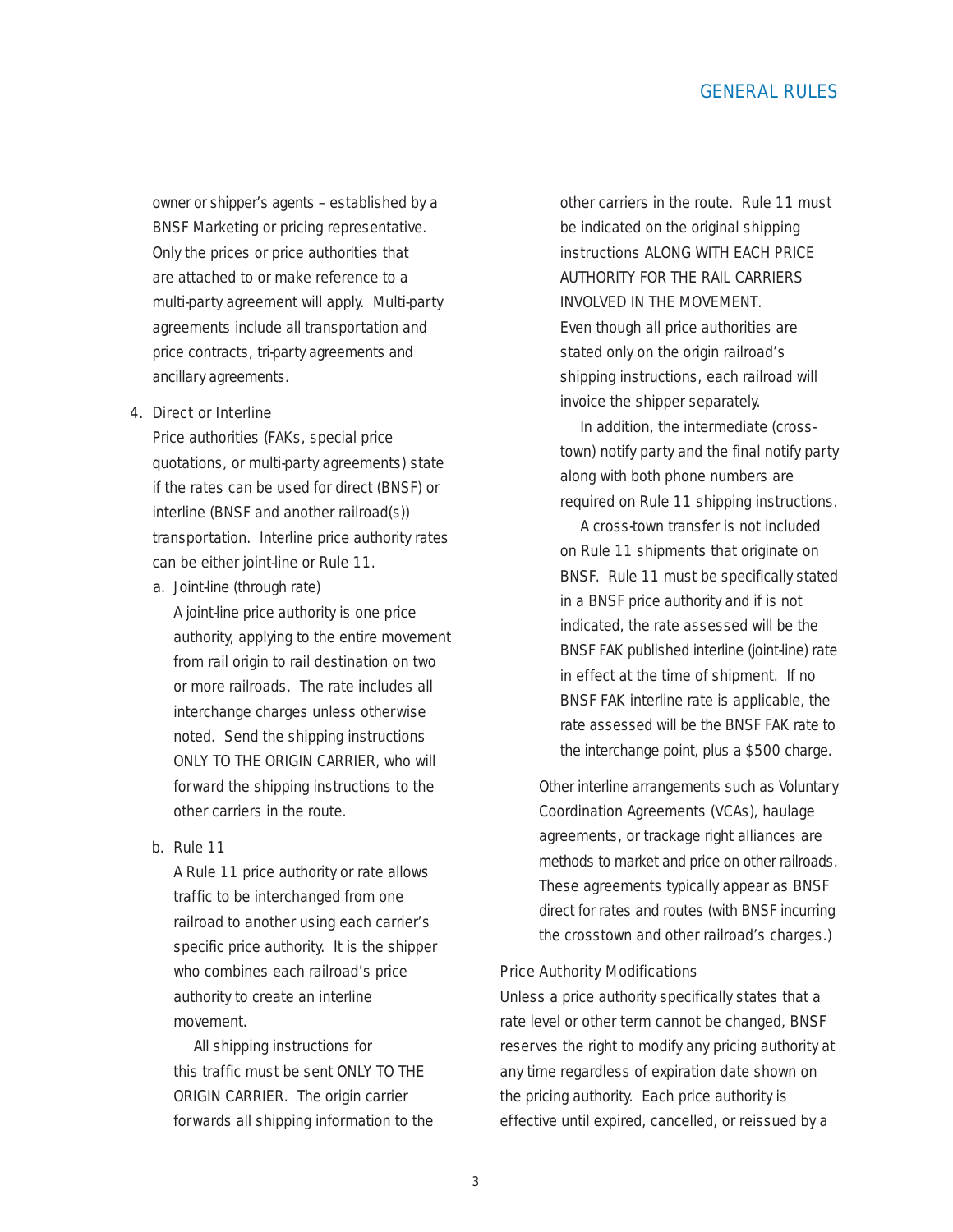<span id="page-11-0"></span>BNSF Marketing or pricing person. In addition, BNSF reserves the right to adjust rates as a result of other carriers increasing portions of interline rates. This applies to all price authorities (including multi-party agreements).

The shipper is responsible for determining the correct price authority and rate level at the time the shipment is tendered. The shipper must furnish the correct price authority on the shipping instructions. The stated price authority may not be changed after a vehicle has been tendered to BNSF. The failure of the shipper to furnish the correct price authority will not relieve the shipper from its obligation to pay charges based upon the price authority in effect at the time the shipment is tendered.

### ITEM 4: SERVICE MODIFICATION

BNSF is not obligated to continue ownership, maintenance or operation of any rail line or intermodal facility and reserves the right to modify or discontinue any service or service offering, regardless of price authority type (including contractual agreements and interline arrangements). In such instances, BNSF will provide as much notice as possible to minimize the impact of necessary changes.

BNSF shall not be liable for any increased transportation costs or consequential damages that may result from such disposition, modification, or discontinuation.

# ITEM 5: BNSF (UIIA) TRUCKER INTERCHANGE APPLICATION

When BNSF is responsible for obtaining and/or delivering the vehicle, the *BNSF Intermodal Rules and Policies Guide* is the governing document for

storage, detention and loading/unloading rules and charges (see Item 44: Storage Free Time and Charges, Item 45: Detention Free Time and Charges and Item 46: Driver Loading/Unloading Free Time and Charges).

If BNSF is not responsible for obtaining or delivering the shipment and the notify party is someone who is not party to a BNSF (UIIA) Access Agreement, the *BNSF Intermodal Rules and Policies Guide* is the governing document while the vehicle is in BNSF's possession.

When the vehicle is made available to a drayman who is party to the BNSF (UIIA) Access Agreement, then the BNSF (UIIA) Access Agreement will apply. If the drayman who is party to the BNSF (UIIA) Access Agreement refuses to obtain the vehicle, storage charges (see Item 44: Storage Free Time and Charges) will be assessed to the shipper or whomever is responsible for the vehicle being stored, beginning the first 12:01 a.m. after notification.

#### ITEM 6: COMPLETE OFFER

The complete offer to a shipper consists of this *BNSF Intermodal Rules and Policies Guide* and the price authority in effect at the time complete shipping instructions are given to BNSF. The complete offer must be accepted without change unless modified by an exception contained in one of the following:

- Special price quotation (see Item 3: Price Authorities Application).
- Separate written multi-party agreement signed by a BNSF Marketing or pricing representative (see Item 3: Price Authorities Application).

Any notation made on the shipping instructions directing transportation by BNSF that is in any way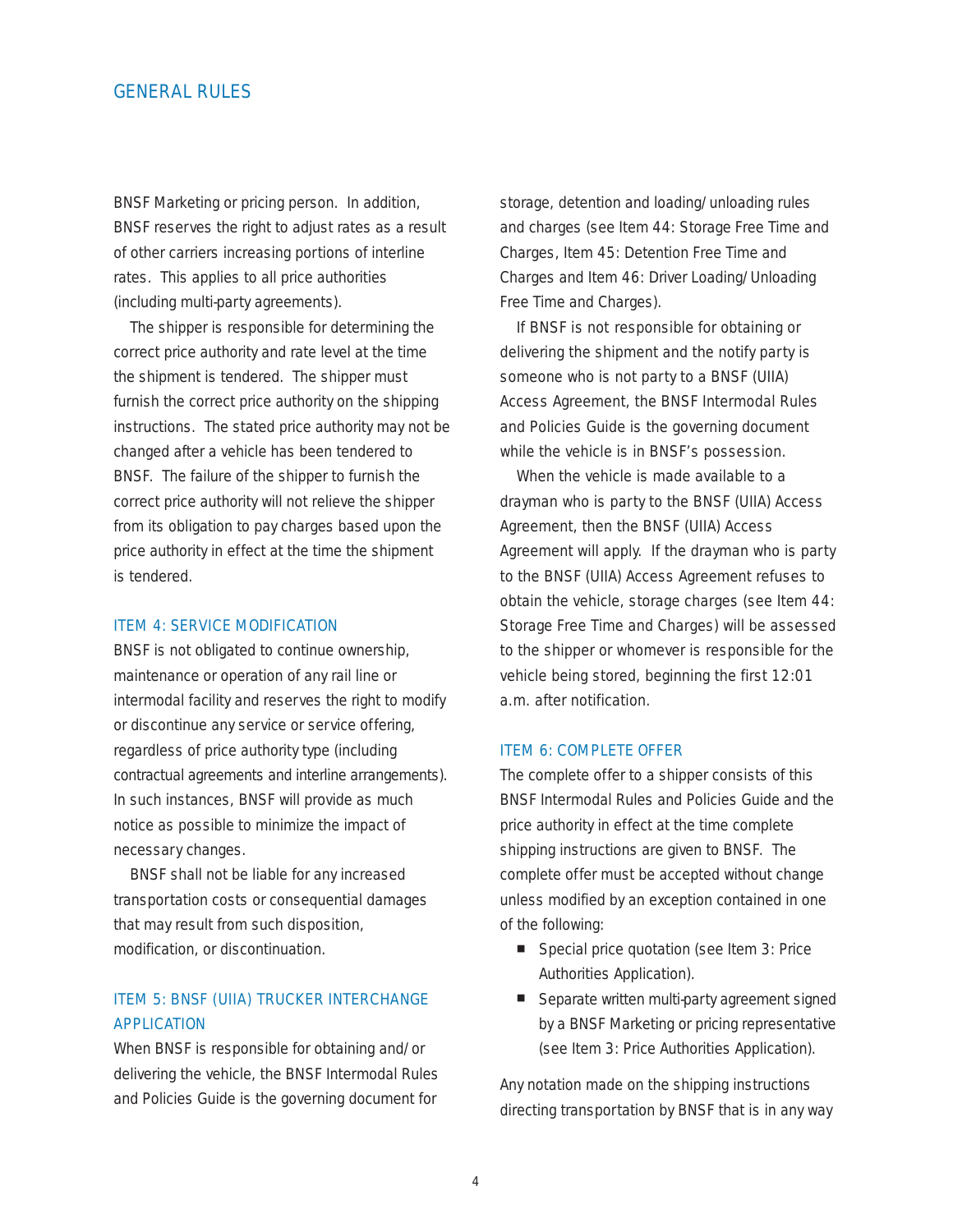<span id="page-12-0"></span>inconsistent with or attempts to change the terms of this offer will be interpreted as a notation made for the private benefit and information of a person or party other than BNSF, and will not be a part of this offer.

# ITEM 7: COMPLETE OFFER ACCEPTANCE

Described below outlines the acceptance of an offer for rail-controlled and private equipment.

### Complete Offer Acceptance

## 1. Rail-controlled Vehicles

If BNSF is performing the origin drayage, acceptance of the offer begins when the vehicle is supplied to the shipper.

If BNSF is not performing the origin drayage, acceptance of the offer begins when the shipper or its agent obtains the empty vehicle from a BNSF facility.

Empty vehicles will be released only to a person who has been identified by the shipper as its agent or to a person who has signed a BNSF (UIIA) Access Agreement. The shipper or its agent assumes financial responsibility for the vehicle and equipment.

### 2. Private Vehicles

The transportation contract and offer of acceptance begin when BNSF accepts a shipment accompanied by complete shipping instructions.

# Transportation Contract Acceptance and **Confirmation**

Before a shipper tenders a vehicle to a BNSF facility or before BNSF dispatches a vehicle to obtain a shipment, the transportation contract must be confirmed by sending BNSF complete shipping instructions (via EDI or fax bill of lading) for TOFC/COFC service.

### ITEM 8: BNSF REJECTION RIGHTS

BNSF reserves the right to reject any vehicle or shipment not complying with the *BNSF Intermodal Rules and Policies Guide*.

However, failure of BNSF to reject a vehicle or shipment for non-compliance does not constitute a waiver of the *BNSF Intermodal Rules and Policies Guide* requirements and will not make BNSF responsible for loss, damage or injury resulting from non-compliance. The shipper retains full responsibility for non-compliance.

### ITEM 9: GOVERNING LAW AND JURISDICTION

The offer and transportation contract are interpreted according to the laws of the State of Texas.

### ITEM 10: LAWS AND REGULATIONS COMPLIANCE

If a shipment at any point during transit is deemed unsafe, illegal, prohibited or does not meet BNSF, federal, state, and local laws and regulations, (including, but not limited to, vehicle gross axle weight, vehicle size, blocking, bracing, loading or lading), BNSF may elect to take whatever action it deems reasonable to resolve the situation.

However, BNSF is not under any obligation to take action. The shipper and receiver remain jointly and severally liable for all expenses, costs, fines, penalties, and damages (including, but not limited to, property and equipment) resulting from the shipper's failure to properly tender the shipment in accordance with applicable laws and regulations governing freight transportation.

Tank containers will not be accepted for movement unless the shipment complies with applicable Department of Transportation regulations and the American Association of Railroad's "600" stating specifications for tank containers.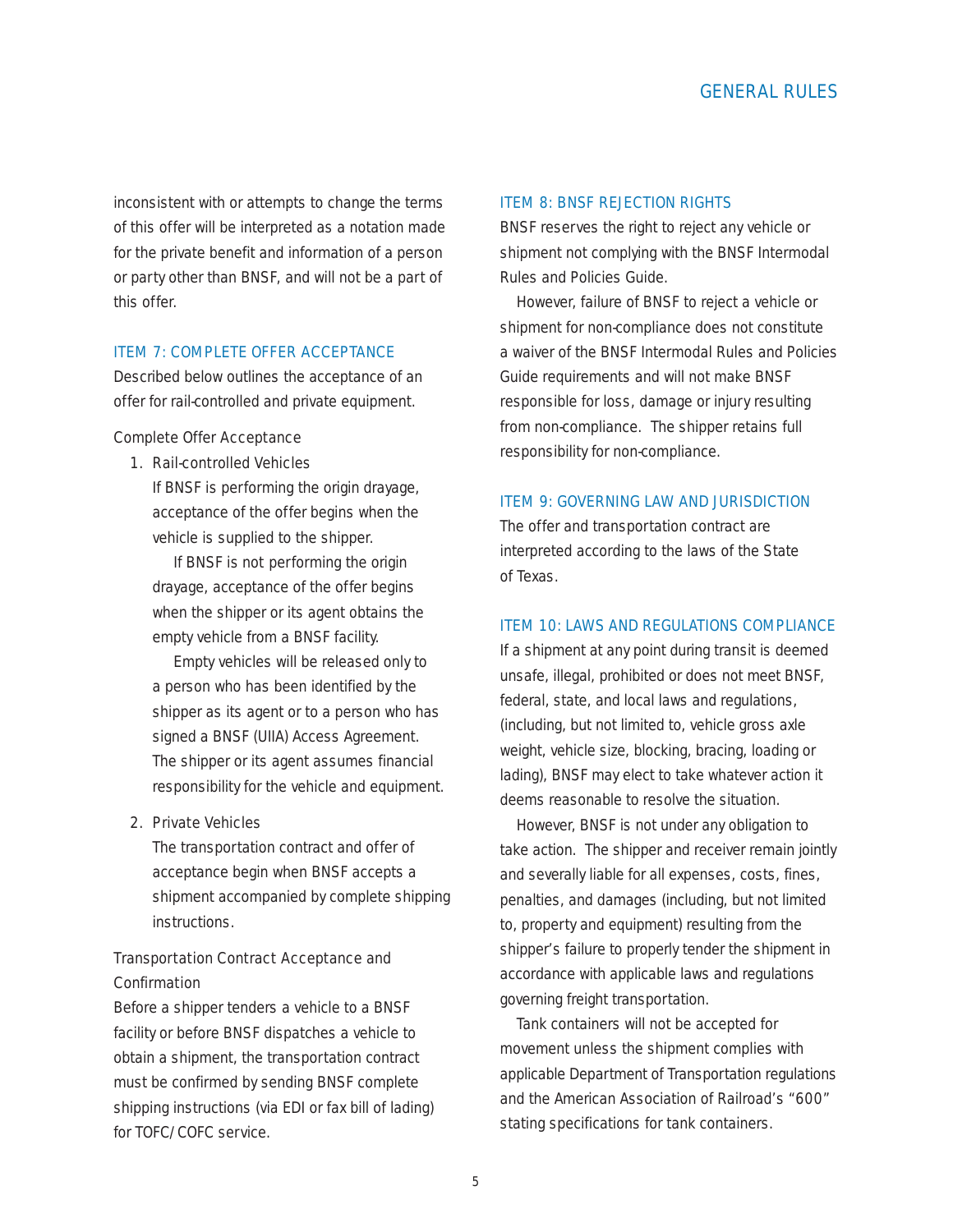<span id="page-13-0"></span>THE SHIPPER WILL DEFEND AND INDEMNIFY BNSF FROM ALL FINES, ATTORNEY'S FEES AND COSTS ARISING FROM THE FAILURE TO CONFORM TO APPLICABLE LAWS, REGARDLESS OF THE NEGLIGENCE OR ALLEGED NEGLIGENCE OF BNSF IN DETECTING THE NON-CONFORMANCE. BNSF IS NOT RESPONSIBLE FOR ANY FINES, ATTORNEY'S FEES AND COSTS ARISING FROM FAILURE OF BNSF TO DETECT SHIPPER NON-CONFORMANCE TO APPLICABLE LAWS. The shipper will, at its expense, accept BNSF's defense in any claim, action or suit arising from the shipper's failure of conforming to applicable laws and regulations.

The shipper must conform to the Carriage of Goods at Sea Act when tendering an international shipment. The Carriage of Goods at Sea Act identifies international packaging and liability limitations.

# ITEM 11: ARBITRATION

If a dispute arises regarding terms of the transportation contract, interpretation, application, or enforcement, any party may provide written notification to the appropriate parties indicating the dispute should proceed to arbitration. If the dispute cannot be resolved within 30 days after notification, the dispute will be referred to an arbitrator (or arbitrator panel) and decided according to the rules and procedures of the American Arbitration Association. The decisions of the arbitrator (or panel) are final and binding on all parties involved in the dispute.

Arbitration is not an option for any of the following circumstances:

- Questioning the validity or propriety of any terms of the offer.
- Inquiring the validity or propriety of rate levels in any price authority.

■ Involving disputes for amounts exceeding \$25,000.

The arbitrator cannot modify or void any provisions of the transportation contract.

The expenses, fees and costs of the arbitration are to be divided equally among all parties involved. However, each party will pay its own attorney fees.

In any court having jurisdiction over the dispute, judgment may be entered on the findings and/or awarded by the arbitrators. Each party expressly consents to this type of judgment.

#### ITEM 12: STRIKE PROVISIONS

A request for relief from charges due to a strike by the shipper's agents or employees, or by BNSF agents or employees, must be made in writing within 15 days of the end of the strike. BNSF has sole discretion to grant or deny any or all relief from such charges.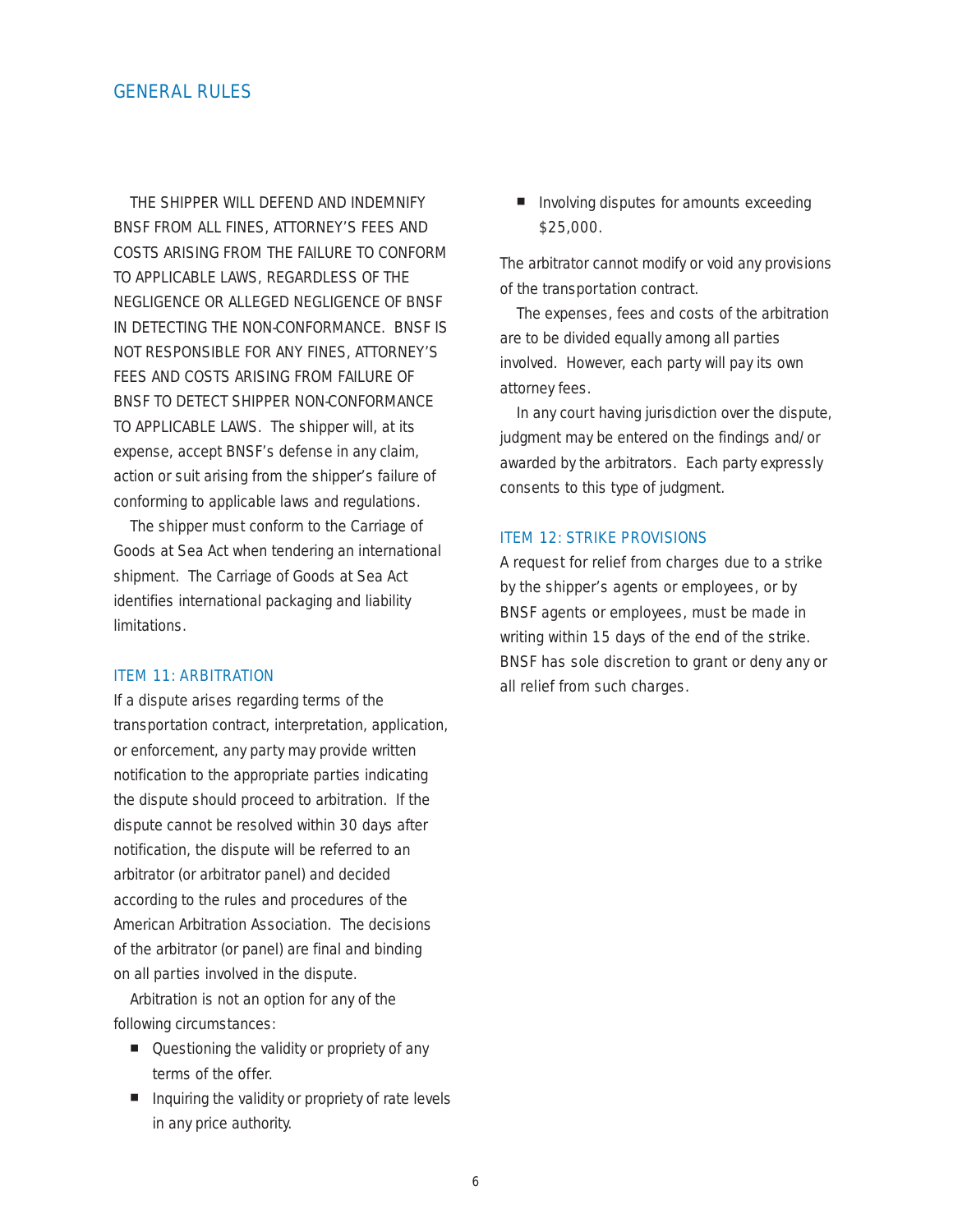# BILLING AND SHIPPING INSTRUCTIONS

#### <span id="page-14-0"></span>ITEM 13: BNSE CREDIT AND COLLECTIONS

BNSF's requirements regarding credit and collections are stated below.

#### BNSF Credit

- 1. Credit must be established and approved by the BNSF Credit Department.
- 2. Without established credit, all shipments must be prepaid.
- 3. All payments (including, but not limited to, freight charges and accessorial service charges) must be paid in U.S. funds by the shipper in accordance with BNSF credit terms or individual contract terms. Charges for accessorial services will be charged to the shipper.
- 4. BNSF reserves the right, at its sole discretion, to cancel credit and to require cash in advance of service.

### BNSF Collection

- 1. Payment of freight charges must be made by Electronic Funds Transfer (EFT) or Automated Clearing House (ACH). The shipper will authorize BNSF to originate electronic debit entries to the shipper's checking account and will authorize the bank to debit the amount of such entries from the shipper's account within seven (7) days of BNSF's invoice date. If the shipper is on a cash basis (paid by cashier's check, certified check or by wire transfer) payment must be received before or at the time shipment is tendered.
- 2. Vehicles tendered by shippers on a cash basis can be held by BNSF until payment is received.
- 3. In the event of a billing error, a balance due bill or refund will be issued.
- 4. If the shipper's bank dishonors any electronic funds transfer submitted by BNSF, the shipper will be given written notice and the price authorities utilized may be terminated.
- 5. In the event a shipper is delinquent on any outstanding BNSF payments or charges, unless under dispute, BNSF reserves the right to withhold and/or deduct any refunds and/or incentive payments due to the shipper. Payments to BNSF that exceed the applicable payment terms are considered to be delinquent.
- 6. BNSF reserves the right to assess a \$50 surcharge for each shipment that is not paid in full by the shipper within the applicable payment terms, if the shipper has not contested the charge or the shipper's dispute is unfounded.
- 7. In the event collection proceedings are necessary, the shipper will pay all charges due (including litigation costs and attorneys fees). Interest will be applied to all charges from the date the first payment was due and the interest rate will equal eighteen percent (18%) per year, or the maximum rate permitted by law if less than eighteen percent (18%).

### ITEM 14: SHIPPING INSTRUCTIONS

Proper shipping instructions are necessary for BNSF to provide the correct transportation services and to bill the appropriate rate.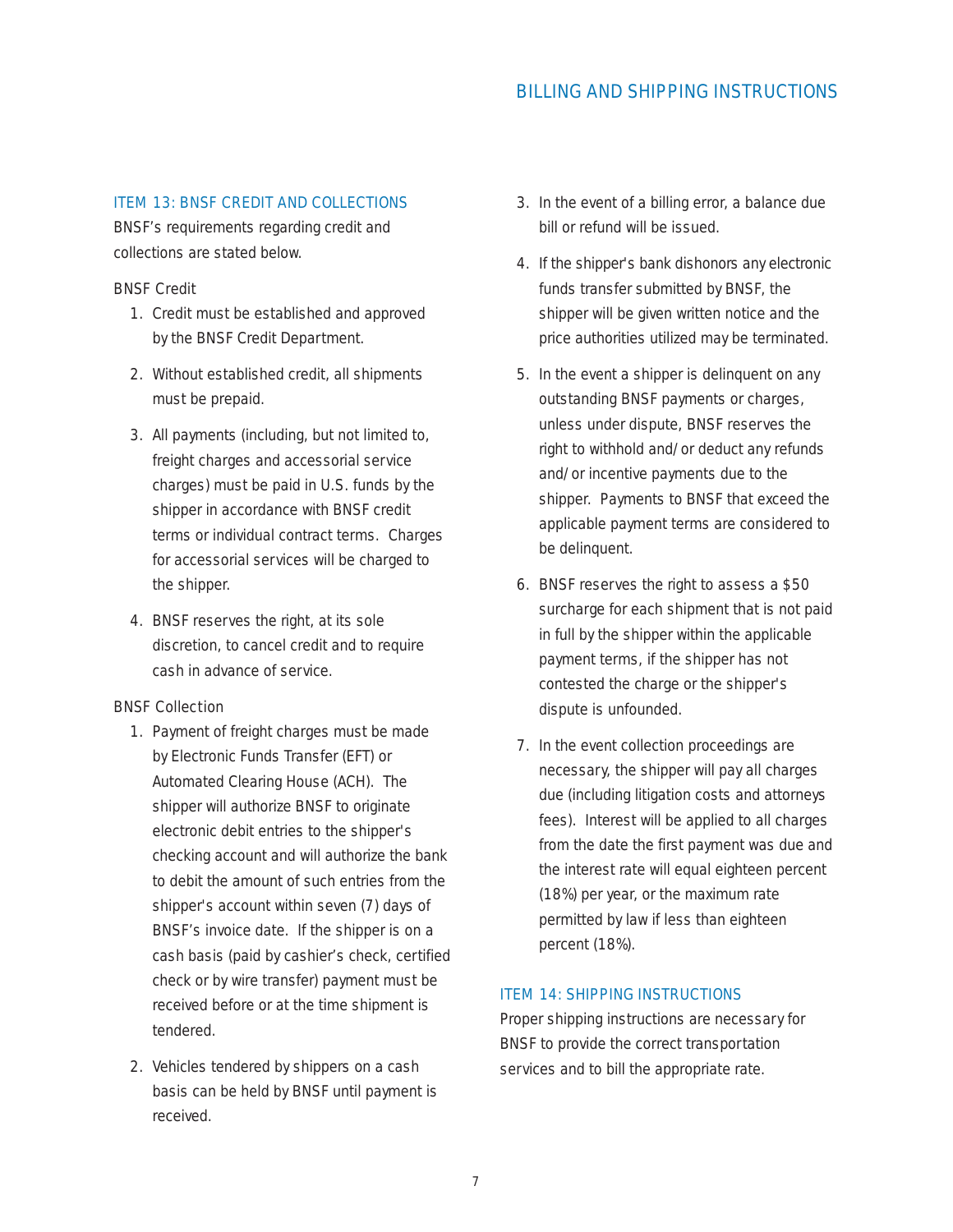#### <span id="page-15-0"></span>Shipping Instructions Information

All shipments must be tendered with complete shipping instructions (via EDI or fax bill of lading to the Centralized Waybill Center at 1-800-786-2455) or under the BNSF "Quick Bill" program. Shipping instructions must be received prior to BNSF accepting a vehicle at a BNSF facility or prior to an empty vehicle being dispatched for BNSF origin drayage.

Submit shipping instructions at least one hour before a vehicle arrives at the gate for nonhazardous loads, and at least two hours prior to in-gate for hazardous shipments.

When delivering the vehicle to a BNSF facility, the drayman must state the applicable shipper and intermodal facility destination. Shipments arriving at BNSF facilities with incomplete, missing or incorrect shipping instructions may be held at origin and/or destination until complete and correct shipping instructions are provided to BNSF (by proper billing methods of either EDI or fax).

When retrieving the vehicle from a BNSF facility, the drayman must indicate the shipper, vehicle initial and number, and assigned pick up (security) number.

Detention and storage charges will be assessed at origin and/or destination for shipments that are delayed while shipping instructions are completed or corrected (see Item 44: Storage Free Time and Charges and Item 45: Detention Free Time and Charges). Shipments may also be subject to charges when changing shipping instructions, depending upon the changes made and associated timing (see Item 15: Shipping Instruction Changes). For any shipment misdescribed (Item 19: Shipment Misdescription) or tendered (Item 24: Prohibited Commodities, Equipment, and

Associated Charges and Item 25: Restricted Commodities, Equipment, and Associated Charges) without the proper information or conditions, the shipper can incur additional charges.

The price authority stated on the shipping instructions cannot be changed after a vehicle is tendered to a BNSF facility.

### Shipping Instructions Elements

The shipping instructions are considered complete only when all the required elements (■) stated below are provided to BNSF (via EDI or fax).

- 1. Equipment
	- Equipment initial and number
	- Equipment length
	- "TOFC" or "COFC" movement classification

#### 2. Movement Information

- Intermodal service code (see Item 16: Intermodal Service Codes)
- Intermodal service level (see Item 17: Intermodal Service Levels)
- Origin intermodal facility
- Destination intermodal facility
- Actual origin
- Actual destination
- Actual origin ZIP code
- Actual destination ZIP code
- **Shipper**
- Receiver
- **Beneficial owner**
- Actual shipper
- Actual receiver
- Notify party name
- Notify party phone number
- Notify party fax number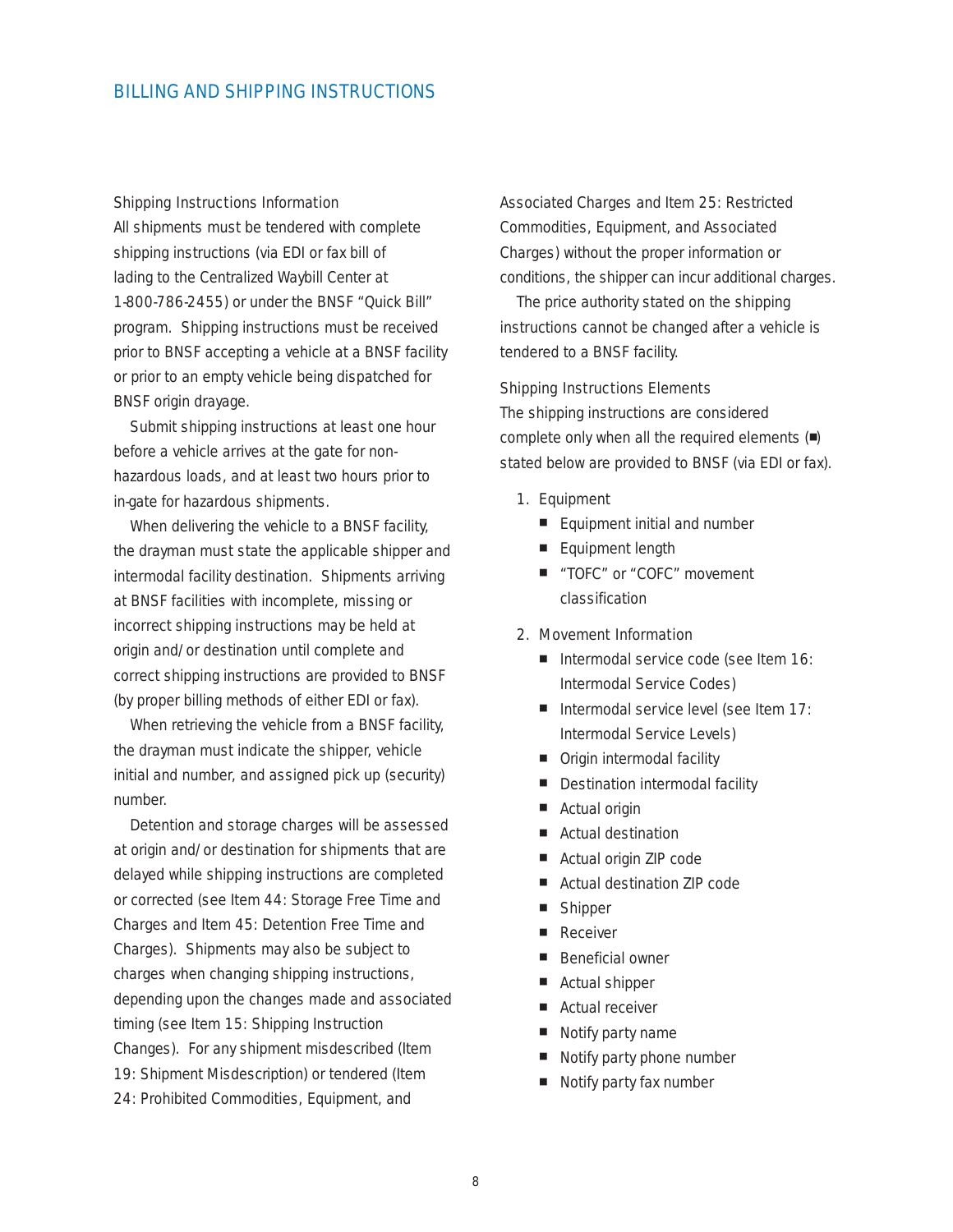# BILLING AND SHIPPING INSTRUCTIONS

- If international:
	- Embarkation or debarkation port
	- Vessel name
	- Voyage number
	- Booking number
	- Broker's name
	- Actual piece count
	- In-bond: (specify yes or no)
		- If yes: Specify railroad bond or shipper bond
		- If railroad bond: Customs Immediate Transportation (I.T.) Manifest information (see Item 18: Rail Carrier Bond)
- If interline or Rule 11:
	- Cross-town and final notify party
	- Cross-town and final notify phone numbers
	- Route (use the exact route shown on the price authority)
	- Rule 11 (specify yes or no) (see Item 3: Price Authorities Application)
		- If yes: Specify all other railroads' price authorities

### 3. Pricing/Billing

- Price authority (document name). (See Item 3: Price Authorities Application.) The price authority stated on the shipping instructions cannot be changed after a vehicle has been tendered to BNSF.
- Shipper's instructions number (also considered "working order," "tracking number," "pro number" or "PO number")
- Freight charges payor
- Prepaid or collect

### 4. Commodity

- Actual commodity description
- Actual Standard Transportation Commodity Code (STCC)
- Gross cargo weight (including blocking/ bracing). If greater than 29,000 pounds, documentation required by the Intermodal Safe Container Act (SCA) will only be accepted via EDI or fax bill of lading. No SCA documentation will be accepted at the gate.
	- Certifying party (specify if other than the shipper)
	- Certification or data transfer date (specify if different than the shipping instructions date)
- Hazardous materials (specify yes or no)
	- If yes, the following information is required in the format required by 49 CFR:
		- Proper shipping name
		- Hazard class
		- UN/NA identification number (when required)
		- Packing group (when required)
		- Total quantity as described in 49 CFR
		- 24-hour emergency response telephone number (when required)
		- Other additional shipping paper (instructions) information when required by 49 CFR in 172.200 through 172.300.

(For complete hazardous material information required by the Department of Transportation, please refer to 49 CFR.)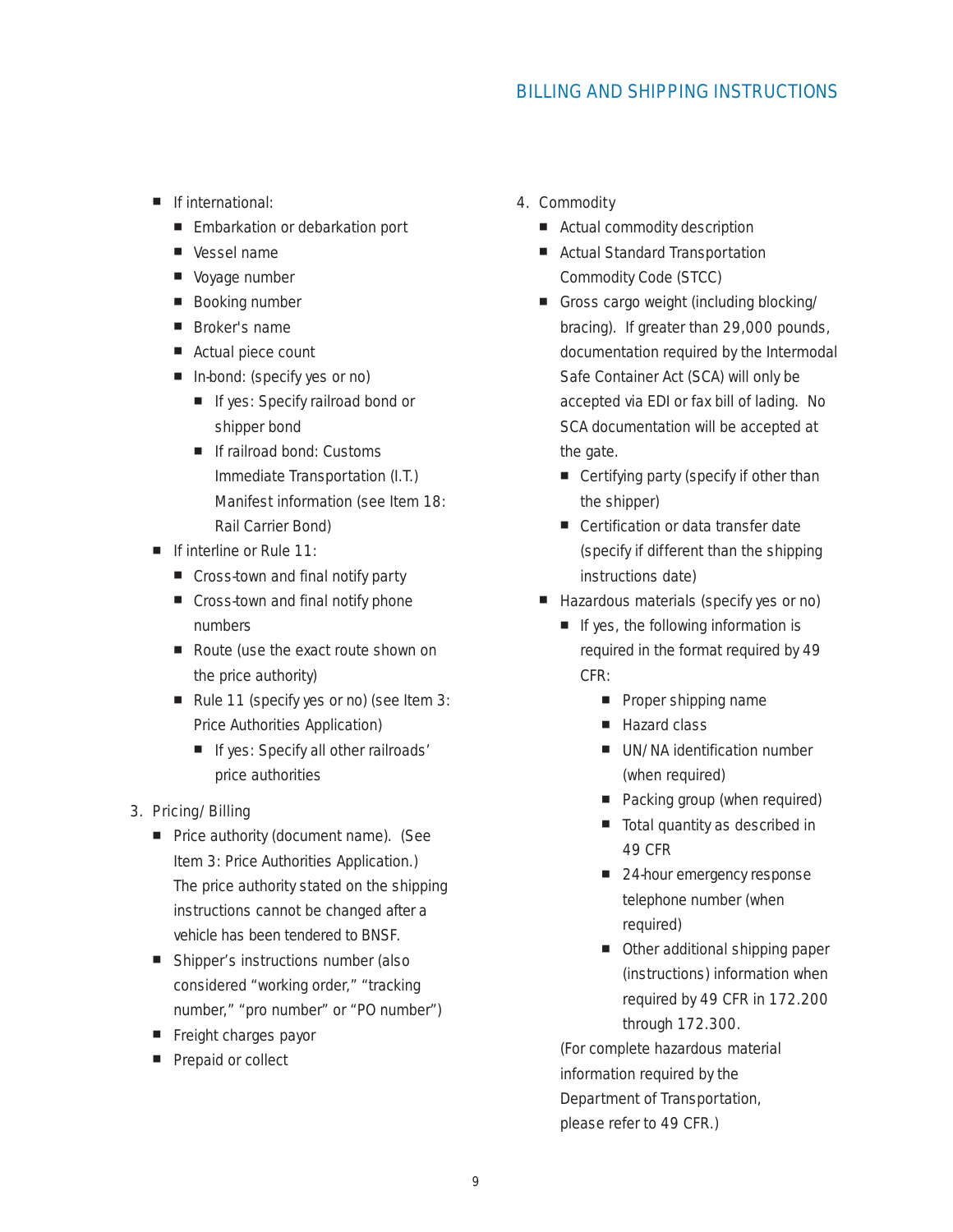# <span id="page-17-0"></span>BILLING AND SHIPPING INSTRUCTIONS

- Bulk bladder (flexitank) shipments require:
	- 24-hour emergency response telephone number (for all commodities)
	- Actual commodity description and associated STCC

# 5. Shipments to or from Mexico or Canada

- Providing all of the following information for Canadian and Mexican traffic allows BNSF to forward accurate information. In addition, a complete set of customs documents should be sent to the connecting carrier to prevent delays.
	- Customs house broker name (provide in the special instructions field)
	- Customs house broker phone number (provide in the special instructions field)
	- Actual shipper's name
	- Actual receiver's name
	- Actual receiver's address
	- Actual receiver's city
	- Actual receiver's postal code
	- Actual importer's name (purchaser of goods)
	- Actual importer's address (purchaser of goods)
	- Piece count (must be in the comment field)
	- Quantity
	- Weight
	- Seal number
	- STCC (FAK STCC 46-111-10 not accepted)
	- Dollar value (stated in U.S. funds)
	- Goods origin country
- If LTL shipments:
	- Package number
	- Goods major components
	- Goods weight

### Temporary "Quick Bill" Shipping Instructions

BNSF will not allow vehicles in the gate without complete shipping instructions. In lieu of EDI or fax shipping instructions received prior to gate arrival, BNSF will accept a pre-established Quick Bill number as a temporary shipping instruction substitute, if the shipper's drayman can provide the following information at the BNSF origin facility:

- Shipper
- Origin hub center
- Destination hub center
- "Quick Bill" number

When the shipper uses a Quick Bill, COMPLETE SHIPPING INSTRUCTIONS (via EDI or fax,) MUST BE RECEIVED WITHIN 24 HOURS OF THE VEHICLE BEING TENDERED TO BNSF. Failure to send shipping instructions will delay a vehicle at the destination facility (see Item 44: Storage Free Time and Charges). BNSF is not responsible for verifying information provided at the gate and comparing it to the complete shipping instructions supplied by fax or EDI.

In addition, BNSF is not responsible for delivery of the shipment to the wrong destination facility if given incorrect Quick Bill information by the drayman. In this event, the shipper (as indicated by the drayman) providing the Quick Bill is responsible for freight charge to the (proper) destination, plus any additional transportation cost to move the vehicle to a different destination. Quick Bill privileges will be discontinued if Quick Bills are not followed up within 24 hours with complete shipping instructions.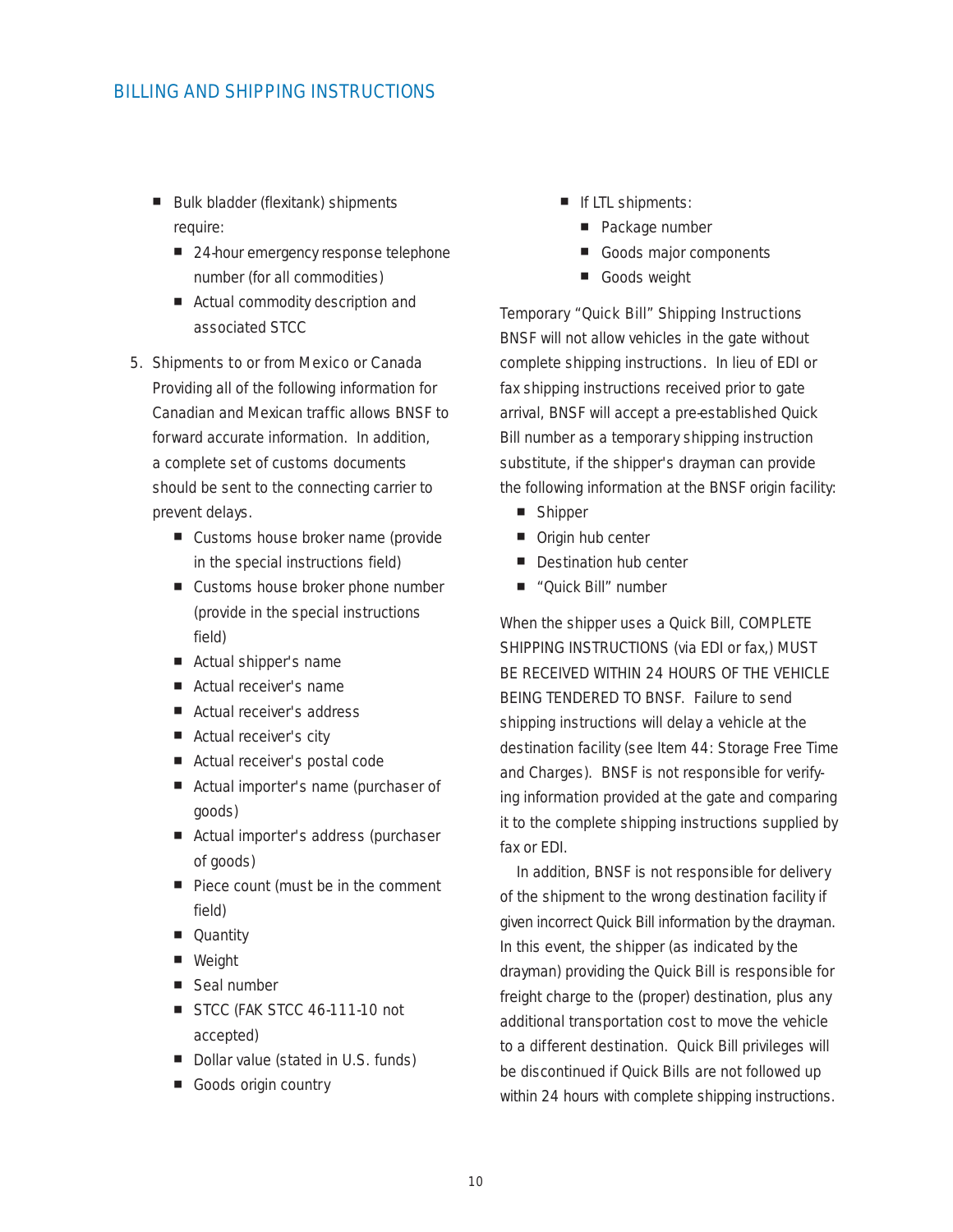### <span id="page-18-0"></span>ITEM 15: SHIPPING INSTRUCTION CHANGES

Only one shipping instruction change may be made per shipment. No changes will be allowed on in-bond shipments without prior approval from a BNSF International Logistics representative. BNSF will make a reasonable effort to execute the request, but is not responsible if the requested change is not made.

### Prior to In-gate

Shipping instruction changes may be allowed at NO CHARGE WITH WRITTEN DOCUMENTATION (via EDI or fax bill of lading) provided to the BNSF Centralized Waybilling Center.

### After In-gate

The price authority (document name) stated on the original shipping instructions cannot be changed once a valid price authority has been provided to BNSF and the vehicle has been accepted at a BNSF facility.

### 1. Before Shipment Loaded

Before a shipment is loaded on a railcar, some shipping instruction changes may be allowed at a charge of \$50 with WRITTEN DOCUMENTATION provided to a BNSF Logistics representative. These chargeable shipping instruction changes include: service code, service level, TOFC/COFC status, destination hub, route, vehicle removal prior to outbound rail movement, in-bond changes, and receiver name or address on service codes 20, 27, 40, 47, 60, 67, 80 or 87.

In addition, removal of a vehicle from BNSF prior to outbound rail transportation, will be assessed a \$200 charge, plus any applicable storage and detention charges (see Item 44: Storage Free Time and

Charges and Item 45: Detention Free Time and Charges).

### 2. After Shipment Loaded

Destination facility changes or corrections (vehicle shipping information from one billed destination to another) are not practical after a vehicle is loaded onto a railcar. If it is determined that a change can be accomplished without adversely affecting other shipments, then the charge will be \$500 per vehicle, plus any applicable rate authority differential. Contact a BNSF Logistics representative for a destination facility change.

### 3. After Shipment Unloaded

Change of notify party is a \$50 charge after notification is made at destination, plus applicable rate authority differential. Any other applicable charges incurred, such as shipping instruction changes, and applicable storage and detention charges, must be paid by the shipper if the notify party changes or refuses the load. All notify party changes must be faxed to the Intermodal/Automotive Support Center at 1-800-234-5079.

## ITEM 16: INTERMODAL SERVICE CODES

The following valid Intermodal service codes must be used when providing shipping instructions to BNSF. Service codes describe the shipment type, equipment owner and delivery (movement) required.

#### Intermodal Service Codes

#### *Shipment Type: Domestic*

| <b>Equipment Owner</b> | Rail | <b>Steamship</b> | Private |
|------------------------|------|------------------|---------|
| Door to Door           | 20   | 40               | 60      |
| Door to Ramp           | 22   | 42               | 62      |
| Ramp to Ramp           | 25   | 45               | 65      |
| Ramp to Door           | 27   | 41               | 61      |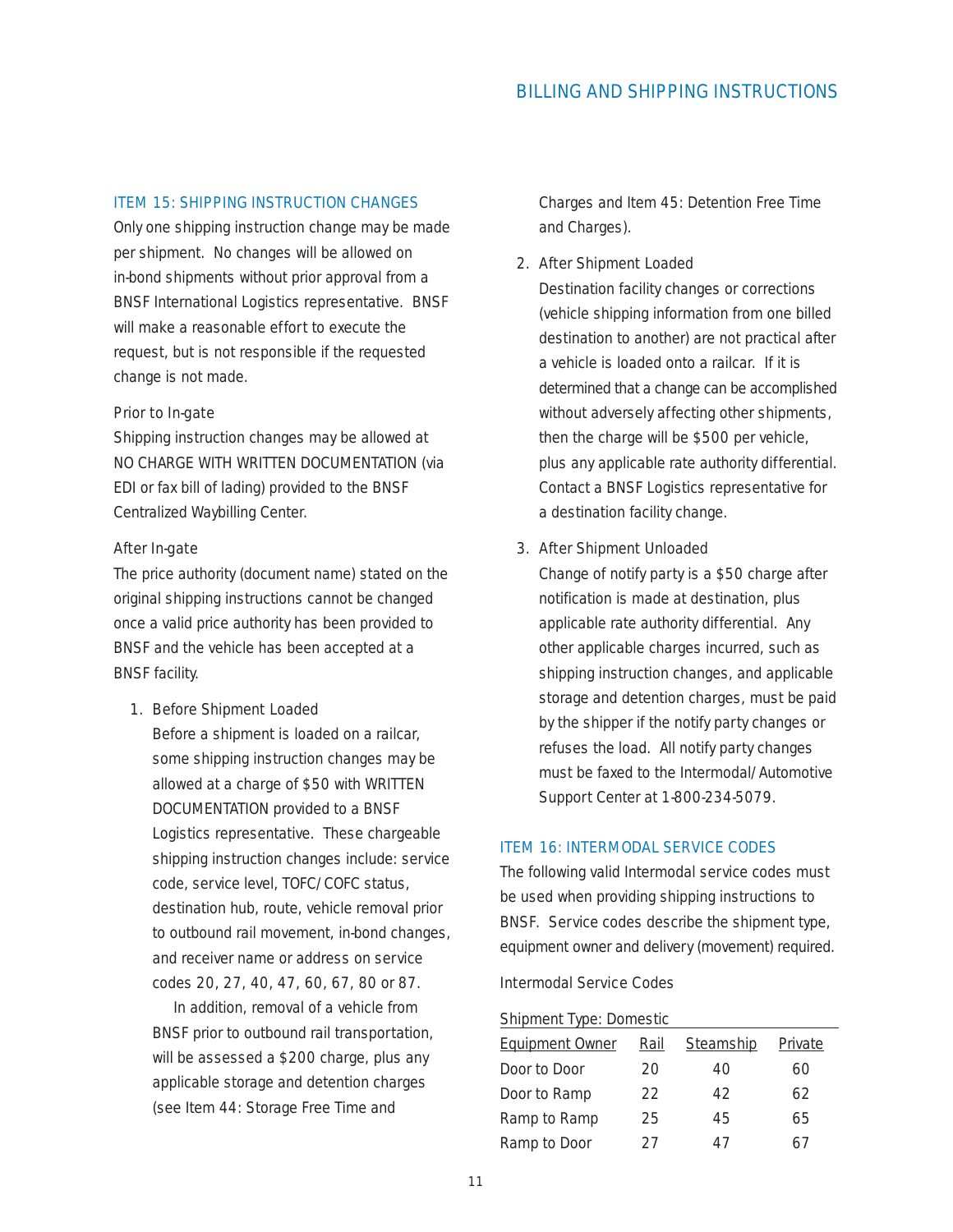# <span id="page-19-0"></span>BILLING AND SHIPPING INSTRUCTIONS

#### *Shipment Type: International*

| <b>Equipment Owner</b> | Rail | <b>Steamship</b> | Private |
|------------------------|------|------------------|---------|
| Door to Door           | 20   | 80               | 60      |
| Door to Ramp           | 22   | 82               | 62      |
| Ramp to Ramp           | 25   | 85               | 65      |
| Ramp to Door           | 27   | 87               | 61      |

### ITEM 17: INTERMODAL SERVICE LEVELS

BNSF provides service level options (with various price authorities and schedules) including:

- G For extremely time-sensitive shipments, this provides the fastest service available (competitive with 900-mile-per-day over-the-road, team driver service) and has seven days per week availability at destination.
- P Truck-competitive service for trailers or containers supplies premium train-service (comparable with 500-mile-per-day or single-driver truck service) and has seven days a week availability at destination.
- D Train service for trailers or containers provides seven days a week availability at destination.
- R Train service for trailers or containers offers weekday (Monday-Friday) availability at the destination.
- Y Train service supplies movement for empty vehicles.

Schedules and service levels are subject to change without notification.

When a specific service level is not noted on the pricing authority, BNSF will transport a shipment with reasonable dispatch but not on any particular train or schedule. BNSF will not be liable for failure to perform transportation services, and BNSF will be excused from any obligation to perform such service when performance is prevented or delayed, in whole or in part, by an act of God, civil or military authority, strike or other labor disturbance, fire, flood, epidemic, war, riot, earthquake, wreck, BNSF and/or shipper equipment or facilities mechanical breakdown, or any other catastrophic influence.

#### ITEM 18: RAIL CARRIER BOND

Price authorities can include the use of BNSF's bond on international shipments moving under an "immediate transportation manifest (I.T.) entry". A \$125 charge will be assessed to the shipper to use a BNSF bond. When a BNSF bond is requested, the shipper must provide the U.S. Customs I.T. number on the shipping instructions submitted to BNSF. The original I.T. must be delivered to the origin BNSF Intermodal facility prior to, or at the time of, movement on all railroad bonded import shipments. The container initial and number must be on the I.T. when tendered to BNSF for signature before proceeding to customs for execution. A \$200 charge per shipment will be assessed by BNSF for the shipper's failure to supply the container and I.T. number on the shipping instructions.

BNSF's bond can only be used for:

- Transloaded shipments (contents transloaded from one vehicle to another), when the transloading is performed at a bonded warehouse; OR
- Shipments delivered from the port facility to a BNSF facility or from a BNSF facility to the actual destination (prior to customs clearance) with a bonded drayman.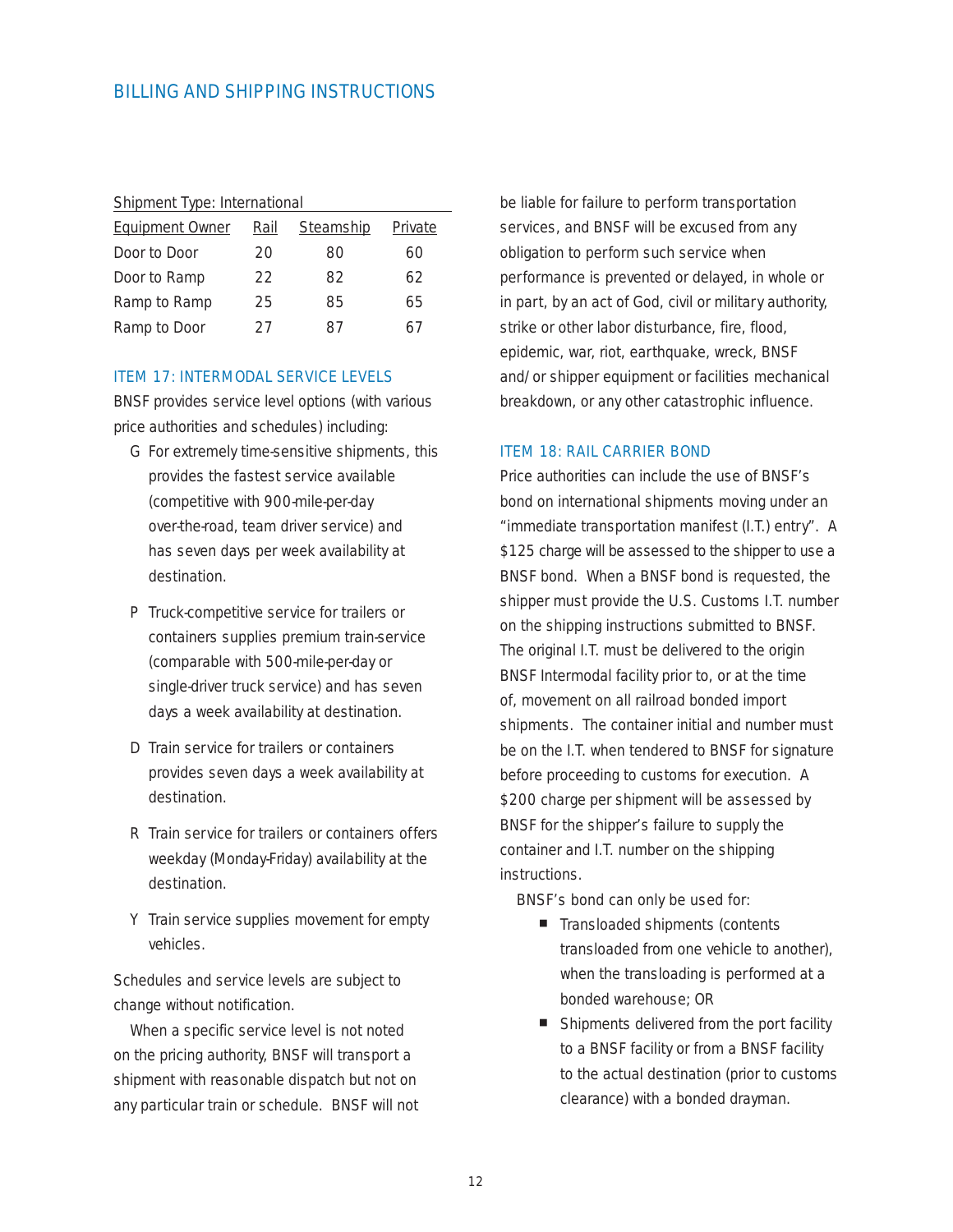### BILLING AND SHIPPING INSTRUCTIONS

<span id="page-20-0"></span>Before a vehicle is removed from BNSF premises for customs clearance, a permit to transfer bond responsibility must be secured by the shipper to cover all in-bond shipments moving under BNSF's U.S. customs bond.

If shipments move on a BNSF customs bond, the shipper must provide documentation, including copies of the blanket manifest, outbound seal records, and applicable vehicle numbers for any customs claims (due to incomplete or improper customs documents).

THE SHIPPER GUARANTEES PAYMENT AND AGREES TO INDEMNIFY BNSF FROM AND AGAINST ALL LOSS AND LIABILITY FOR CUSTOMS DUTIES, TAXES AND ANY OTHER REVENUE LOSS DUE TO ASSESSMENT UNDER THE STATUTES, RULES OR REGULATIONS OF THE UNITED STATES CUSTOMS SERVICE AND INTERNAL REVENUE SERVICE. THIS APPLIES AFTER DELIVERY BY BNSF TO THE RECEIVER OR ITS DESIGNATED AGENT ON IN-BOND SHIPMENTS RESULTING, IN WHOLE OR IN PART, FROM ANY FAILURE BY THE SHIPPER OR ITS DESIGNATED AGENTS TO COMPLY WITH RULES OR REGULATIONS, INCLUDING BUT NOT LIMITED TO SHORTAGES, IRREGULAR DELIVERY OR NON-DELIVERY OF IN-BOND SHIPMENTS MOVING UNDER THIS RULES AND POLICIES GUIDE, REGARDLESS OF NEGLIGENCE OR ALLEGED NEGLIGENCE OF BNSF.

### ITEM 19: SHIPMENT MISDESCRIPTION

Misdescriptions constitute any shipment information provided to BNSF that is erroneous or incomplete. Shipment misdescriptions include improperly describing information deemed necessary throughout this *BNSF Intermodal Rules and Policies Guide* such as: shipping instructions and

information, commodity descriptions, shipment information, vehicle information, shipper, beneficial owner, or price authority. A \$500 charge per vehicle and any applicable price differential will be assessed for any shipment misdescription. BNSF has the right to inspect shipments to ensure shipping instruction accuracy and proper loading, but it is not required to perform inspections.

If a misdescribed shipment occurs, BNSF has the right to revoke the price authority and/or the BNSF transportation contract for that shipper.

# ITEM 20: ACCESSORIAL SERVICES AND **CHARGES**

Accessorial charges may include, but are not limited to, load, unload, chassis use, storage, delivery, pick up, detention, repackage, overload, driver standby, driver assist, driver count, lift, and split delivery. The shipper should refer to applicable items for stated charges or contact a BNSF representative for any other accessorial service charges.

If the shipper requests and submits a BNSF authorization form for accessorial services, BNSF will make a diligent effort to execute the request. The shipper is responsible for any applicable accessorial charges and associated federal, state and local taxes or charges, regardless of BNSF obtaining an authorization.

### ITEM 21: RAIL STOP-OFFS

Rail stop-offs are requests for detaining a shipment and/or unloading a shipment at any point between the billed origin hub and the billed destination facility. All shipments are delivered only to the intermodal facilities stated on the price authority. Intermediate rail stop-offs are not permitted.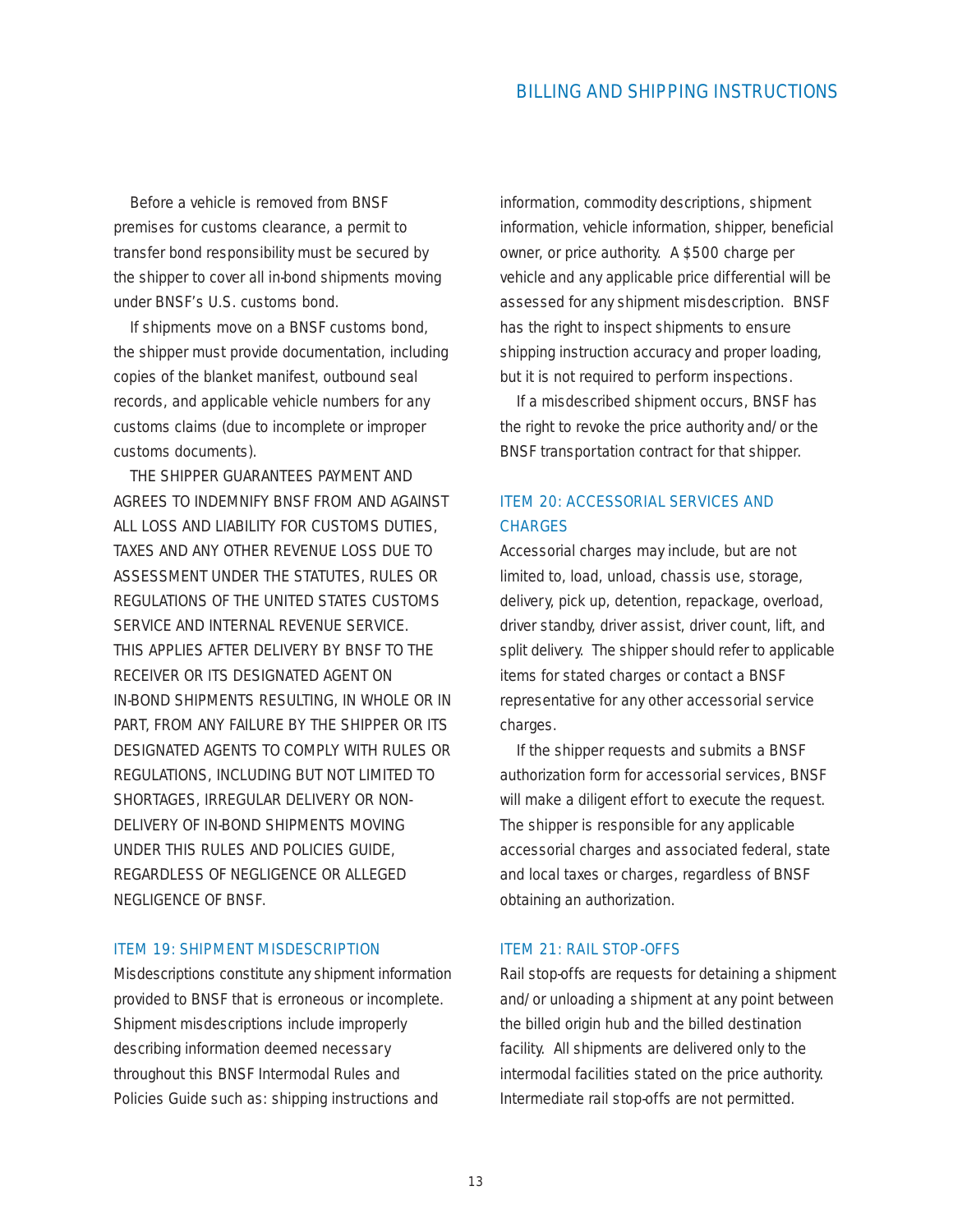### <span id="page-21-0"></span>ITEM 22: BILLING DISPUTES

A shipper contending an erroneous charge shall pay the amount the shipper contends is correct with a written explanation attached to the freight bill and shall return the freight bill to the stated address within the BNSF credit period or applicable contract terms.

Shipper and receiver liability for price authority charges is joint and several by tendering the shipment and accepting delivery.

# ITEM 23: FUEL SURCHARGE AND SPECIAL **ASSESSMENTS**

All transportation services and shipments will be subject to any fuel cost recovery surcharge or special assessment cost surcharge implemented by BNSF or imposed on BNSF, regardless of price authority (including all contracts and agreements).

If necessary, BNSF may impose a fuel cost recovery surcharge on the shipper due to increasing fuel costs.

In addition, BNSF may require the shipper to pay any costs, fees, taxes, tolls or special charges assessed to BNSF on applicable traffic, demanded by any port authority, federal, state, local, or governmental agency.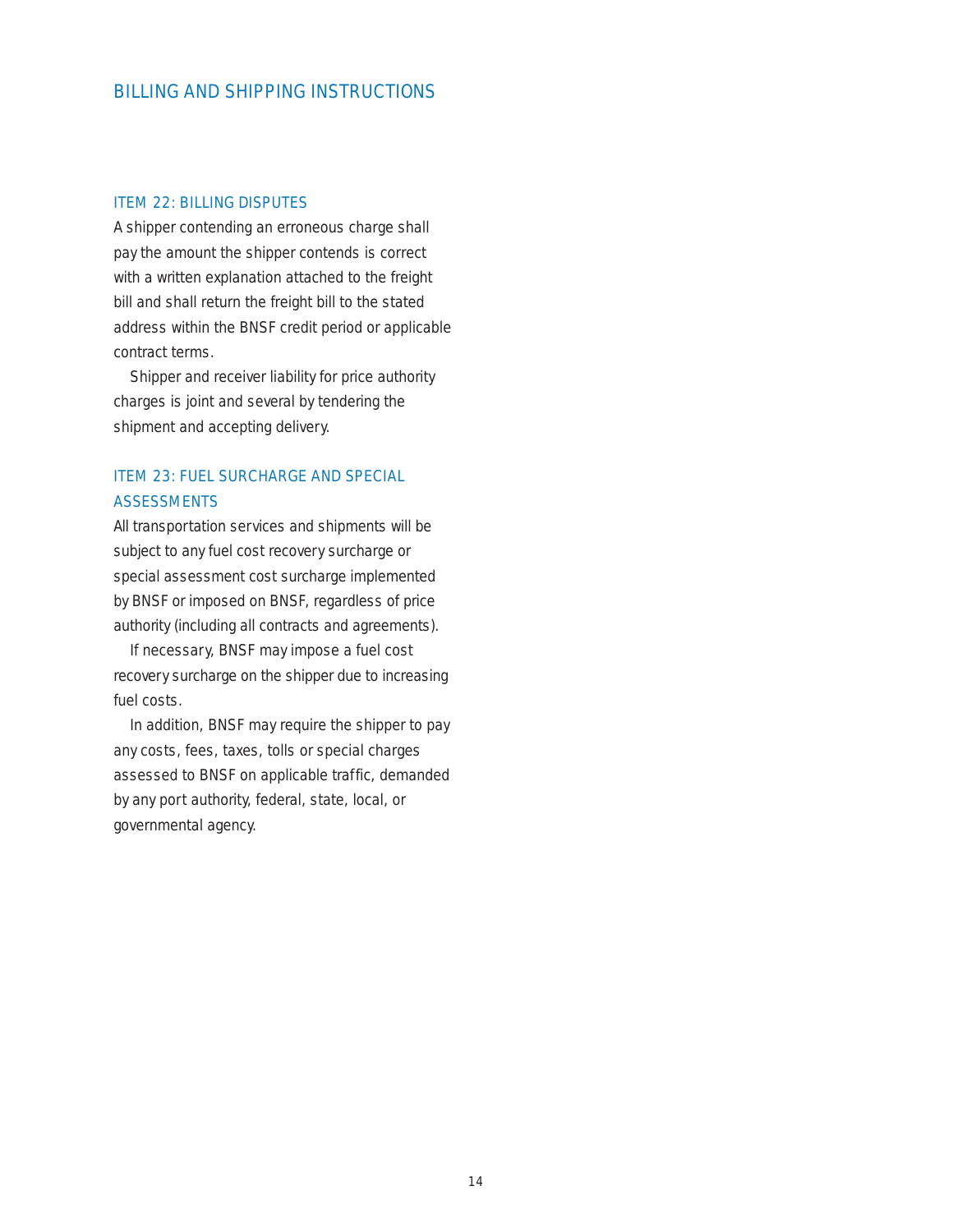# <span id="page-22-0"></span>ITEM 24: PROHIBITED COMMODITIES, EQUIPMENT, AND ASSOCIATED CHARGES

The prohibited commodities and equipment described below will not be accepted by BNSF. Violation of any condition covered in this item will result in a \$10,000 charge per vehicle, in addition to the freight charges and any other applicable charges payable by the shipper. The shipper will also be responsible for any and all charges incurred to recondition rail-controlled equipment.

### Prohibited Commodities

The following commodities may NOT be tendered under the conditions described below.

- Shipments containing Division 1.1, 1.2, 1.3, or 1.4 explosives as defined in 49 CFR 173.50 (Code of Federal Regulations pertaining to explosives) to or from Galveston, TX, via BNSF direct routes.
- Shipments containing Division 1.1, 1.2 or 1.3 explosives as defined in 49 CFR 173.50 (Code of Federal Regulations pertaining to explosives) to or from Houston, TX, via BNSF direct routes.
- Shipments in rail-controlled equipment containing carbon blacks, dump carts, trailers, wagons, hide, pelts, skins, or any other animal product with contaminating odor.

### Prohibited Equipment

■ Vehicles that cannot be lifted by standard means (lifting arms, twist-locks, or side-pins or any approved lift attachments on-hand). (See Item 27: Vehicle Specifications and Standards and Item 28: Oversized Shipments.)

# ITEM 25: RESTRICTED COMMODITIES, EQUIPMENT, AND ASSOCIATED CHARGES

The restricted commodities and equipment described in this item can only be tendered to BNSF when the following conditions are met. Violation of any condition covered in this item will result in a \$5,000 charge per vehicle, in addition to the freight charges and any other applicable charges payable by the shipper. The shipper will also be responsible for any and all charges incurred to recondition rail-controlled equipment.

### Restricted Commodities Requirements

Restricted commodities may NOT be tendered unless the following conditions are met.

- 1. A special price authority for the restricted commodity is established and provided to BNSF on the shipping instructions, that allows movement of the restricted commodity; AND
- 2. The conditions or restrictions noted below are adhered to; AND
- 3. Loading patterns and procedures recommended by BNSF's Damage Prevention Services group are utilized; AND
- 4. All shipping instructions declare the actual restricted commodity description and accurate applicable STCC. Any type of FAK commodity description or FAK STCC is not allowed for these restricted commodities.

# Restricted Commodities

The following commodities are classified as restricted.

- Air-flight training aids, devices, or electronics
- Ammunition. This must be billed in accordance to applicable provisions of the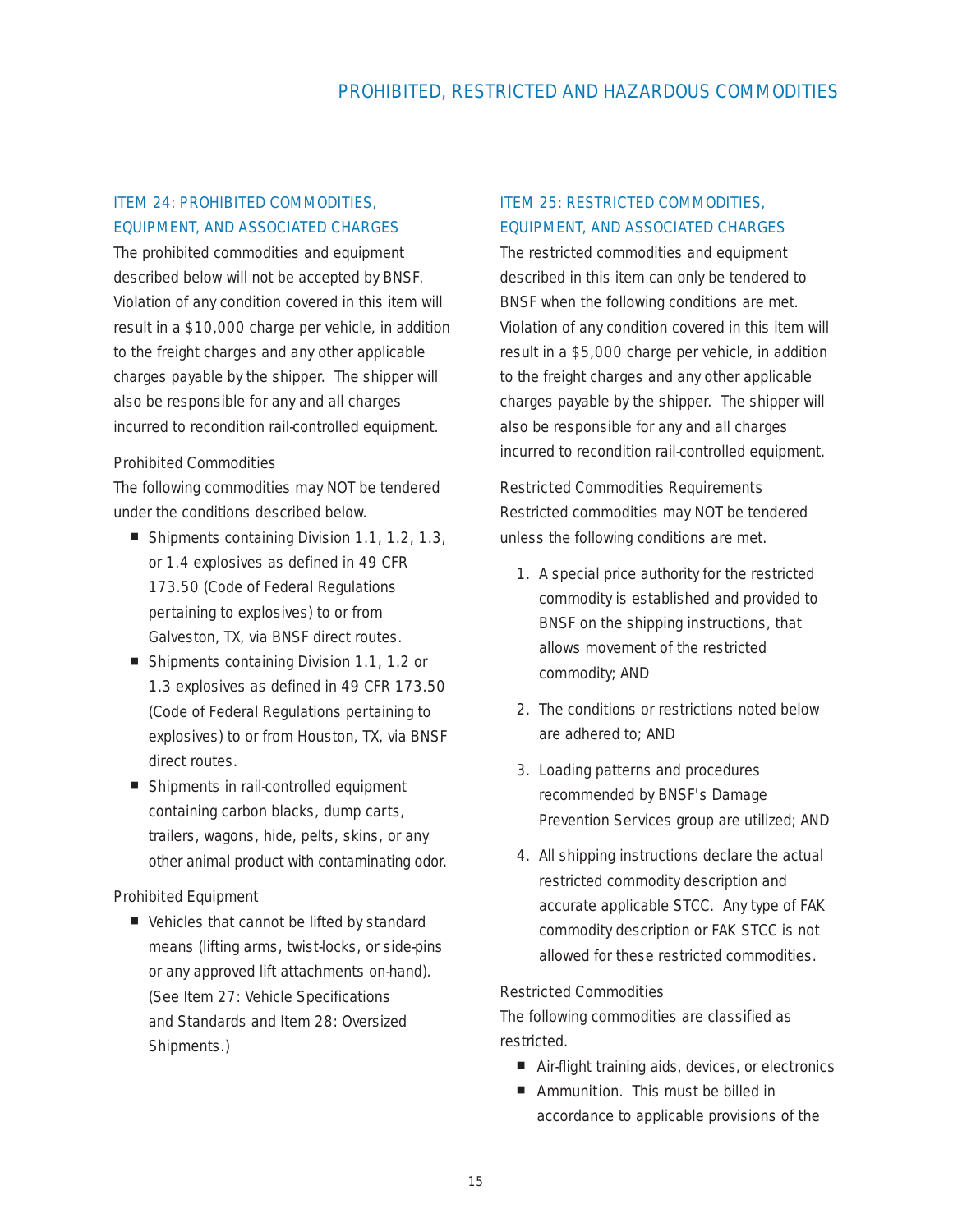Hazardous Material Transportation Act and comply with all regulations of (Title) 49 CFR. Shipments shall be protected at shipper's expense by applying a high quality cable seal or bolt seal to the door hasp. The seal must be recorded on the shipping instructions.

- Animals or carcasses
- Asphalt (asphaltum) natural or asphalt compounds, by-products or petroleum
- Bulk bakery product waste
- Bulk bladder shipments, also known as flexitanks (see Item 37: Bulk Bladder Shipments)
- Bulk commodities or products
- Carbon blacks in private equipment (prohibited in rail-controlled equipment)
- Christmas trees. BNSF will not be liable for any deterioration or damage of lading, nor will BNSF be liable for market decline or deterioration resulting from delay. Further, BNSF will not be liable for any lading deterioration due to the door or vent position (open or closed), nor will BNSF be responsible for monitoring the door or vent position while the vehicle is in the rail carrier's possession. BNSF will not be liable for lading damage or deterioration due to doors or vents that admit (or do not admit) rain, dirt, snow, heat, cold, air circulation, etc.
- Cigarettes. This commodity may only be shipped in vehicles lined with 6 millimeter thick waterproof liners encapsulating the entire load for protection. Lining of the vehicles is the shipper's sole responsibility.
- Coiled metal products. In addition to special arrangements and a special price authority, a "BNSF Coiled Metal Products

Letter of Agreement" must be signed by the shipper and filed with BNSF. Noncompliance to any term in this *BNSF Intermodal Rules and Policies Guide* or in the Letter of Agreement will result in a \$10,000 per vehicle charge, in addition to all other applicable charges noted in this *BNSF Intermodal Rules and Policies Guide*. When tendering coiled metal products, the shipper is fully responsible for using equipment in suitable condition to carry concentrated weights, and properly distributing the weight for the load over the floor, sills and cross-members of the vehicle. Coiled metal products must be designated by the actual commodity description and proper STCC on the shipping instructions. The coiled metal products must be uniformly distributed within the area, with no more than 25,000 pounds loaded in any 10 linear feet, and no more than 2,500 pounds loaded in any linear foot of the vehicle.

- Copper cathode
- **Copra**
- Creosote or creosoted materials
- Dimensional, high/wide or oversized loads (see Item 27: Vehicle Specifications and Standards and Item 28: Oversized Shipments)
- Dump carts, trailers and wagons in private equipment (prohibited in rail-controlled equipment)
- Extraordinary valued property (see the "Liability" section)
- Fish scrap or meal
- Firearms. The shipment shall be protected at shipper's expense by applying a high quality cable seal or bolt seal to the door hasp.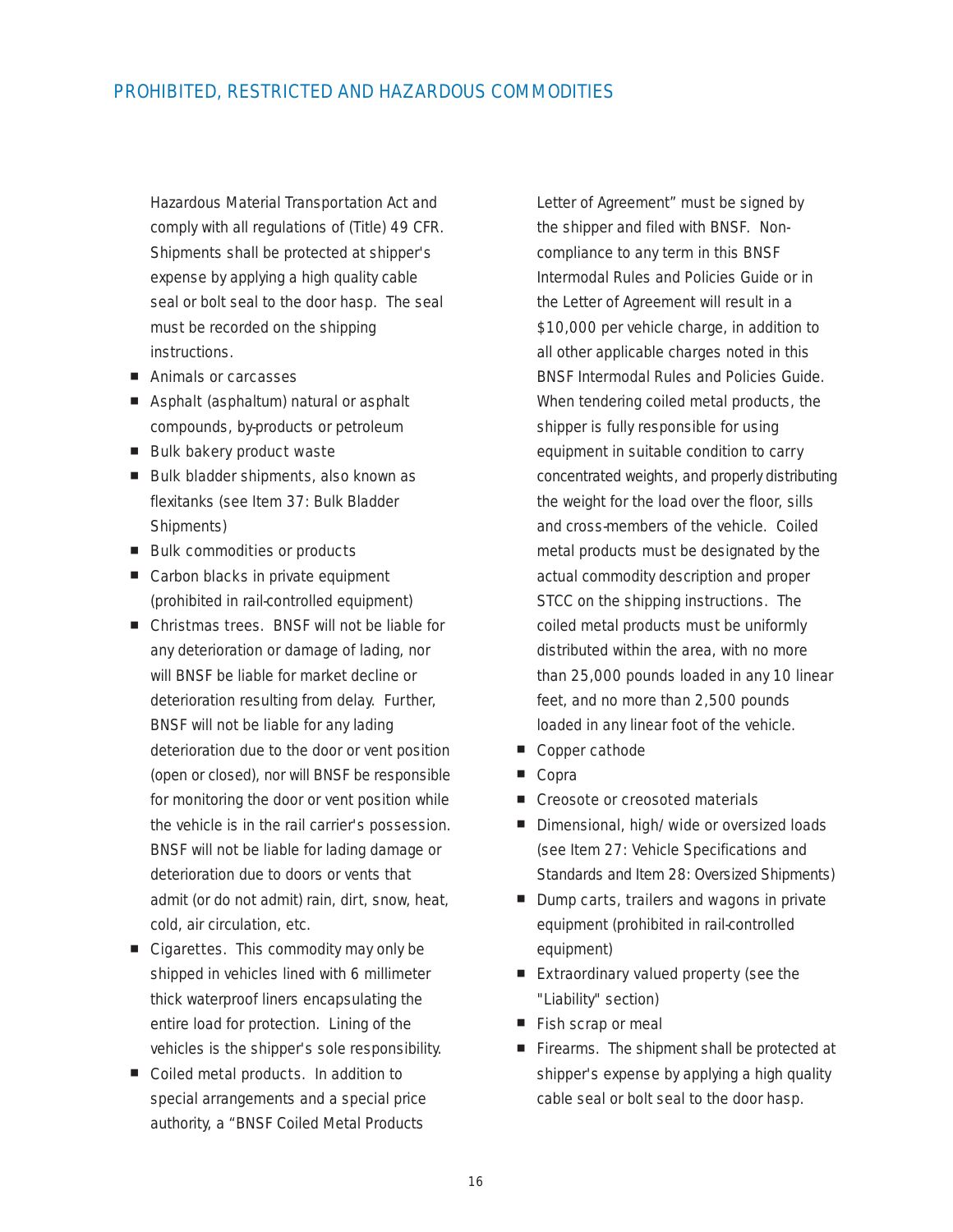■ Fresh fruits and vegetables. These may only move from hub-to-hub in private refrigerated equipment (service code 65), with the following exception. The field-fresh or farm-fresh commodities listed below may move hub-to-hub in rail-controlled equipment (service code 25) if they have not undergone any subsequent artificial or mechanical drying, dehydrating, or other processing of any kind:

> Potatoes, other than sweet (STCC 01195) Apples, fresh (STCC 01221) Carrots (STCC 01312) Onions, dry (STCC 01318) Garlic, fresh or green (STCC 01319 Beans, dry ripe (STCC 01341) Seeds, dry ripe vegetable, NEC (STCC 01349) Watermelons (STCC 01392) Pumpkins or squash (STCC 01397)

BNSF will not be liable for any deterioration of lading, nor will BNSF be liable for market decline or deterioration resulting from delay. Further, BNSF will not be liable for any deterioration of lading due to the vent position (open or closed) in vented trailers, nor will BNSF be responsible for monitoring the vent position while the vehicle is in the rail carrier's possession. BNSF will not be liable for lading damage or deterioration due to vents that admit (or do not admit) rain, dirt, snow, heat, cold, air circulation, etc.

- Hazardous commodities including:
	- 1. Hazardous commodities as listed in the 49 CFR 172.101 Table when placarding is required by DOT regulations
	- 2. Hazardous commodities moving by tank container
- 3. Chemicals derived from vanadium ore
- 4. Class 3 Flammable Liquids (defined in 49 CFR 173.120 Code of Federal Regulations) in temperature controlled vehicles UNLESS:
	- Shipped in limited quantities (defined in 49 CFR 171.8 Code of Federal Regulations); OR
	- The temperature controlled unit is running at a temperature of 5 degrees Fahrenheit below the lowest flash point of the Class 3 flammable liquid in the load; OR
	- The vehicle is equipped with a minimum of two vents that are open when the vehicle is tendered to BNSF. Each vent must be 200 square inches or larger in size.
- 5. Radioactive commodities
- 6. Polychlorinated biphenyl (PCB)
- 7. Scrap batteries as described in items 95150 to 95160 of AAR UFC 6000 Series. This commodity (allowed only in private equipment) must be loaded on pallets (properly rear braced) with stretch-wrap around each pallet, and the entire load encapsulated in a 6 millimeter thick plastic liner.
- 8. Waste etiologic agents, NOS (not otherwise specified) for example, surgical, pathological and laboratory waste, waste hospital needles, syringes and IV tubing
- 9. Waste materials, hazardous (part 261, Title 40, Code of Federal Regulations, STCC-48)

(See Item 26: Hazardous Commodities for additional requirements.)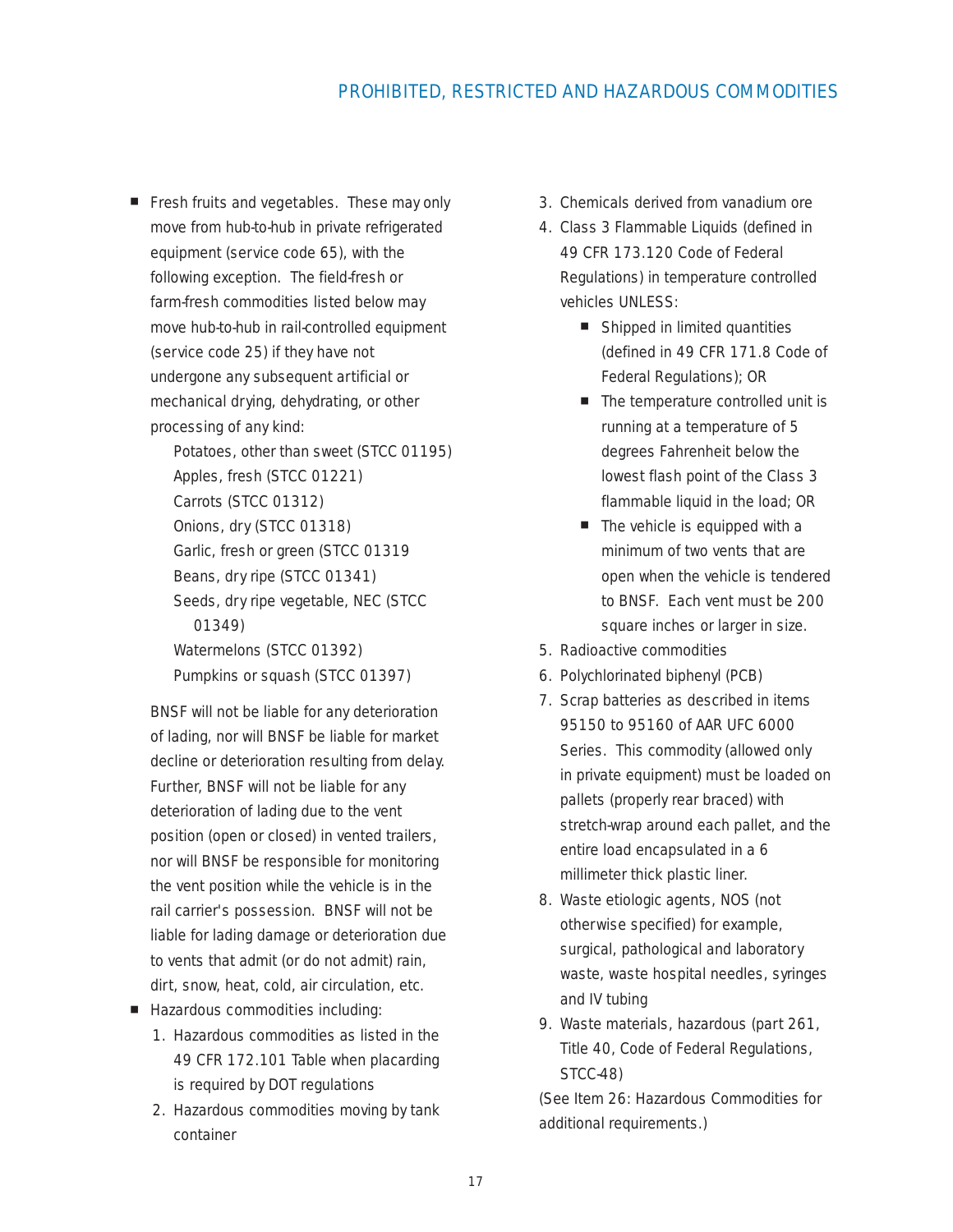- <span id="page-25-0"></span>■ Hides, pelts, skins or any other animal products with contaminating odor in private equipment (prohibited in rail-controlled equipment)
- Household goods or personal goods (subject to a release value not to exceed 10 cents per pound)
- Military communications outfits, telegraph, telephone, teletype or related radio equipment
- Missile/rocket electronic apparatus, frame assemblies, or guidance systems
- Motor vehicles, including automobiles and/or trucks, freight and/or passenger
- Nuclear materials, substances or wastes
- Printed materials (advertising material, newspapers, periodicals, books, catalogs, and telephone directories) designated as any STCC between 27 111 and 27 411 46
- Railway wheels, new or used
- Rolled paper
- Scrap metals, loose
- Shellfish (such as clam, mussel or oyster) in bulk or in raw state
- Temperature sensitive articles requiring protection from heat or cold
- U.S. mail (contract)
- Vehicle components (including loose or baled scrap metal) that leak oil and grease including, but not limited to, axles, differentials, engine blocks and transmissions
- Waste materials, non-hazardous (Title 40, Code of Federal Regulations)

### Restricted Equipment

■ Flat racks, flat beds, or any open-top container (not applicable on international traffic)

- Flexitanks, also known as bulk bladder shipments (see Item 37: Bulk Bladder Shipments)
- Temperature controlled or refrigerated vehicles (see Item 35: Temperature Controlled Equipment)
- Intermodal (portable) tank containers (see Item 36: Loaded Tank Containers)
- Bundled chassis (see Item 38: Bundled Chassis
- Irradiated cask containers

### ITEM 26: HAZARDOUS COMMODITIES

The shipper of hazardous materials, substances or wastes must meet the requirements within this item.

1. Shipper's Sole Responsibility

The shipper must comply with:

- Applicable Department of Transportation regulations in Title 49 CFR.
- Applicable Environmental Protection Agency regulations in Title 40 CFR.
- All federal, state and local laws governing hazardous commodities (such as materials, substances and wastes) including selecting equipment, placarding, labeling, marking, blocking, bracing, loading, unloading, and handling.

BNSF has legal recourse against any party, including the shipper, for failure to comply with regulations and laws. The shipper is solely responsible and guarantees payment for all expenses, fines, and costs relating to non-compliance.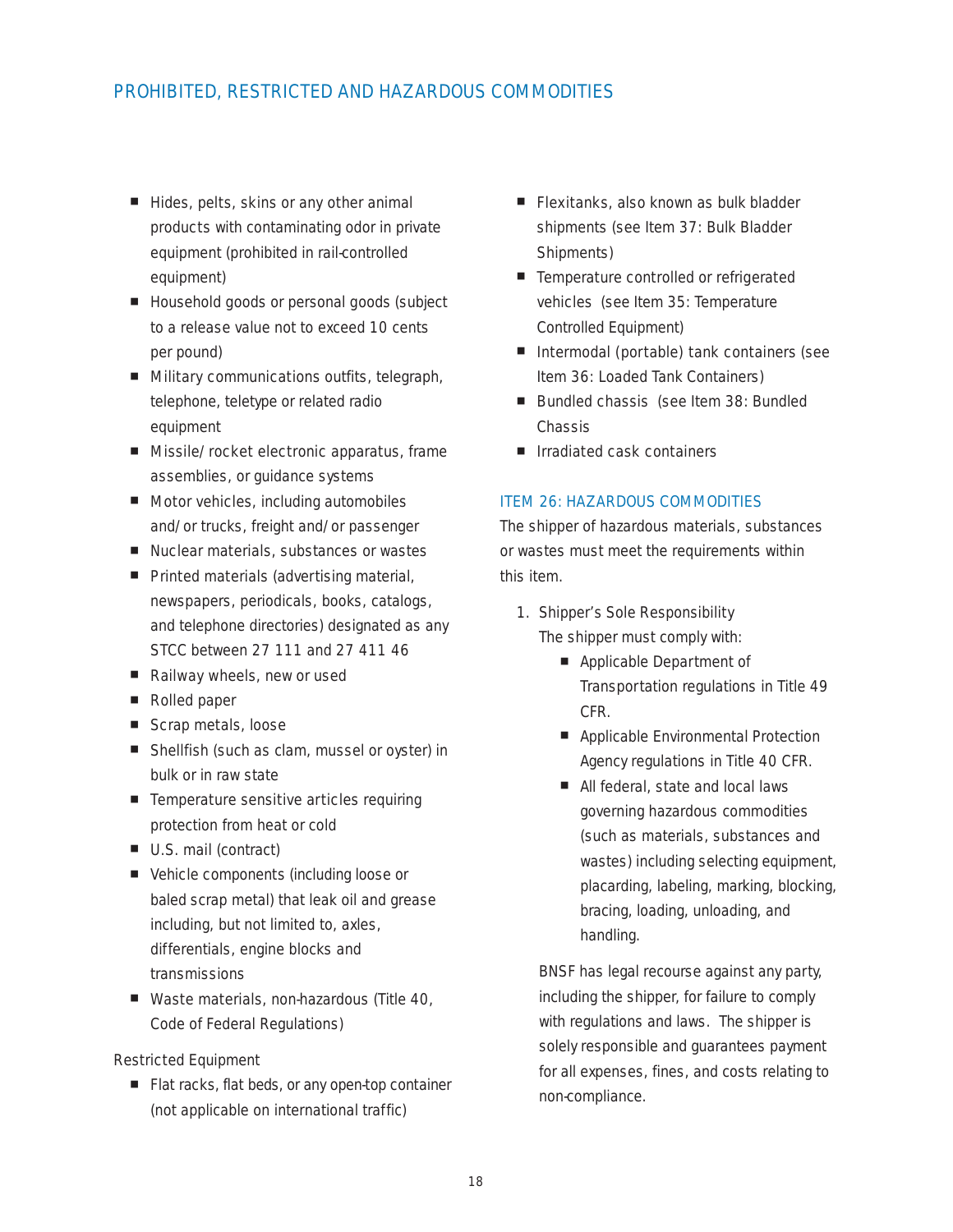### 2. Tank Containers

Hazardous commodities shipped in tank containers must be in approved tank containers (registered with the AAR and authorized for that commodity as stipulated in 49 CFR 172.101 and the referenced provisions of 49 CFR Part 173). Tank containers also must comply with the Canadian Transportation of Dangerous Goods regulations when any part of the move takes place in Canada.

### 3. Empty Portable Tank Containers

Empty vehicles containing hazardous residue from the prior load require the same documentation and placarding as the loaded move.

### 4. Hazardous Placards

Side mounted hazardous placards must be located at least 4 feet from the vehicle's bottom and at least 5 feet from the vehicle's end to ensure visibility.

#### 5. Complete Shipping Instructions

Shipping instructions (including manifest, accurate descriptions of the chemical and physical commodity characteristics, and other documentation) must arrive prior to accepting the vehicle at a BNSF facility. Submit the shipping instructions at least two hours before tendering a hazardous shipment. The shipment must obtain approval from a BNSF representative in advance of delivering the vehicle to BNSF.

### 6. Shipper Cleaning Requirements

a. After unloading or rejecting the hazardous commodity and before returning and releasing any equipment to

BNSF, the shipper must inspect, decontaminate, clean and repair the equipment used for the shipment.

**b.** The shipper is responsible for inspecting, decontaminating and cleaning any adjacent or vicinity property and all environmental damage when a release (including spill or leak) occurs and all areas that were contaminated by the release including the origin loading point, destination unloading point, any location en route, or any place where loading and/or unloading occurs. The inspecting, decontaminating and cleaning must be in accordance with applicable requirements of BNSF, federal, state, and local laws and regulations, including DOT regulations in 49 CFR 174.57 (Code of Federal Regulations pertaining to hazardous materials). If the equipment is not cleaned or restored, the shipper is responsible for BNSF's cost for cleaning or restoring the equipment, including the cost plus a 50% handling charge, with a minimum of a \$500 charge.

### 7. Disposal and/or Disposal Facilities

It is the shippers responsibility to select a disposal facility to receive the shipment and warrants that the facility has and will maintain all applicable federal, state, or local permits and licenses required to operate the disposal facility.

### 8. Insurance Liability

The shipper agrees to keep current general liability (including contractual liability) insurance of at least the amount required by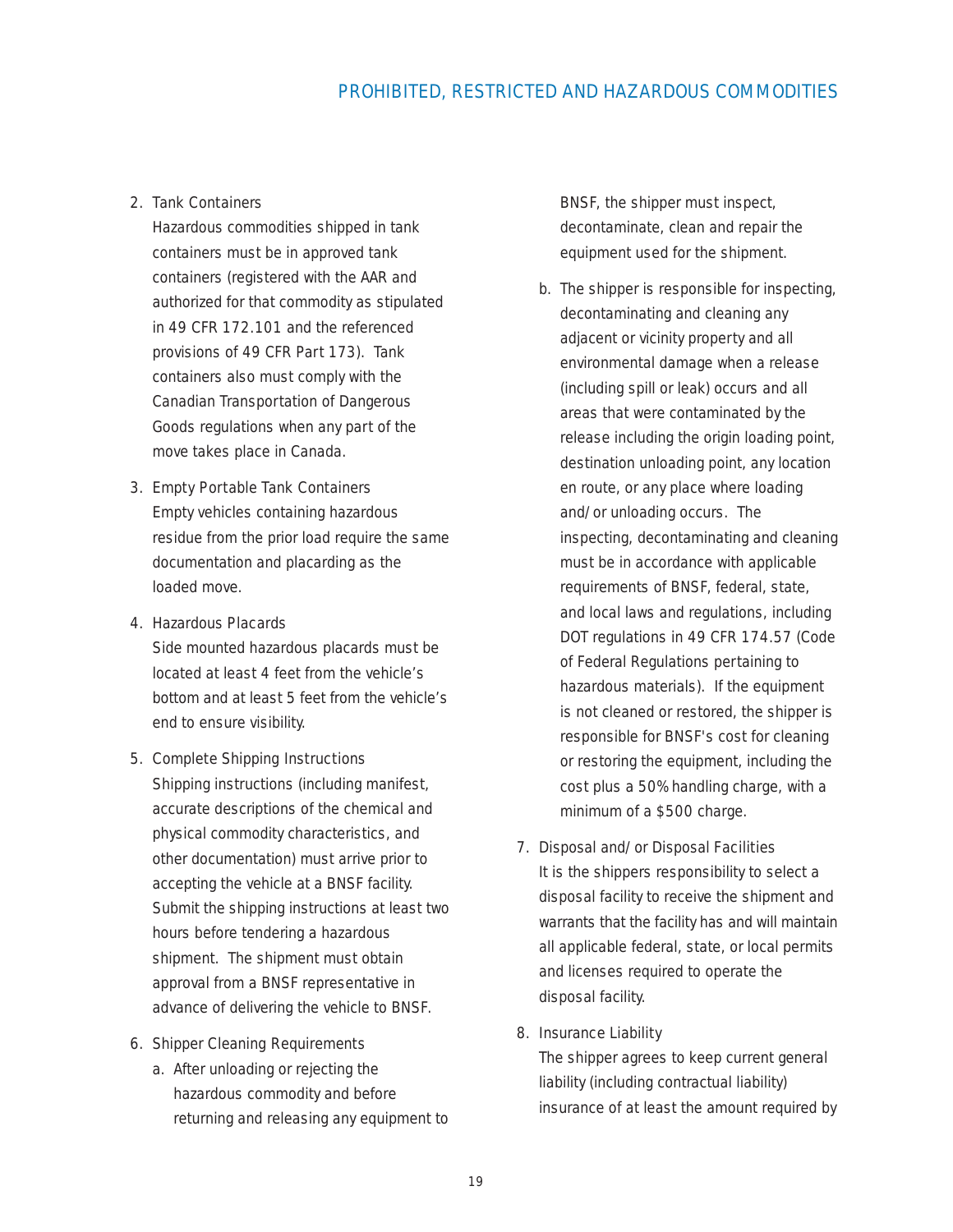law for bodily injury and property damage, including any other insurance required by law. At BNSF's request, the shipper must provide certification of insurance.

### 9. Shipper Indemnity

- a. The shipper is solely responsible for and will indemnify BNSF against all property loss or damage, injury, death, incident, or any other liability, including fines, BNSF costs, late payments, attorney fees and all expenses resulting from any of the following:
	- Not complying with any of the sections (1-12) addressed within this Item 26: Hazardous Commodities.
	- Tendering unacceptable commodities.
	- Loading or unloading equipment improperly.
	- Billing improperly.
	- Resulting from any spill, response, mitigation, clean up, or disposal due to shipper's non-compliance with outlined obligations.
	- Utilizing or resulting from privately owned or leased defective equipment. *The BNSF Intermodal Rules and Policies Guide* does not commit BNSF to accept privately owned or leased equipment.
	- Shipping chemicals or contaminants (or traces of) in the commodity that are not described in commodities' proper shipping name.
- Resulting expenses from compliance with 49 CFR 174.16 (b) (Code of Federal Regulations pertaining to hazardous materials).
- b. In the case of an incident the shipper will: (1) pay for clean up, or reimburse BNSF for all related costs and expenses addressed in subparagraph 9a. plus a 50% handling charge, with a minimum of a \$500 charge, and (2) clean up to BNSF's satisfaction and to the satisfaction of any governmental body with jurisdiction.
- c. The shipper will assume all legal defense against any third party claims for damage caused by failure to comply with these obligations.
- d. THE RESPONSIBILITIES OUTLINED IN SUBPARAGRAPH 9 (A-C) WILL APPLY REGARDLESS OF ANY NEGLIGENT ACT OR OMISSION IF BNSF CONTRIBUTES TO SUCH LOSS, DAMAGE OR COST.

# 10. Incident Notification

BNSF will immediately notify the shipper in the event the vehicle is involved in an incident or hazardous commodities are discharged while the vehicle is in BNSF's possession. Each party will take immediate action as required under applicable federal, state, and local laws, rules or regulations. Nothing contained in this paragraph shall alter either the shipper's or BNSF's responsibilities and obligations as outlined in this *BNSF Intermodal Rules and Policies Guide*.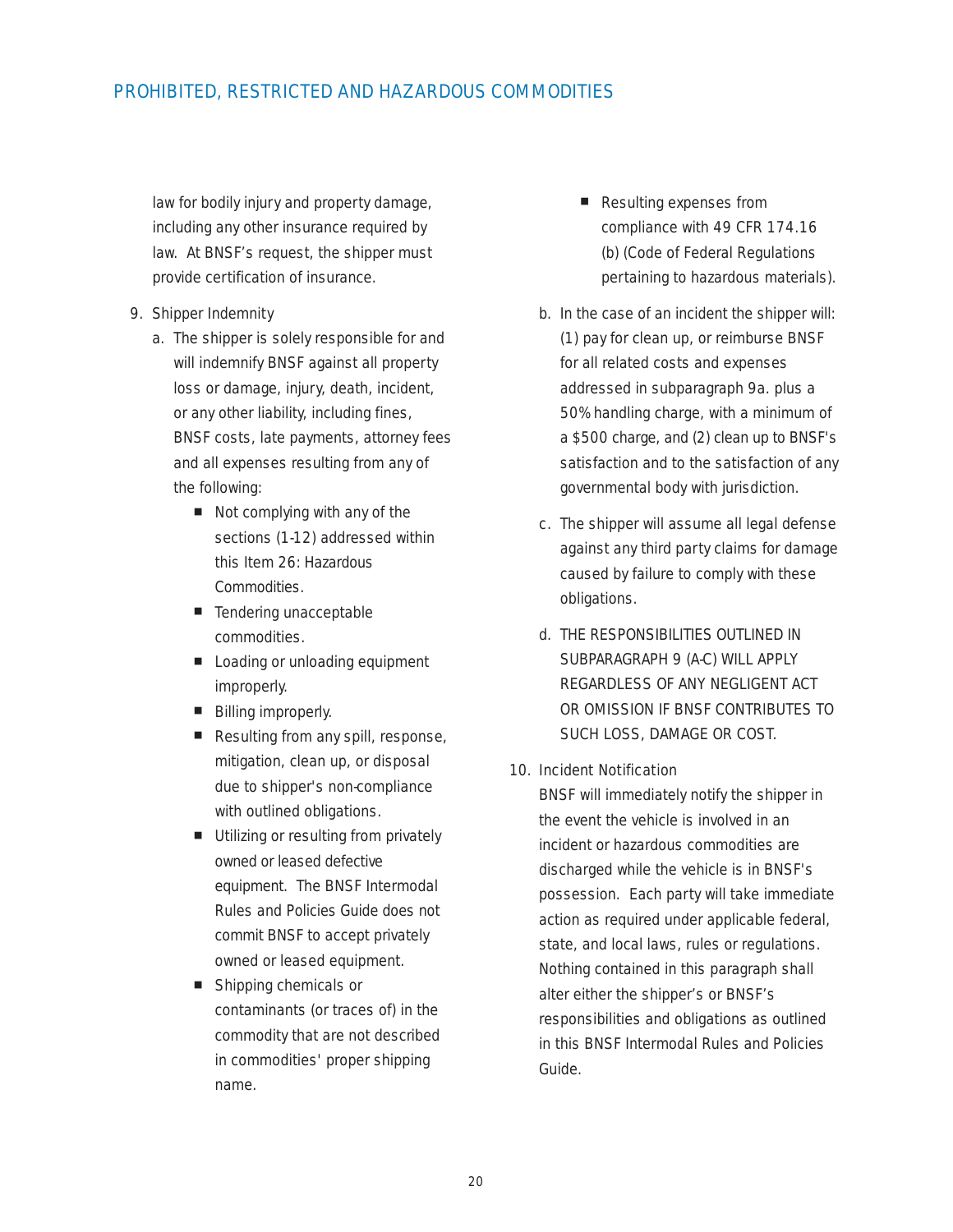### 11. Non-conforming Wastes

The shipper will be allowed to return any non-conforming wastes (as deemed by the disposal facility) to the origin at the same rate charged for the inbound movement. BNSF will not store non-conforming waste on the property. The shipper is solely responsible for paying any demurrage, detention, hold, storage or additional transportation charges related to handling of the non-conforming wastes.

### 12. Hazardous Commodities Storage

At destination, federal regulations as stated in CFR 174.16 (b) and BNSF require removal of hazardous shipments within 48 hours (exclusive of Saturdays, Sundays, and holidays) after notification. If not removed within the 48 hours, BNSF shall immediately dispose of the shipment in accordance with CFR 174.16, and all associated costs shall be incurred by the shipper. If BNSF must remove the vehicle, the shipper will be charged cost plus a 50% handling charge, with a \$500 minimum, in addition to other associated storage or charges stated throughout this *BNSF Intermodal Rules and Policies Guide*.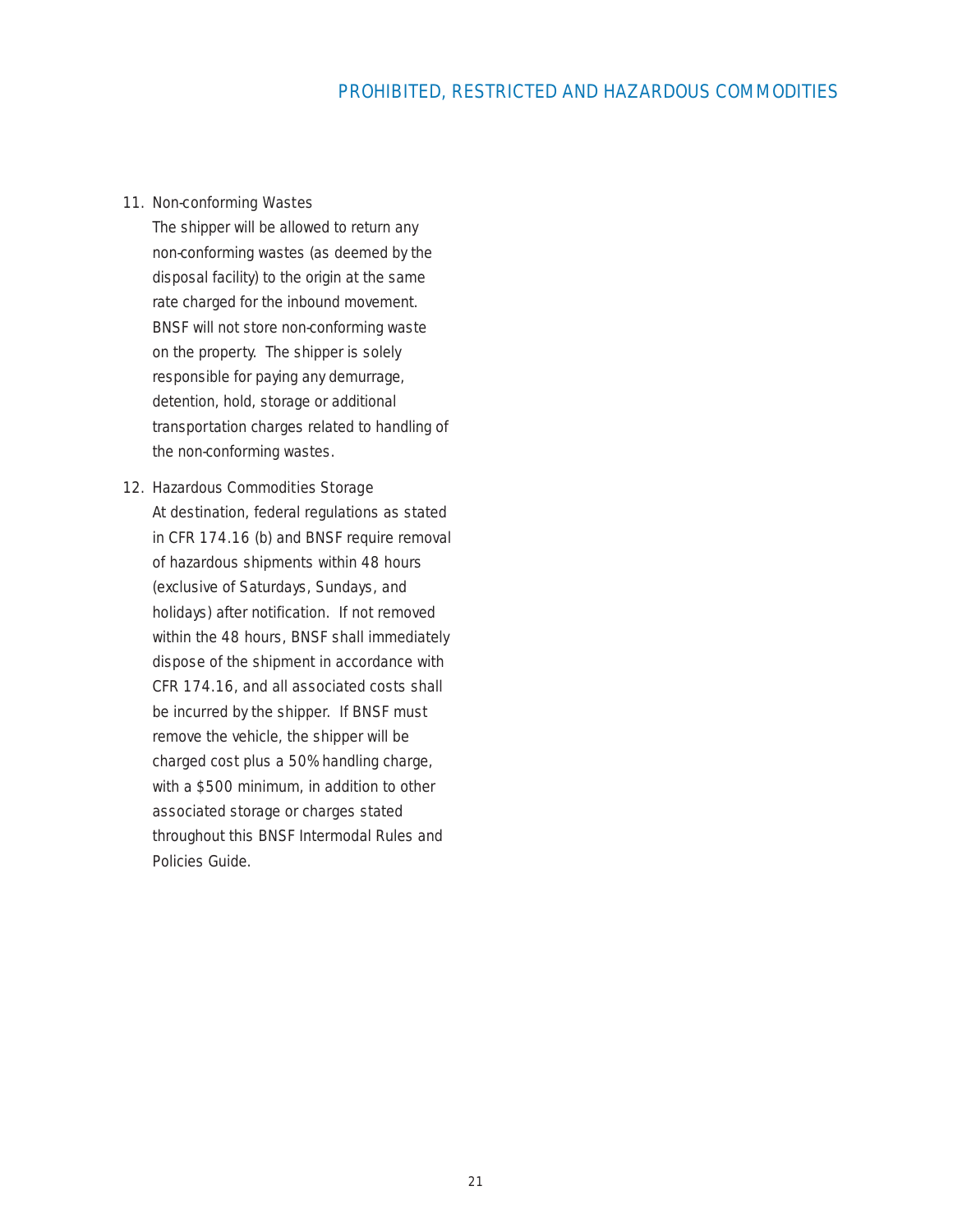# <span id="page-29-0"></span>ITEM 27: VEHICLE SPECIFICATIONS AND **STANDARDS**

BNSF will not provide concessions, payments, or movements for any vehicles that do not meet the specifications and standards addressed in this item, unless special arrangements are made. Vehicles must comply with the stated requirements.

### General Vehicle Requirements

- 1. Vehicle must be of suitable design and construction for standard lift-device handling (lifting arms, twist-locks, side-pins, or any approved lift attachment).
- 2. Vehicle must be a suitable design and construction for safe TOFC/COFC service on railcars, streets and highways. This includes, but is not limited to, compliance with the AAR Specifications M 931 for TOFC service and trailers and M 930 for COFC service and containers.
- 3. Vehicle must meet governmental safety regulations and licensing requirements in jurisdictions of vehicle operation.
- 4. The shipper must provide necessary vehicle licensing, either permanent or temporary.
- 5. Tank containers must be marked with "AAR 600", indicating the tank container is compliant with AAR specifications.

### Specific Vehicle Requirements

- 1. Vehicle body length must be no less than 19 feet and no more than 53 feet.
- 2. Vehicle outside body width (measure from outside wall of tire to outside wall of opposite tire) must be no more than 8'6".
- 3. Vehicle height cannot be more than 13'6" with a maximum suitable lifting height of 9'6".
- 4. Vehicle identifying initials and numbers must be clearly marked, properly sized and located, so the markings are legible by a person standing on the ground when the vehicle is loaded on a railcar.
- 5. Any enclosed vehicle must have tight fitting doors with suitable locking and sealing devices.
- 6. Tank containers and vehicles with temperature control devices require a special price authority for movement. Flat racks, flat beds, and open-top equipment require a special price authority for domestic movements (see Item 28: Oversized Shipments and Item 35: Temperature Controlled Equipment).

(See Item 61: Equipment Liability and Claims Procedures for BNSF and shipper equipment liability.)

# ITEM 28: OVERSIZED SHIPMENTS

### Oversized Definition

An oversized shipment consists of the lading (including blocking and bracing) that exceeds the length, width, and/or height of any vehicle (including, but not limited to, flat beds, flat racks, or open-top loads). (See Item 27: Vehicle Specifications and Standards and Item 25: Restricted Commodities, Equipment, and Associated Charges).

### Oversized Shipment Requirements

1. Shipper must use a special price authority for oversized shipments, issued by a BNSF Marketing or pricing representative.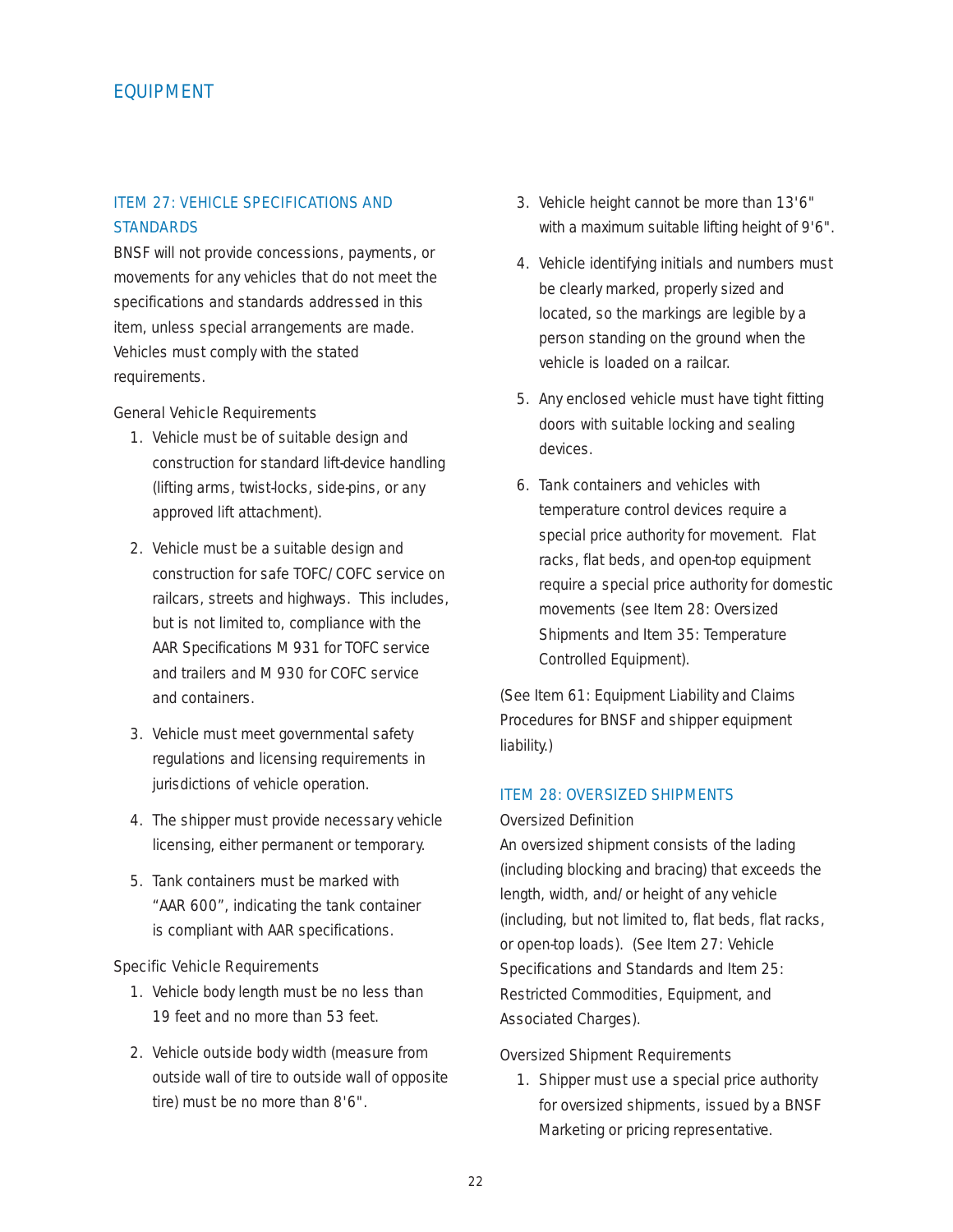- <span id="page-30-0"></span>2. BNSF's Manager of Clearance must approve the loaded dimensions prior to moving the oversized shipment. BNSF's Mechanical Department must inspect and approve the loading of any oversized shipment at the BNSF facility.
- 3. The shipment must be lifted by standard means (lifting arms, twist-locks, side-pins, or any approved lift attachment on-hand).
- 4. Contact your BNSF Marketing representative to obtain approval to handle the load at both the BNSF origin and destination facilities.
- 5. The shipper must apply for and pay for any special permits, bonds, or escorts to comply with any federal, state or municipal regulations. The shipper is responsible for any additional expenses or fines incurred for oversized shipments.

#### Oversized Load Adjustments

- 1. If an adjustment to the load is required, the shipper will incur all related expenses.
- 2. The shipper is responsible all for storage and detention charges incurred at origin. At destination, the notify party shall be responsible for storage and detention charges incurred.
- 3. BNSF is not responsible for fines, inspections, blocking, bracing, transloading, vehicle damage, storage or unloading expenses incurred due to weight or oversized non-compliance.

# ITEM 29: MAXIMUM VEHICLE WEIGHT AND OVERWEIGHT HANDLING

The shipper will ensure the vehicle lading and axle

weights conform to federal, state and municipal highway safety and weight limitations. BNSF may, but is not required to, weigh any shipment.

The maximum gross weight that BNSF can accept or deliver is 65,000 pounds. Maximum gross weight consists of the gross cargo weight plus the total vehicle weight (including the chassis weight). BNSF's weight requirements apply to all shipments, including vehicles received in interchange.

If an overweight shipment is discovered upon arrival at a BNSF facility, the vehicle will be rejected at the gate. If an overweight shipment is discovered or suspected after arrival at a facility, the shipper will be notified to retrieve the vehicle.

#### Overweight Vehicle Charges

A shipper who tenders an overweight vehicle will be subject to a \$500 charge per vehicle, will arrange for and incur all costs of adjusting the shipment's weight and will be responsible for all applicable storage and detention charges.

Storage charges will apply while the vehicle is detained at a BNSF facility after the shipper receives notice of the overweight condition. The shipper will be responsible for these charges. No storage free time is provided for overweight vehicles.

Detention charges will also be the shipper's responsibility from the time of the original vehicle placement at the facility of the party modifying (unloading) the load, until the shipment is retendered.

BNSF is not responsible for any fines (including federal, state, and municipal), inspections, clean up, leaks, blocking, bracing, transloading, vehicle damage, storage, unloading or other expenses incurred due to weight non-compliance.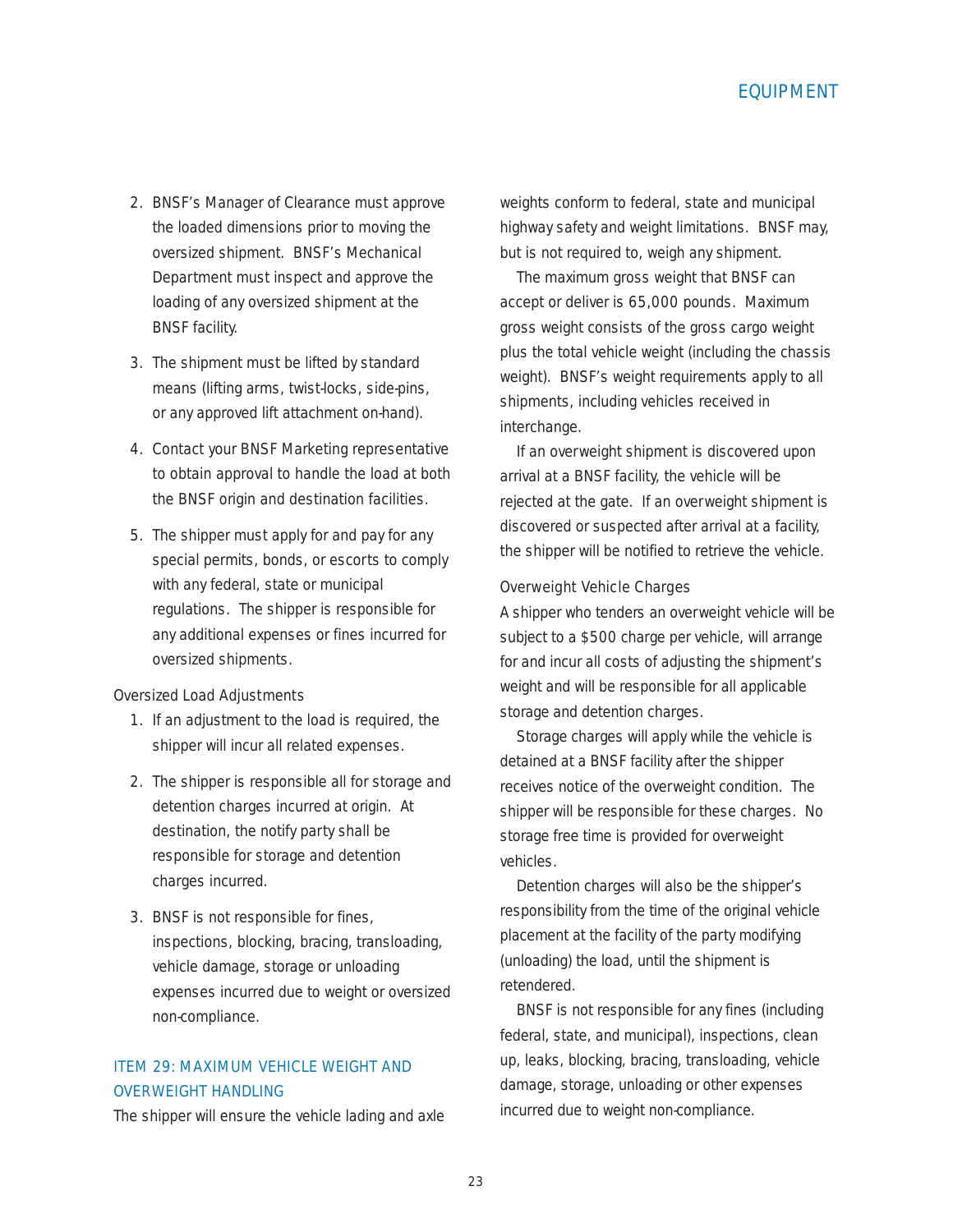#### <span id="page-31-0"></span>IMX Drayage

BNSF performed IMX drayage does not excuse the shipper's responsibilities to these weight and highway loading regulations. In the event an IMX tractor/vehicle combination exceeds federal, state, BNSF, and/or municipal weight limitations, BNSF cannot perform the IMX drayage until the vehicle meets such regulations. The shipper will be subject to the \$500 charge per vehicle and will be responsible for any fines, inspections, blocking, bracing, transloading, storage, vehicle damage, unloading, transloading costs, or other expenses incurred and will reimburse BNSF for all payments made to reconcile an overweight vehicle when BNSF is performing the IMX drayage.

### ITEM 30: VEHICLE INSPECTIONS

BNSF will prepare a vehicle inspection form on any vehicle entering or departing a BNSF facility, and will furnish the form to the drayage (motor) carrier acting as the shipper's agent. The inspection verifies the seal records, documents vehicle damage, identifies the drayage carrier and may check for proper loading procedures, hazardous placarding, blocking, and bracing.

The drayage carrier will be given the opportunity at the time of the inspection to take exception to any entries on the inspection form prior to entering or departing the BNSF facility, and unless BNSF furnishes a corrected inspection form, any such exceptions shall be noted on the inspection form. The drayage carrier's movement of the vehicle into or out of a BNSF facility following receipt of an inspection form, with or without exceptions, makes the drayage carrier liable for the loss, theft or damage, and any damage repair cost to the vehicle, lading, property or person while in the drayage carrier's possession (or until the vehicle

is returned to BNSF or interchanged to another rail carrier).

A vehicle originating at an IMX facility is subject to inspection at the intermodal rail facility.

Any non-compliant shipment will incur delays at the intermodal facility until corrected by the shipper, and storage and detention charges will apply.

#### ITEM 31: CONTAINER LIFT PROVISIONS

Normal lift provisions at BNSF facilities include transferring a container once from a chassis to a railcar at origin, and once from a railcar to a chassis at destination. For any other lift service (other than BNSF operating convenience), a fee of \$50 per lift will be charged to the drayman or party requesting the lift (including lifts from the ground due to lack of a shipper-provided chassis, lifts from one chassis to another chassis, or lifts from a chassis to the ground). These services require prior approval at the BNSF facility.

A chassis is considered unavailable if it already has a container mounted on it, regardless of whether it is an inbound or outbound container.

At origin, all private containers tendered to BNSF and billed COFC, must have the chassis remain with the container until loaded on the railcar, unless otherwise specified by the hub location.

At destination, if BNSF is unable to unload private containers from railcars due to a shortage of private owned or controlled chassis, the shipper will be notified. After notification, storage free time will begin and charges will apply after free time expires. These charges will continue to apply even if BNSF is unable to unload the vehicles as soon as private owned or controlled chassis are supplied. In addition to any other lift or storage charges incurred, a \$100 charge per day will apply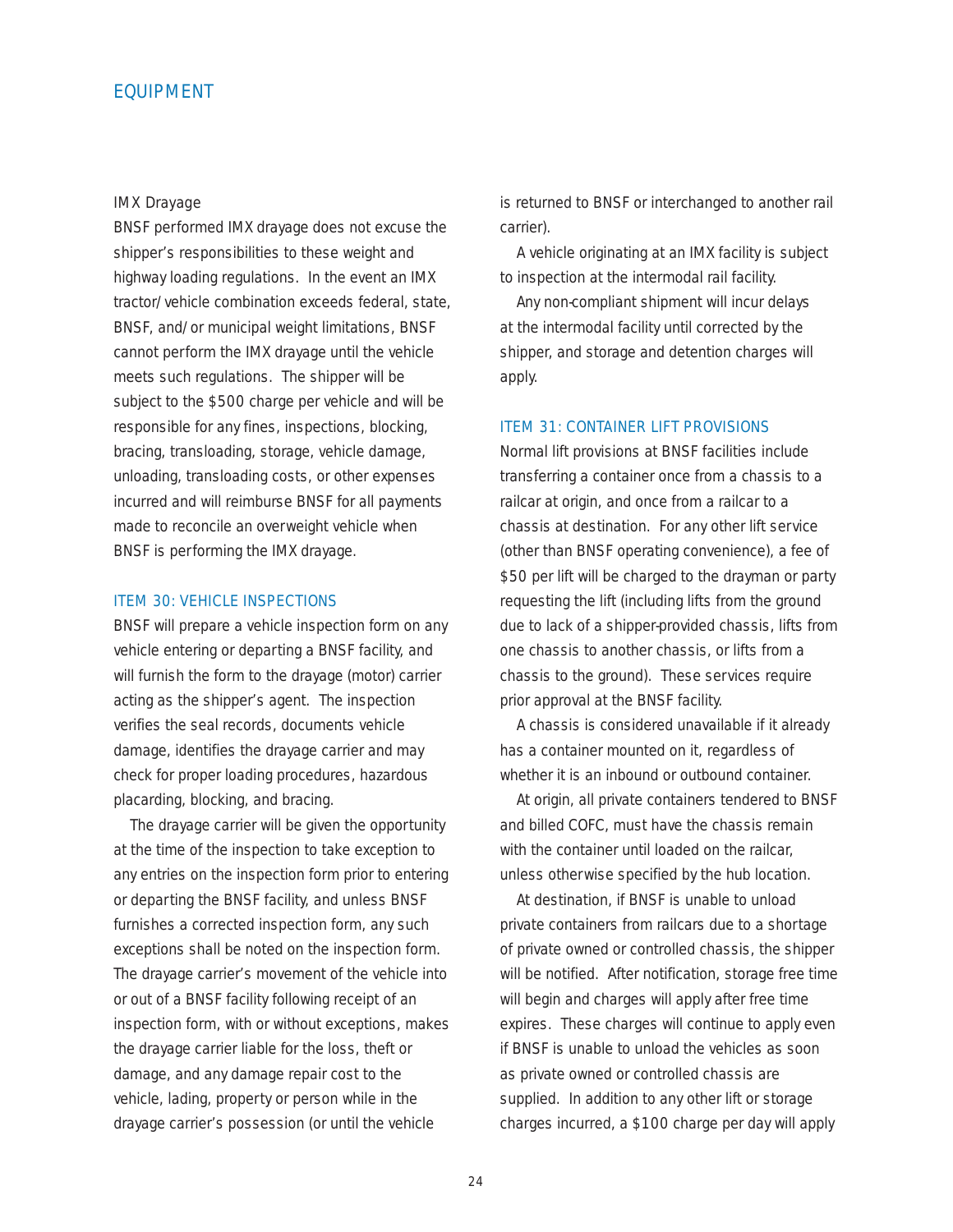<span id="page-32-0"></span>on each private container that must be left on a rail car at destination due to no available shipper or private chassis.

No additional lifts will be performed if the shipper owes outstanding lift services charges that are greater than 60 days past due. Contact the BNSF facility to inquire and pay any outstanding lift charges.

### ITEM 32: FURNISHING CHASSIS

Unless otherwise noted on the price authority, BNSF will not furnish a chassis or other suitable equipment for obtaining or delivering private containers to or between any BNSF intermodal facility (including a hub center and an IMX facility).

#### Chassis Exceptions

The following are exceptions for positioning or using chassis.

#### 1. Birmingham

If space is available, a chassis for an inbound container may be positioned at the facility no more than 24 hours before train arrival. IMX bound rail-controlled containers arriving at Birmingham will be drayed to the IMX facility with a BNSF chassis. BNSF will not provide chassis for private container movements to other BNSF rail or IMX facilities. Transferring containers in Atlanta from a BNSF chassis to another chassis is the shipper's responsibility, including, but not limited to, making arrangements and paying associated costs (including the bare chassis drayage between Atlanta and Birmingham).

### 2. Memphis

If space is available, a chassis for an inbound container may be positioned at the hub no more than 24 hours before train arrival.

### 3. Portland, Seattle and Tacoma

COFC containers requiring railroad-controlled drayage will be moved with a BNSF chassis on a non-drop (consistent with the standby provisions) basis. Any deviation requiring pick up, delivery or use of a private chassis will incur an additional \$50 chassis pick up and/or delivery charge. (See Item 49: BNSF International Private Drayage.)

### 4. International Interchanged Traffic

If a shipper requests a highway interchange with a non-BNSF chassis for delivery of a private container to a connecting rail or water carrier, a chassis use charge of \$165 per container will apply, plus the cross-town drayage expenses incurred. This is subject to chassis availability and to the facility's ability to provide such service.

### ITEM 33: EQUIPMENT AVAILABILITY

A BNSF offer to transport a vehicle is subject to availability of appropriate equipment, which will be determined by BNSF at the time a vehicle is requested or tendered to BNSF.

# ITEM 34: MISCELLANEOUS EQUIPMENT AND **TARPAULINS**

BNSF will not furnish miscellaneous equipment (for example, but not limited to, tarpaulins, tie downs, chains, binders, liners) for any equipment types.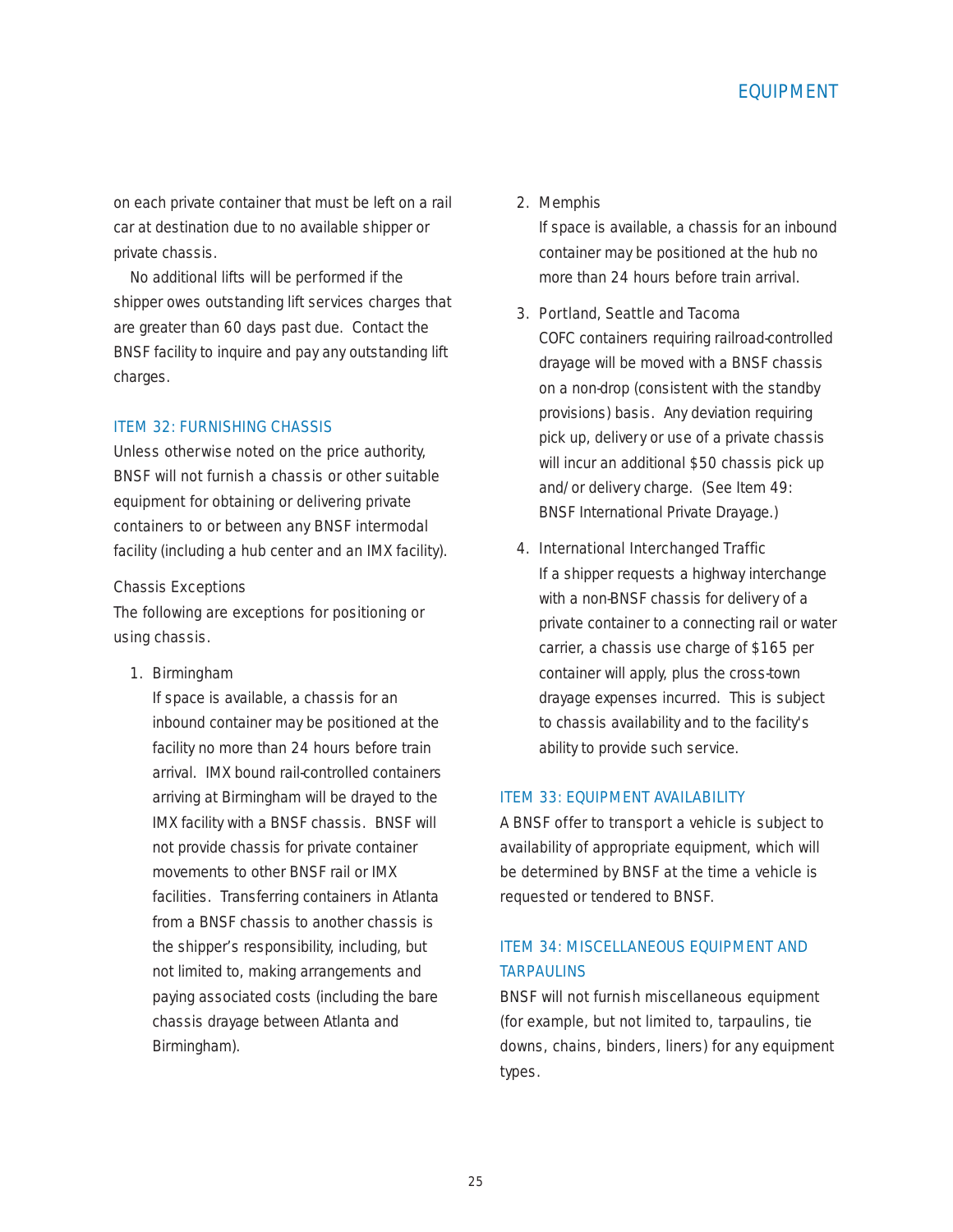# <span id="page-33-0"></span>ITEM 35: TEMPERATURE CONTROLLED EQUIPMENT

BNSF will accept temperature controlled equipment with complete shipping instructions (via EDI or fax bill of lading) or under the BNSF "Quick Bill" program. Vehicles equipped with temperature controlled devices must be tendered under a specific price authority for this type of equipment. The shipper assumes all liability for damage and spoilage due to incorrect thermostat setting, or a malfunction of any refrigeration, fuel tank, gauge, or other device on the vehicle.

#### Equipment Requirements

Shippers of temperature controlled vehicles must meet the following standards.

- 1. Protection against cold through portable heaters is not allowed and BNSF will not knowingly accept vehicles containing portable heaters.
- 2. Fuel tanks for running temperature controlled vehicles must contain diesel fuel. A vehicle with a broken or missing fuel tank cap will not be accepted.
- 3. Fuel gauges, temperature gauges and thermostatic controls, if available, must be visible and readable for inspections that may be conducted by the shipper while the vehicle is on a railcar.
- 4. Vehicles equipped with temperature controlled devices must be compatible with available railcars.

#### Temperature Controlled Inspections

BNSF may permit the shipper or its agents onto BNSF property to inspect or fuel temperature

controlled vehicles. When inspecting such vehicles on BNSF property, the shipper must meet BNSF requirements at origin, destination or in-transit points. Other inspection requirements vary by point of inspection and can be clarified by contacting a BNSF facility or Marketing representative. BNSF will not permit any inspection or refueling to delay the movement of a train. If inspections occur, the shipper will be billed separately for and will be directly responsible for any inspection charges.

### Temperature Information

BNSF MAY AT ITS SOLE OPTION inspect, but WILL NOT BE RESPONSIBLE for checking or monitoring any devices such as thermostats, temperature gauges or recorders, fuel gauges or recorders, devices, or any other operation of a temperature controlled vehicle.

BNSF WILL NOT BE LIABLE for failure to make such inspections or, in the event such inspections are made, for failure of BNSF to detect incorrect set thermostats, improper thermometer readings, inadequate fuel supply, or any other defect with the temperature controlled devices on the vehicle.

Any temperature information on the shipping instructions will be accepted as information only. The shipper assumes all liability for damage and spoilage caused by a vehicle's or device's incorrect thermostat setting, mechanical malfunction, operation failure, or lack of fuel. If for any reason BNSF does fill a vehicle device with fuel, the shipper is responsible for the fuel cost. BNSF is not responsible for missing temperature controlled devices or missing parts.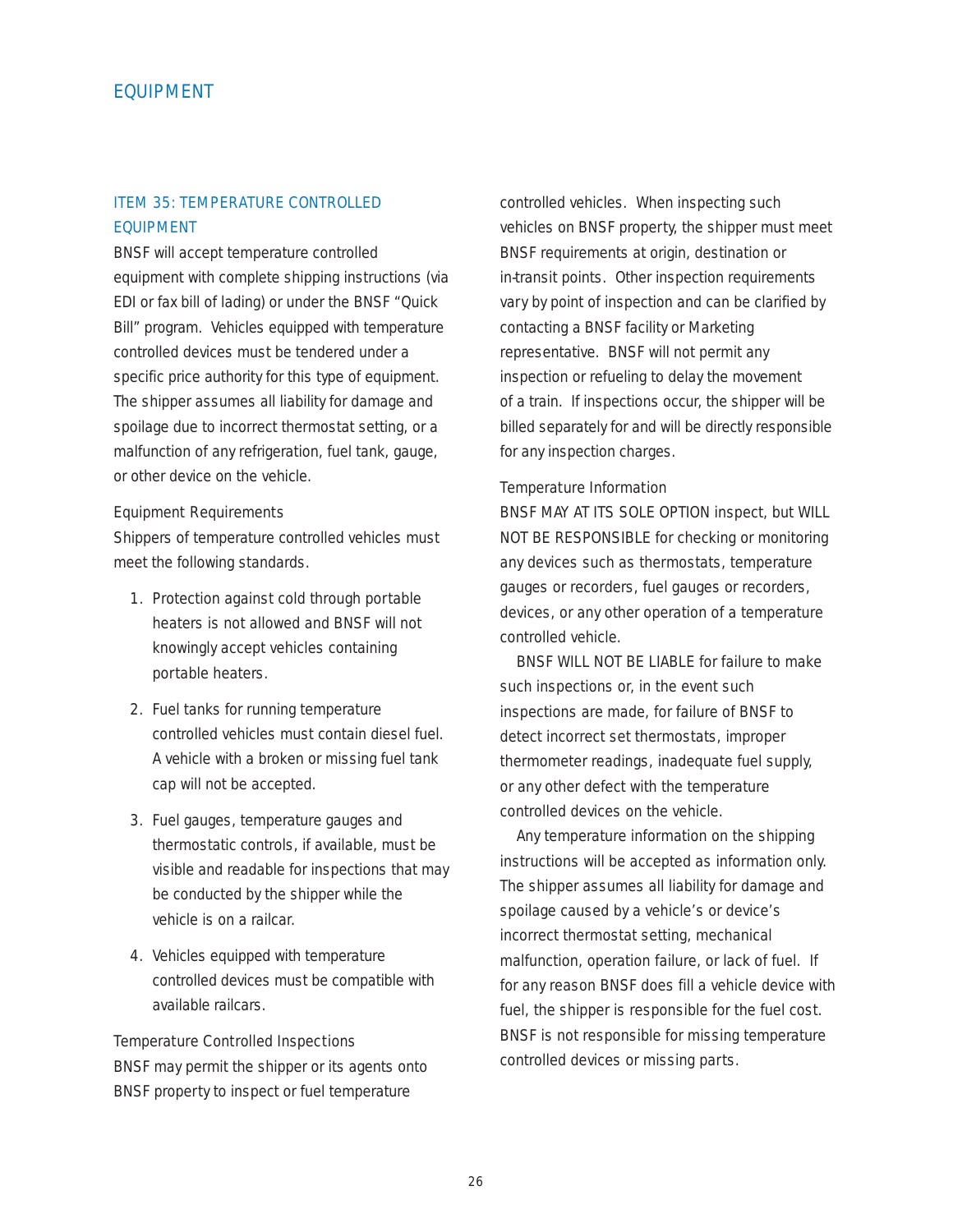#### <span id="page-34-0"></span>Emergency Services

BNSF assumes no responsibility for emergency items (such as repairs, service, fuel or supplies). If for any reason an emergency item is furnished by BNSF, the cost will be billed to the shipper or equipment owner.

#### ITEM 36: LOADED TANK CONTAINERS

Loaded tank containers (isotanks) must be obtained from or delivered to a BNSF facility using only drop frame (low-boy) chassis. Commodities loaded in tank containers must meet the U.S. Department of Transportation regulations.

Empty tank containers do not require delivery with low-boy chassis.

### ITEM 37: BULK BLADDER SHIPMENTS

When tendering non-hazardous bulk bladder shipments, the shipper must use a SUITABLE BLADDER (capable of withstanding accelerations, decelerations, forces and vibrations in the railroad environment) for the commodity being shipped. The shipper is fully responsible for utilizing EQUIPMENT IN SUFFICIENT CONDITION to withstand pressures that will be exerted on the bladder, regardless of cause. In addition, the shipper MUST FREE THE VEHICLE'S INTERIOR of any objects, materials, or defects that could cause the bladder to leak or rupture, regardless of cause.

The shipper will be responsible for all costs associated with loss, damage, clean up, injury, death or any other liability to all property, equipment, environment, commodity transfer, disposition or handling aspects associated with the bladder failure (including residue leak or spill) or vehicle failure while in possession of BNSF. In the case of an incident the shipper will: (1) provide

clean up to BNSF's satisfaction and the satisfaction of any governmental body with jurisdiction, and (2) pay for clean up, or reimburse BNSF for all related costs and expenses plus a 50% handling charge, with a minimum of a \$500 charge.

Shipper will defend and indemnify BNSF from and against any such loss or damage pursuant to the terms of Item 60: Shipper General Liability of this *BNSF Intermodal Rules and Policies Guide.* Under no circumstances will shipper tender or BNSF knowingly accept any hazardous materials, substance, waste or environmentally harmful commodities in bulk bladders. For all bladder shipments, the shipper must provide a 24 hour contact number along with the complete actual commodity description (FAK is not valid) and associated STCC (FAK STCC 46 or 47 are not valid) on the shipping instructions.

### ITEM 38: BUNDLED CHASSIS

Bundled chassis are subject to mechanical inspection. A shipment not compliant with BNSF requirements will be rejected. The shipper will be responsible for and incur any expenses to remove or adjust the non-compliant vehicles, even in the event that bundled chassis are rejected due to a drayage (motor) carrier's requirements to adjust the load.

#### ITEM 39: NEWLY MANUFACTURED VEHICLES

BNSF will not be liable for normal handling damage to new vehicles, which occurs from the loading or unloading (lifting) vehicles on or off railcars at BNSF facilities. If the shipper desires protection from loss or damage under 49 USC 11706, a special price authority must be obtained noting the 49 USC application and additional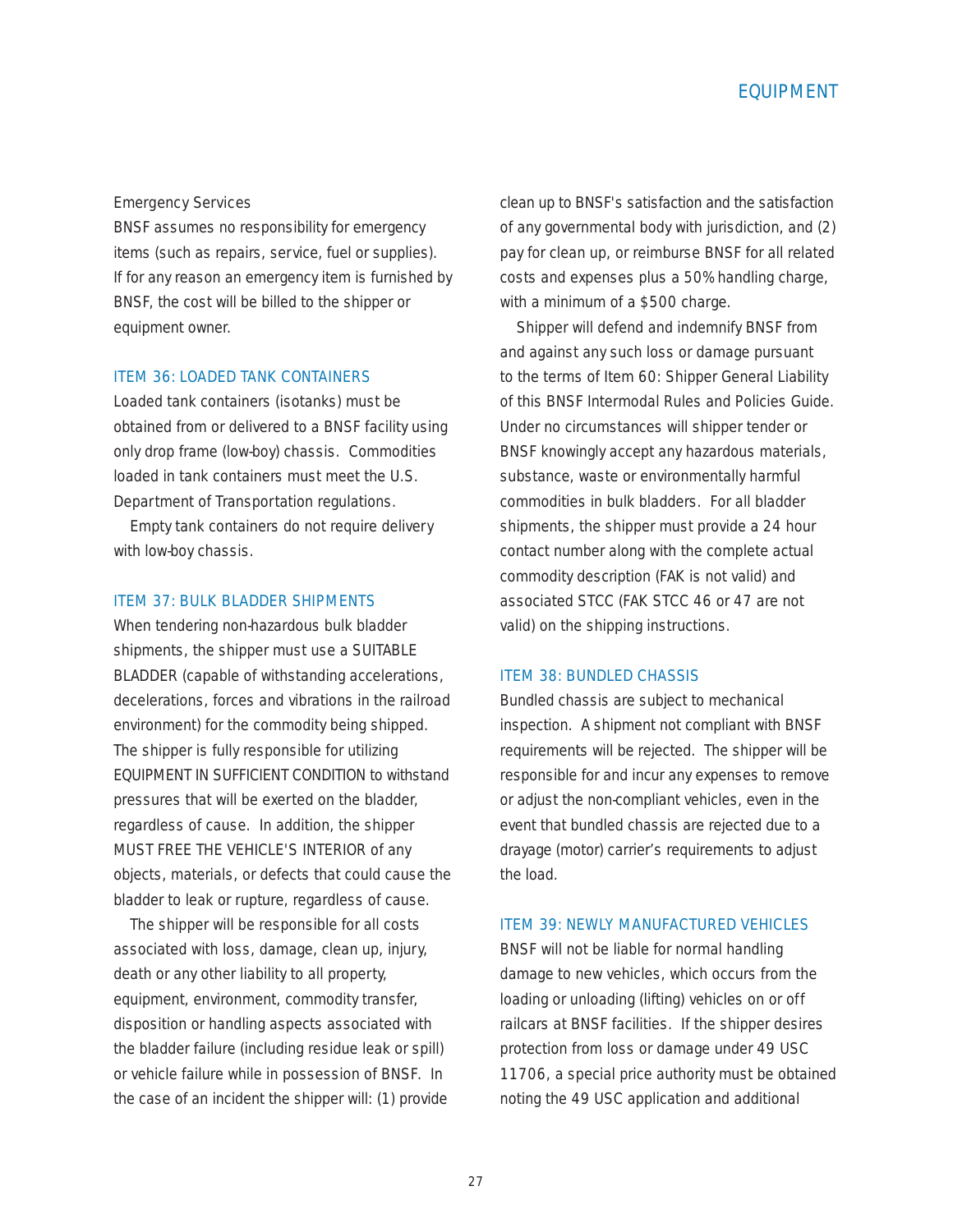<span id="page-35-0"></span>charge. (See Item 57: 49 USC 11706 Liability Terms and Item 61: Equipment Liability and Claims Procedures.)

### ITEM 40: PRIVATE EMPTY VEHICLES

No more than 15 private empty vehicles can be tendered to BNSF at Stockton, CA; Phoenix, AZ; St. Louis and Kansas City, MO; St. Paul, MN; and Memphis TN intermodal facilities without 48 hours prior approval from the BNSF hub manager.

### ITEM 41: SHIPPER VEHICLE LOADING

The shipper is responsible for proper loading methods, including blocking and bracing, and for any damage to the vehicle. Loading specifications can be referenced in the BNSF Loading Procedures or the AAR Loading Guide. Vehicles must meet AAR M 930 and M 931 requirements. Contact the BNSF Damage Prevention Services concerning proper loading techniques. (See Item 55: Shipper Responsibilities for more blocking and bracing details.)

# ITEM 42: SHIPPER VEHICLE UNLOADING AND **CLEANING**

The shipper is responsible for unloading lading without damaging the vehicle. Unless otherwise stated by the price authority, the receiver must completely unload the vehicle, including all blocking and bracing material and any other debris. Any special equipment must be returned to the vehicle in its proper place. If the receiver fails to comply with these cleaning requirements, BNSF can clean or reject the vehicle. If BNSF cleans the vehicle, the shipper will be assessed the cost for cleaning plus a 25% cleaning charge, with a minimum of \$250.

BNSF reserves the right to reject the vehicle and assess detention charges until the vehicle is returned clean. (See Item 45: Detention Free Time and Charges).

#### ITEM 43: SHIPMENT ADJUSTMENTS

If a shipment requires transferring, adjusting, repackaging or cleaning while in BNSF possession (including in transit), BNSF Damage Prevention Services will notify the shipper of the requirements and the availability of a third-party contractor to perform the adjustments. The shipper will pay all expenses and manage the shipment's transferring, adjusting, repackaging, or cleaning with a contractor of choice. The shipper is responsible for all adjustments, except on proof by the shipper of BNSF's negligence. (See Item 55: Shipper Responsibilities.)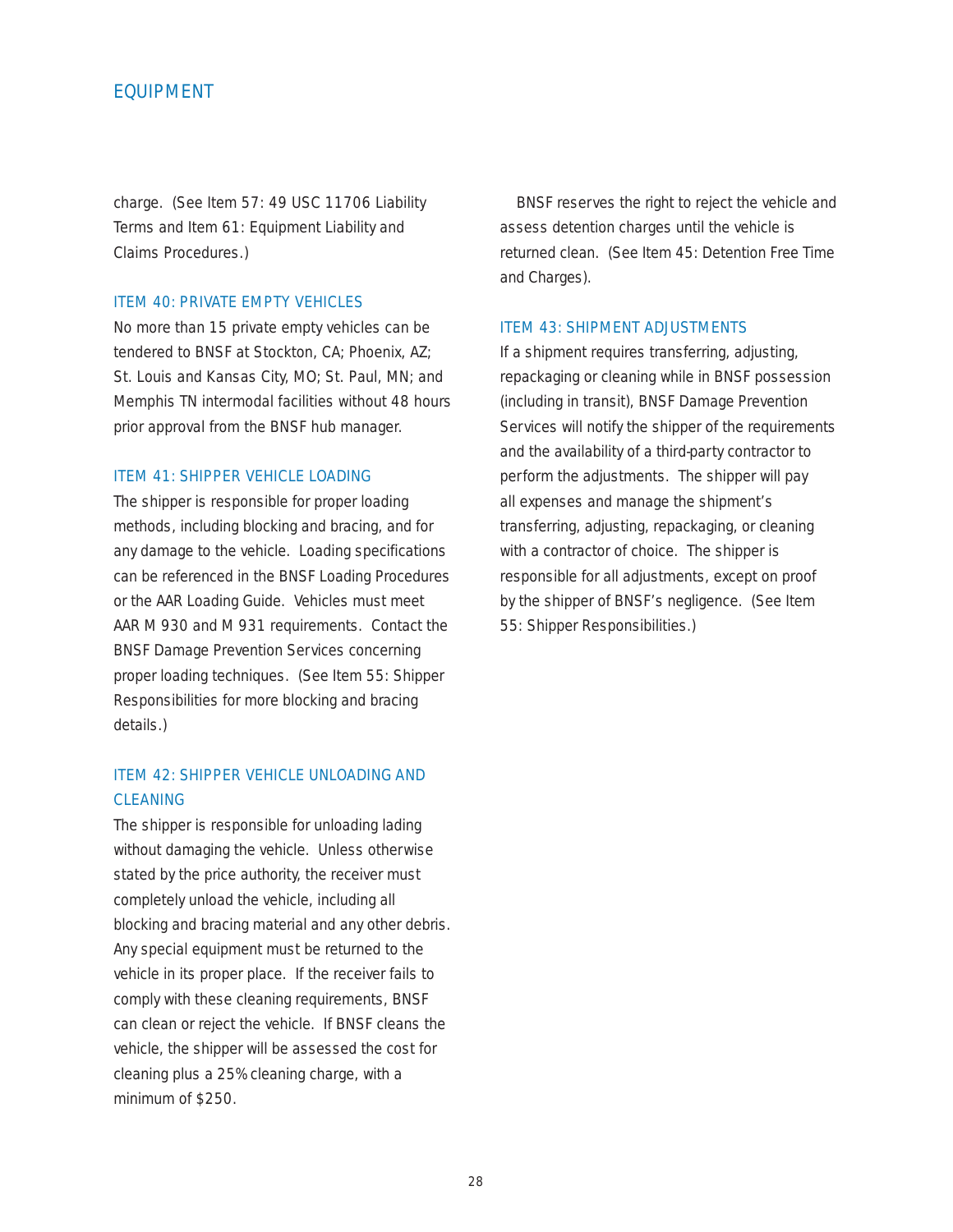### <span id="page-36-0"></span>ITEM 44: STORAGE FREE TIME AND CHARGES

The following outlines the rules and charges for storage of private and rail-controlled vehicles at BNSF facilities. Storage rules and free time apply to the amount of time a vehicle remains at a BNSF facility while waiting for complete shipping instructions or for the notifying party to obtain the vehicle. *For notification purposes, the notify party is required to maintain facsimile communication capabilities 24 hours per day, seven days per week.* BNSF's transportation system automatically faxes all notifications. BNSF is not responsible if the notify party does not receive the fax or the facsimile fails. Storage charges begin accruing when free time expires. (Appendix A summarizes some Storage Free Time and Charges.)

### 1. Governing Storage Documents

- a. *The BNSF Intermodal Rules and Policies Guide is the governing document for:*
	- Private containers and trailers
	- Private bare chassis
	- Private tank containers
	- Rail-controlled equipment when BNSF is performing the drayage
	- Rail-controlled equipment when BNSF is not performing the drayage and the notify party is the shipper or a non-BNSF (UIIA) Access Agreement holder
	- Rail-controlled NACS containers at BNSF facilities. The NACS equipment rules may also apply. (See Item 47: North American Container System.)
- b. *The BNSF (UIIA) Access Agreement is the governing document for:*
	- Rail-controlled equipment when BNSF is not performing the drayage and the

notify party is a BNSF (UIIA) Access Agreement holder

- c. *The BNSF Quality Bulk Container contract governs both storage and detention rules for:*
	- BNSF controlled tank containers
- d. *The NACS Equipment Rules are the governing document for storage of:*
	- Rail-controlled NACS containers at BNSF facilities. The *BNSF Intermodal Rules and Policies Guide* may also apply.

### 2. Storage Free Time

Storage free time is the amount of time a vehicle can remain at a BNSF facility without incurring storage charges. This free time begins once the notify party (stated on the shipping instructions) is notified, indicating that the vehicle can be obtained or delivered (as governed by the service code). Free time also applies to items discussed throughout this *BNSF Intermodal Rules and Policies Guide* such as vehicles detained due to improper or incomplete shipping instructions, incorrect placarded hazardous vehicles, inappropriate blocked or braced load, overweight load, or shifted load. Vehicles delivered to a BNSF rail facility from an IMX location can also incur storage free time for the same free time conditions listed above.

For all service levels (see Item 17: Intermodal Service Levels), holidays occurring within the free time period are excluded from the free time calculation.

For "R" service level, weekends and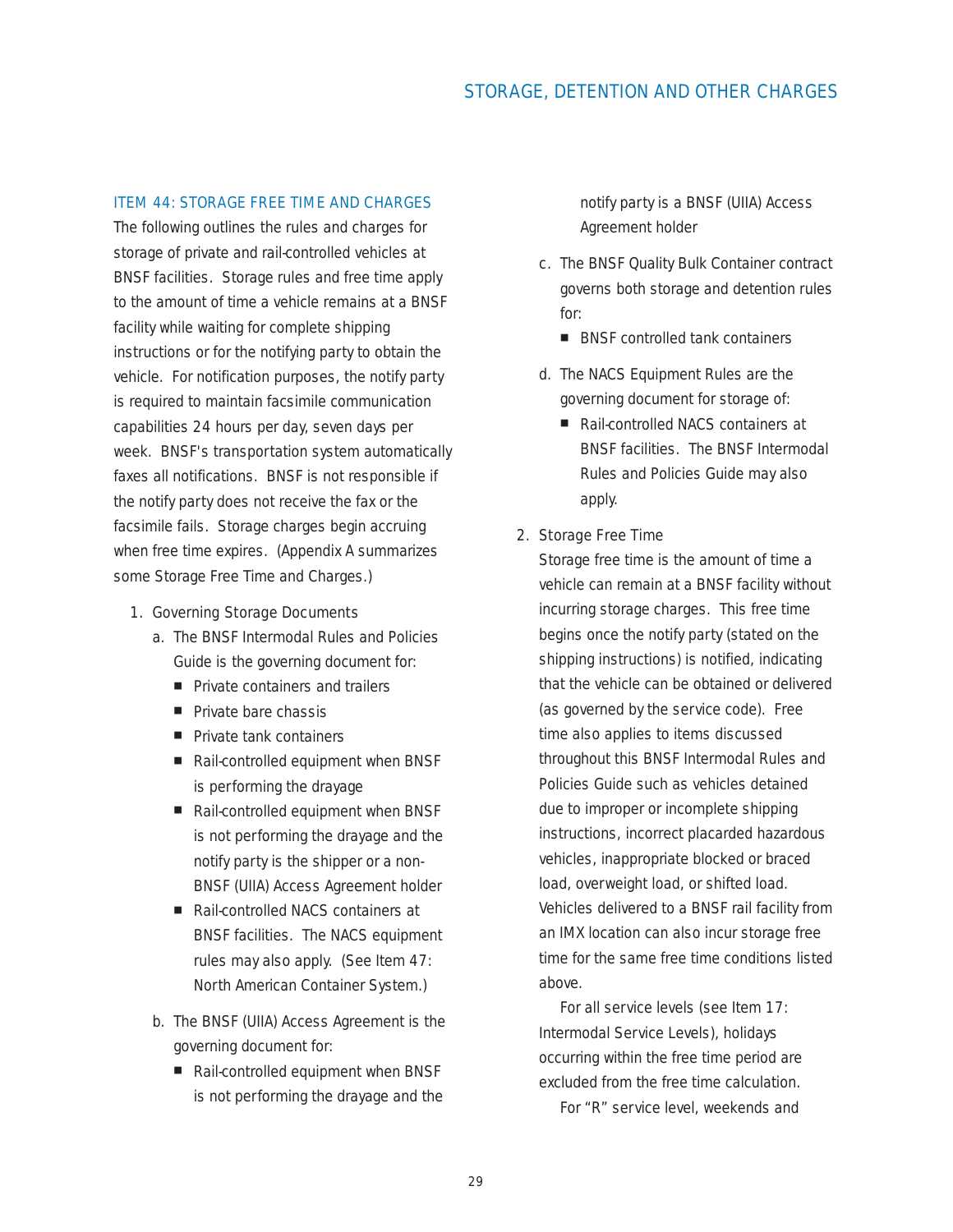holidays falling within the free time period are excluded from the free time calculation.

Service levels G, P, D and Y provide weekend availability, therefore, weekends occurring within the free time period are not excluded from the free time calculation.

A listing of the applicable BNSF holidays are stated in the Holiday definition (see the Definitions section).

- a. *Private vehicles storage free time*
	- Non-bonded freight free time is the day of notification or the day the shipper is notified of improper or incomplete shipping instructions, plus 48 hours.
	- Bonded freight free time is the day of notification or the day the shipper is notified of improper or incomplete shipping instructions, plus 96 hours.
	- All empty vehicles regardless of bond status will have 48 hours free time from the day of notification.
- b. *Private vehicles storage free time exceptions*
	- Empty and loaded vehicles arriving at the Seattle International Gateway facility, free time is the day of notification, plus 24 hours.
	- In-bond shipments received at the Chicago-Cicero facility requiring intensive inspection (at Central States (CES) No. 2, 3001 South Ridgland Avenue, Berwyn, IL 60402), are excluded from free time or storage charges each calendar day that the shipment remains at Central States.
- c. *Private bare chassis storage free time* A bare chassis (chassis without a container) must be removed from BNSF premises within 24 hours after receiving notification.
- d. *Private tank containers storage free time* Loaded or empty, free time for privately owned tank containers is the day of notification or the day the shipper is notified of improper or incomplete shipping instructions, plus 48 hours.
- e. *Rail-controlled containers and trailers storage free time* Free time starts the day of notification or the day the shipper is notified of improper or incomplete shipping instructions, plus 24 hours. This includes private
	- international containers moving under the BNSF ISO container program.
- f. *Hazardous materials storage free time* At destination, federal regulations (as stated in CFR 174.16 b) and BNSF require removal of hazardous shipments within 48 hours (exclusive of Saturdays, Sundays, and holidays) after notification, regardless of specific equipment or ownership storage free time rules stated in this item.

# 3. Notification and Chargeable Days

*General rules applying to all traffic and equipment types (including G, P, D, R and Y service levels):*

a. When notification is made before 5 p.m., the day of notification is that (same) day.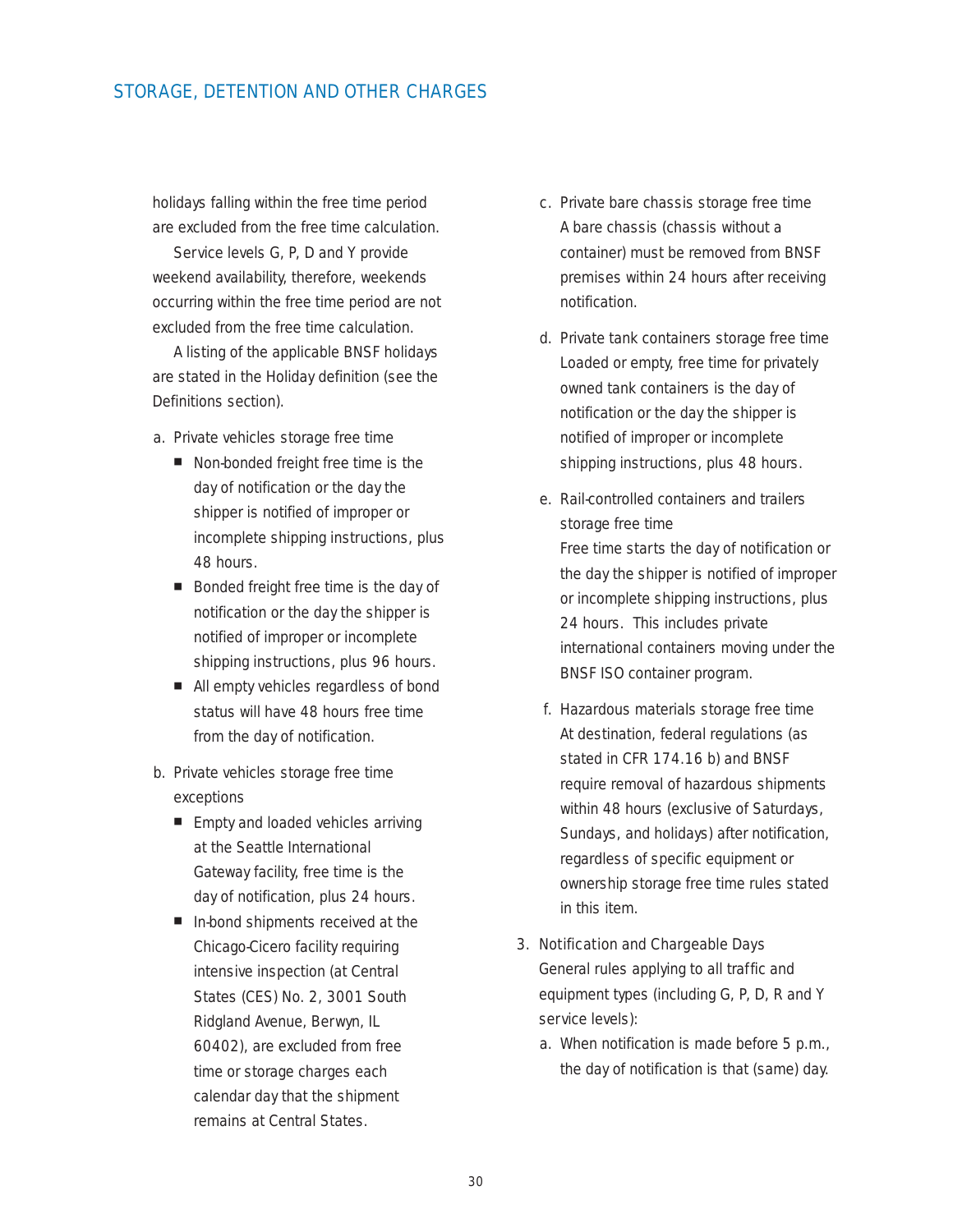- **b.** If notification is made after 5 p.m., the day of notification is the following day.
- c. For notification occurring on a holiday, the notification day is considered the following day. If a holiday falls during the free time, the holiday is not included in the calculation of the free time. (See the Definitions section for BNSF holidays.)
- d. When notification is made prior to the time indicated in the BNSF Service Schedules, the free time calculation will not begin until the scheduled availabilities (excluding empties).
- e. On shipments made available more than two hours after the time indicated in the BNSF Service Schedules, the day of notification is the next day (excluding empties).
- f. Storage charges will begin the first 12:01 a.m. after notification if a drayman party to the BNSF (UIIA) Access Agreement refuses to obtain a vehicle. (See Item 5: BNSF (UIIA) Trucker Interchange Application.)

*Additional rules applicable to shipments NOT requiring seven-day-per-week availability (for example "R" service level):*

- g. If a weekend falls during the free time, the first weekend will not be included in the free time calculation.
- h. When notification is made from 5 p.m. on Thursday through 4:59 p.m. on Sunday, Sunday will be considered the notification day. If notification is made on a holiday,

the day of notification is the next day. Monday will begin the calculation of free time and the shipment must depart prior to the following times for:

- Private equipment by 11:59 p.m. Tuesday
- Private equipment in-bond by 11:59 p.m. Thursday
- Rail-controlled equipment by 11:59 p.m. Monday

### 4. Storage Charges and Applications

*Applies to all traffic and equipment types:*

- a. When free time expires, storage charges are \$100 per vehicle for each full or fraction of a day at the Cicero, IL; Chicago, IL; Willow Springs, IL; Harvard, AR; Houston, TX; Kansas City, KS; Kansas City, MO; Los Angeles, CA; Memphis, TN; New Orleans, LA; Portland, OR; S. Seattle, WA; Seattle (Seattle International Gateway), WA; St. Louis, MO; and St. Paul, MN BNSF facilities. At all other BNSF facilities, storage charges are \$50 per vehicle for each full or fraction of a day. These charges include Saturdays, Sundays and holidays.
- **b.** Private bare chassis not removed within the 24 hour period following notification, incur a \$100 charge per vehicle, per day for each fraction or full day, including Saturdays, Sundays, and holidays (regardless of location).
- c. At destination, the notify party is the party to whom notification is given. The notify party will be responsible for payment of all storage charges.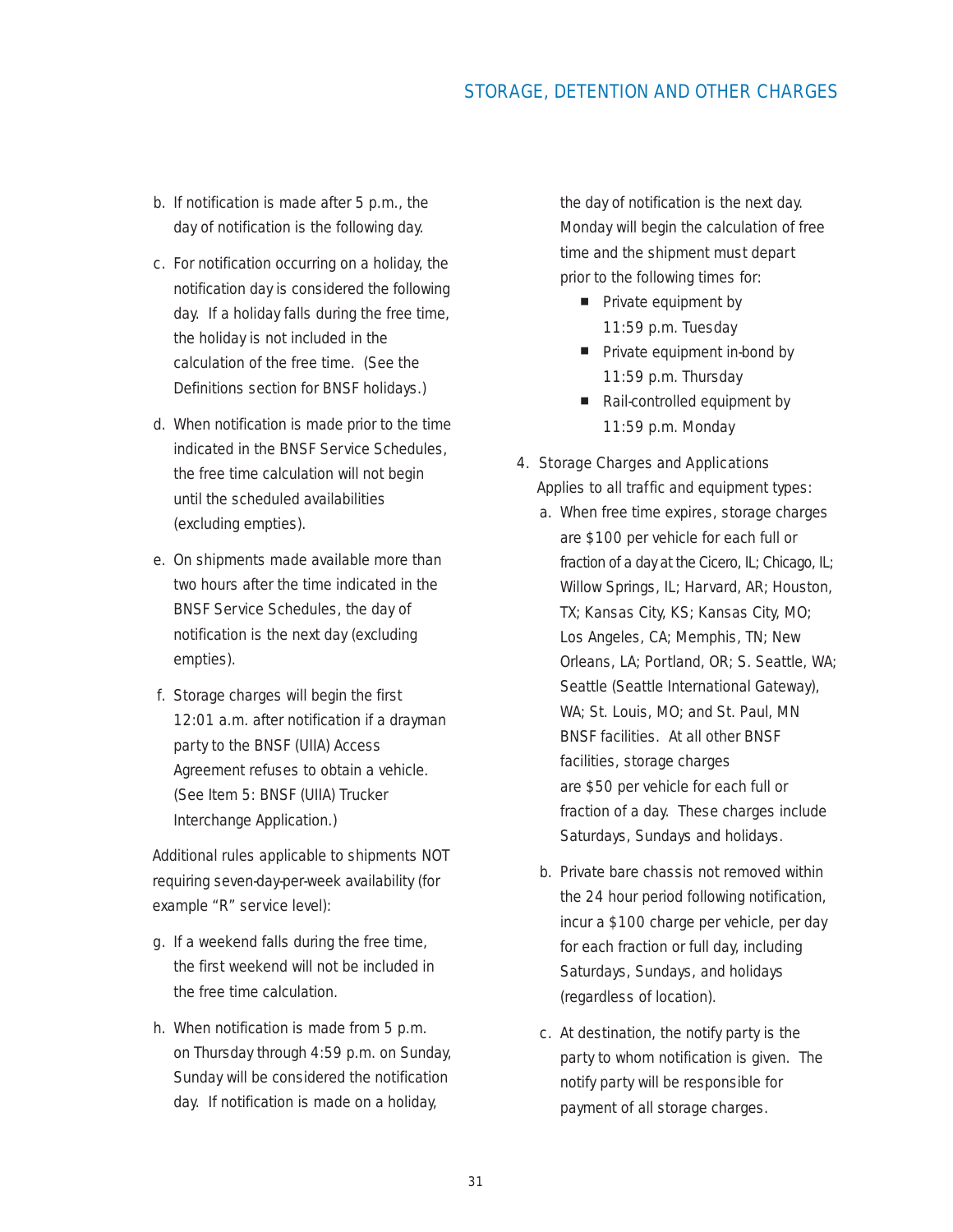- d. At origin, the shipper is the party whom BNSF will notify on improper or incomplete shipping instructions. The shipper will be responsible for payment of all storage charges.
- e. All storage charges must be paid on private equipment before a vehicle leaves BNSF property. Storage charges must be paid at the time of out-gate either by check (made payable to BNSF) or a fax guarantee (a letter guaranteeing payment to BNSF and faxed to the BNSF Storage Department at 1-800-234-5079). Fax guarantees will only be accepted from the shipper or notify party (only those parties who have credit with BNSF). Checks or fax guarantees must be on a company letterhead, signed by an authorized representative of the guarantor and state company name, address, phone number, vehicle initial and number, and applicable dates for the charges. The amount on the check or fax guarantee must match what is specified by BNSF. CASH IS NOT ACCEPTED AT THE GATE. If guarantees are not honored, a cashiers or certified check will be required prior to the release of the vehicle. BNSF may hold a vehicle until any question of outstanding charges is resolved and any charges paid.
- f. Storage charges for rail-controlled equipment will be sent to the notify party, thus payments are not required at the time of out-gate.
- g. All notification refusals must be submitted in writing and faxed to the BNSF

Notification Desk at 1-800-699-9368. Notification refusals are required to be on company letterhead, and state company name, complete address, phone and fax number, contact person, vehicle initial and number involved, load or empty, date received notification, problem with the vehicle, and action requested. Notification refusals do not dismiss any storage charges that may have already accrued and free time will not be restarted. If a notification refusal or notify party change is not received, the SHIPPER will be responsible for any applicable storage charges and storage charges will continue to accrue.

- h. Report any equipment requiring repairs to the BNSF Storage Department (1-888-428-2673, Option 5 Storage) to obtain a problem log identification number noting the repairs in the system. This will suspend storage charges for rail-controlled equipment until repairs are completed. In addition, report the repairs necessary to the BNSF hub personnel who will note the required repairs in the system. Repairs for private equipment will be the shipper's responsibility.
- i. If vehicle failures or commodity related problems (such as load shifts) are found to be the shipper's responsibility, the shipper will be obligated for any storage charges incurred until the shipment is repaired, reloaded or transloaded at the shippers expense.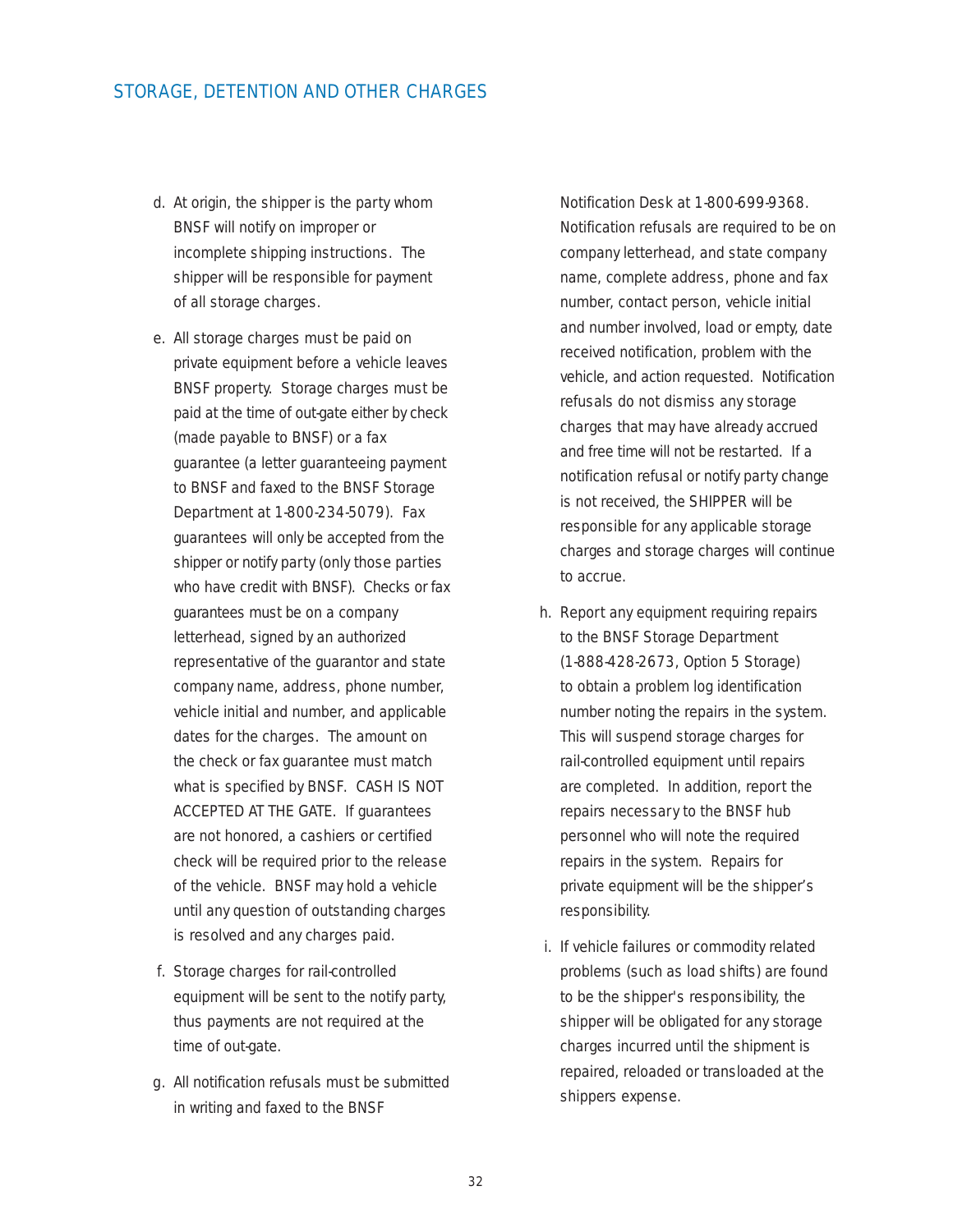- <span id="page-40-0"></span>j. Applicable storage charges are in addition to any detention charges (see Item 45: Detention Free Time and Charges).
- k. If a Quick Bill number (see Item 14: Shipping Instructions Information) is used and the vehicle is unloaded from the railcar at destination before BNSF receives the complete shipping instructions, the storage charges will commence 12 hours after the time of unload (regardless of free time or exceptions stated in sections 1-4 of this item). Under this scenario, notification is considered the time a vehicle is unloaded from railcar. Free time will not be restarted when BNSF receives complete shipping instructions. The shipper will be notified and is responsible for any applicable storage charges.
- l. After 90 days of storage, BNSF will consider the vehicle abandoned. The shipper and/or vehicle owner will be contacted and the contents and/or vehicle will be sold, defraying (but not waiving) the storage, detention or other charges incurred and owed by the shipper.
- m. Storage charges will be assessed at origin and/or destination for vehicles that are delayed while shipping instructions are being completed or corrected.
- n. The storage free time calculation or charges are not affected by BNSF moving vehicles from one facility, location, or lot to another BNSF facility, location or lot in the cities or surrounding areas of Chicago, Kansas City, Memphis, Los

Angeles, Harvard, San Bernardino, Seattle, Portland, or Tacoma.

# ITEM 45: DETENTION FREE TIME AND CHARGES

Detention free time is the amount of time allowed for a VEHICLE to remain at the customer's facility for loading or unloading. This is also considered to be drop and pull. Detention charges will be incurred by the shipper after free time has expired.

- 1. Governing Detention Documents
	- a. *The BNSF Rules and Policies Guide is the governing document for:*
		- Rail-controlled equipment
		- Rail-controlled NACS equipment (also covered by the NACS Equipment Rules)
		- Non-BNSF (UIIA) Access Agreement holder notify party
	- b. *The BNSF (UIIA) Access Agreement is the governing document when:*
		- The notify party is a drayman and BNSF is not performing the drayage
	- c. *The BNSF Quality Bulk Container contract governs:* 
		- BNSF tank containers or BNSF controlled tank containers (usage and ancillary charges)

#### 2. Detention General Application

- a. Notification is not required to inform the shipper of detention free time and charges.
- b. When BNSF is responsible for these services:
	- An appointment time will be provided to obtain the vehicle.
	- A delivery appointment will be made so the vehicle will depart prior to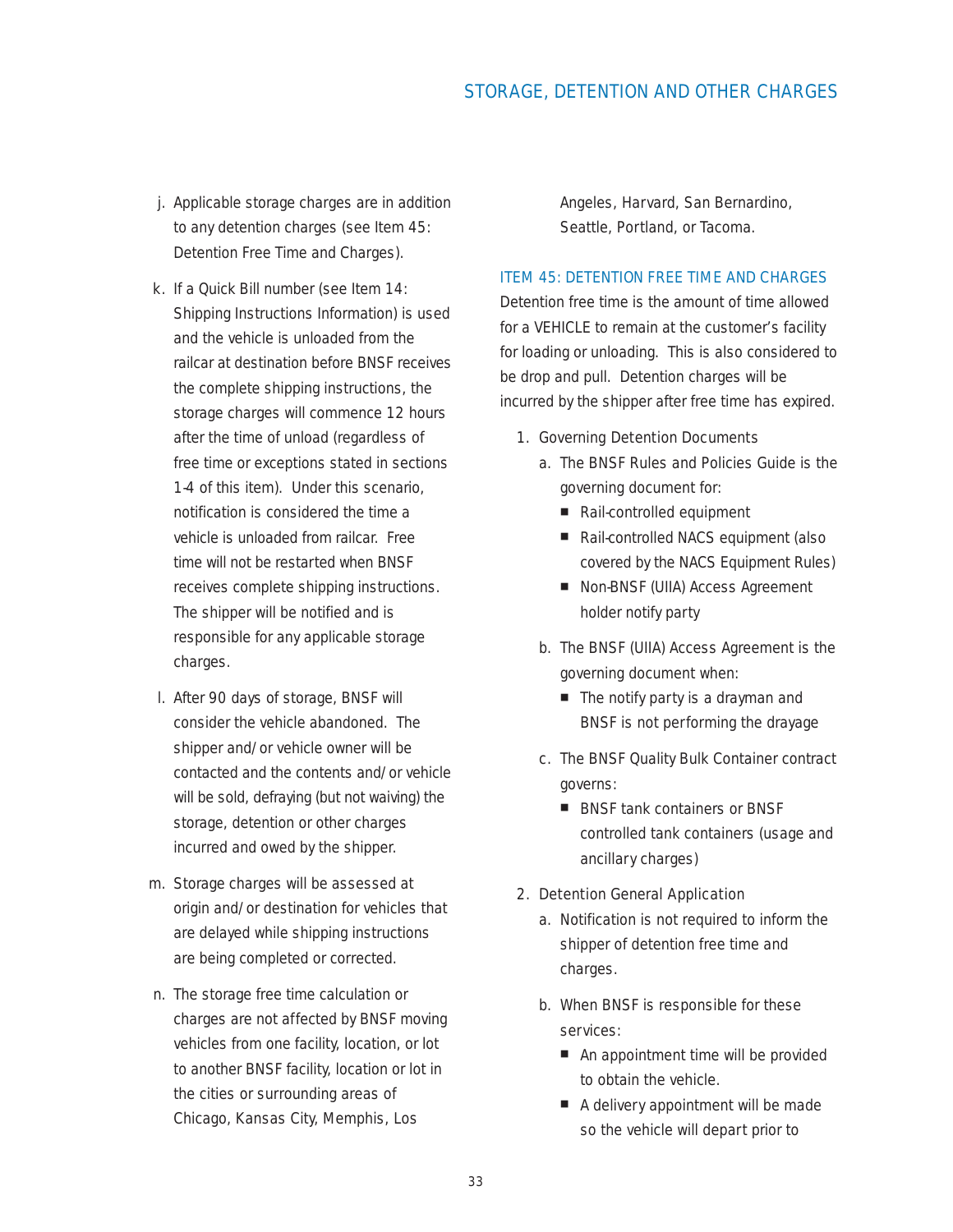<span id="page-41-0"></span>expiration of applicable storage free time.

- c. Detention charges incurred for vehicles detained off BNSF property will be assessed to the shipper.
- d. After vehicle detention free time has expired, all days become chargeable, including Saturdays, Sundays and holidays. If BNSF cannot arrange for delivery of a vehicle and it is held beyond the storage free time, storage charges will apply until the vehicle can be delivered (see Item 44: Storage Free Time and Charges). Detention charges are in addition to any applicable facility storage charges.

#### 3. Equipment Free Time and Charges

a. *Detention free time*

Detention free time is the time allowed to drop and pull a vehicle. This consists of a drayman leaving (dropping) a vehicle at a customer's facility to be loaded or unloaded, with the intention of obtaining (pulling) the vehicle at a later time.

Detention free time begins the first 12:01 a.m. following the departure from a BNSF facility. This free time shall be 72 hours for a loaded rail-controlled vehicle that is removed from a BNSF facility and returned empty, or rail-controlled empty vehicle removed from a BNSF facility and returned loaded. An additional 48 hours will be allowed when a loaded vehicle is removed from a BNSF facility and is returned to that facility with a new load. Detention charges do not apply on rail-controlled NACS equipment.

#### b. *Detention charges*

Once detention free time expires, charges are \$25 per vehicle per day for the first five days (or fraction thereof). Thereafter, a \$50 per vehicle per day (or fraction of a day) will be assessed for detention. Any additional drayage incurred will be included in the detention charges.

# ITEM 46: DRIVER LOADING/UNLOADING FREE TIME AND CHARGES

Loading/unloading free time and charges refer to the time allowed for a driver to wait (stand by) or assist in the loading or unloading of a vehicle. These charges can be in addition to any applicable storage or detention charges.

#### 1. Driver Free Time Types and Charges

- a. *Driver standby free time* Driver standby is when a drayman waits at a facility while the shipper loads or unloads a vehicle. This time begins upon actual arrival at the shipper's facility and extends to actual departure from the shipper's facility during normal business hours. The time to reach or leave the loading or unloading facility will apply in the calculation charges. For loading and/or unloading the vehicle, 120 minutes (two hours) of free time is allowed, regardless of the number of stops for that shipment.
- b. *Driver standby charges* These charges are incurred when free time expires and do not include any charges associated with driver assist (see the following section). A \$20 charge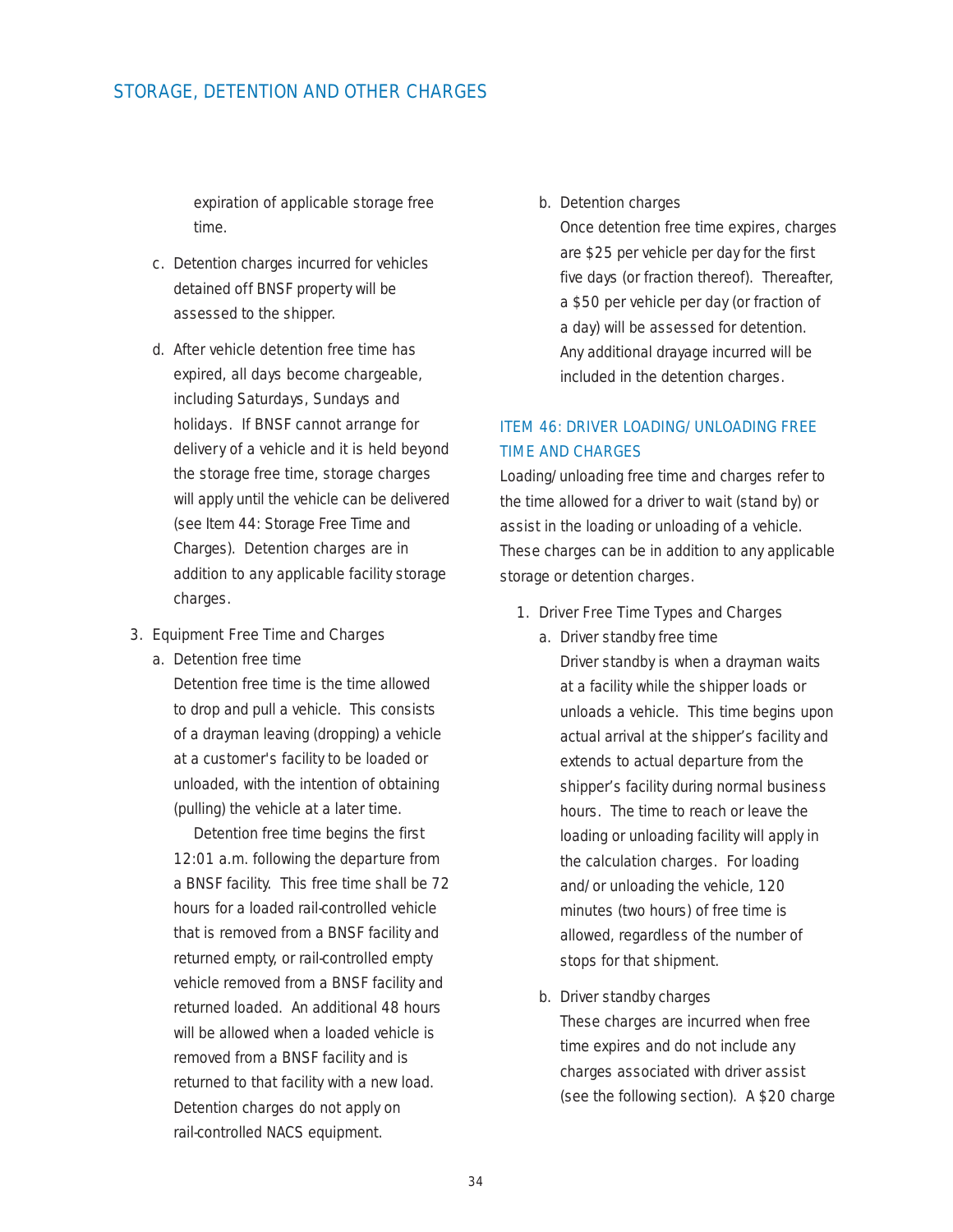<span id="page-42-0"></span>for each 15 minutes (or fraction thereof) will be assessed.

c. *Driver assist free time*

Driver assist consists of a drayman loading or unloading a vehicle (with or without any assistance). Driver assist must be prearranged prior to a highway departure from the BNSF facility.

d. *Driver assist charges*

Free time is not available for driver assist and the charges begin with the service. A \$20 charge for each 15 minutes (or fraction thereof) will be assessed.

# ITEM 47: NORTH AMERICAN CONTAINER SYSTEM (NACS)

The NACS program allows specially marked containers to move among participating railroads. The shipper pays a per day equipment use charge since the street time equipment expense is not included in the line haul transportation rate.

Described below are key aspects of the NACS program and participation. Equipment charges, street interchange rules and information on shipments traversing the US/Canada border were condensed from the NACS Equipment Rules.

1. NACS Participation Requirements

To participate in the NACS program, the shipper must sign the NACS Customer Agreement.

To obtain NACS equipment from a BNSF Intermodal hub, the drayman must have a valid BNSF (UIIA) Access Agreement.

### 2. Equipment Charges

a. *Origin terminal* Equipment charges of \$15 per day begin at 12:01 a.m. the day after the vehicle is removed from the intermodal facility and continue until the vehicle is accepted by an NACS participant. The vehicle will not be accepted without proper shipping instructions.

b. *Destination terminal*

Equipment charges of \$15 per day begin at 12:01 a.m. the day after notification and continue until the container is returned (loaded or empty) with the proper shipping instructions to the intermodal facility.

c. *Holidays and weekend closures* For notification received after 12:00 p.m. (noon) of the day preceding either a weekend or a holiday (listed below), equipment charges begin at 12:01 a.m. of the first business day (Monday - Friday) following the holiday or weekend. If a container is removed from an intermodal facility during this period, equipment charges begin as outlined in 2b. Destination terminal. The holidays listed below are applicable to NACS equipment. The holidays referred to in other items of this *BNSF Intermodal Rules and Policies Guide* are described in the Definitions section.

NACS U.S. Holidays (applies only to NACS equipment in the U.S.): New Year's Day, Presidents' Day, Good Friday, Memorial Day, Independence Day, Labor Day, Thanksgiving and Christmas Day

NACS Canadian Holidays (applies only to NACS equipment in Canada): New Year's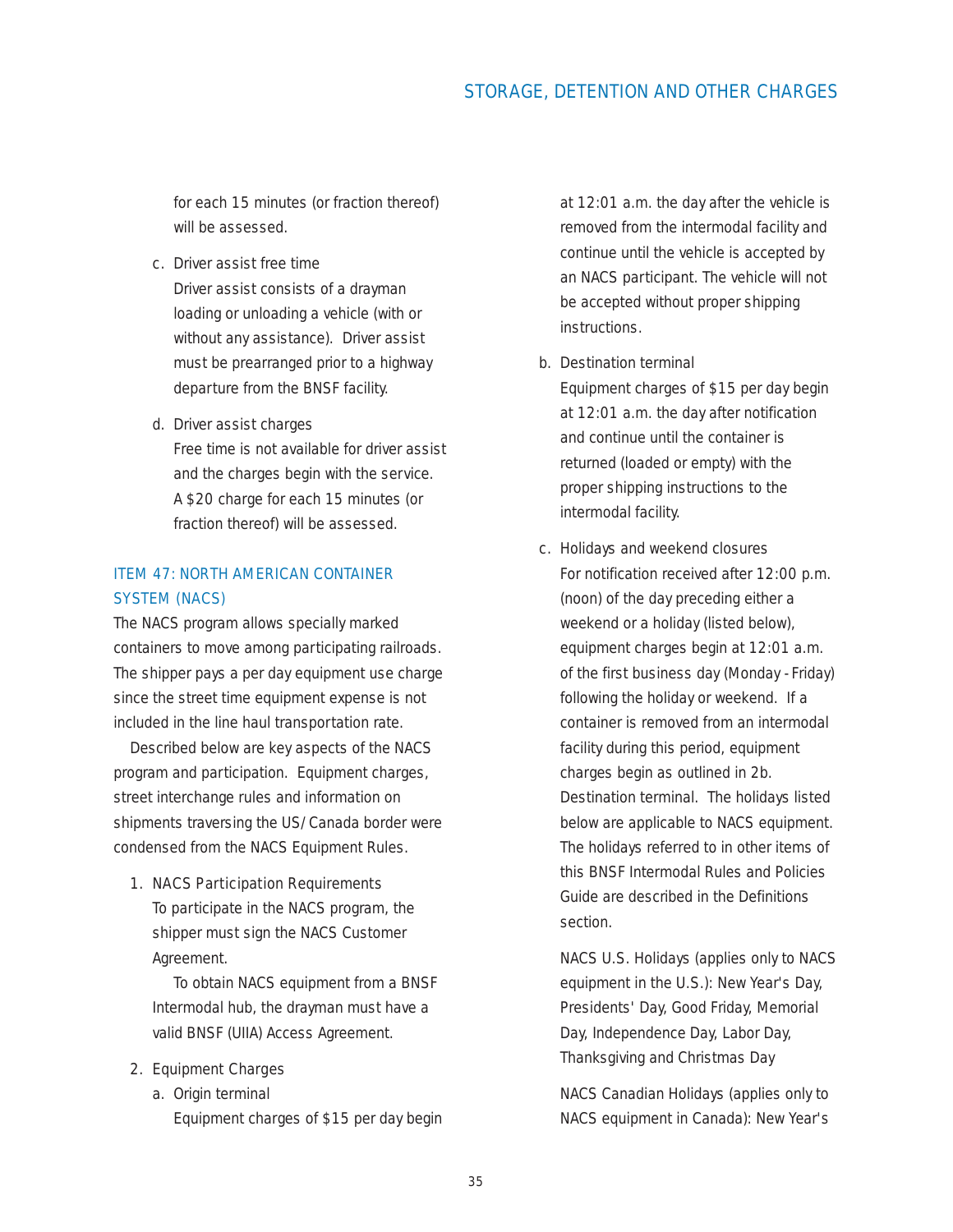Day, St. Jean Baptiste Day (PQ only), Canada Day, Christmas Day and Boxing Day

d. *Inappropriate interchange charge* A \$350 per vehicle misuse charge will be assessed to the shipper if NACS equipment is interchanged to a non-NACS participant.

### 3. Street Interchange

Street interchanges are permitted between shippers if the drayman has a valid BNSF (UIIA) Access Agreement. The appropriate interchange form must be executed and faxed to NACS at 1-800-228-7965 at least two hours prior to tendering a container at the origin intermodal facility. The customer who has possession of the container at 12:01 a.m. will pay that day's equipment charge. All maintenance and repair charges are the responsibility of the drayman returning the container.

### 4. Customs

Specific documentation is required by law to accompany all transborder movements. Failure to supply accurate and complete customs documentation will result in refusal to accept the container at the origin terminal and equipment charges will continue to accrue.

Containers delayed at the origin terminal or en route due to customs inspection or lack of customs paperwork are the sole responsibility of the shipper along with any equipment charges that may apply during these delays.

U.S. domestic shipments traversing U.S./

Canadian borders must also be accompanied by additional information other than FAK commodity descriptions. This includes, but is not limited to, weight, piece count, and commodity shipped (see Item 14: Shipping Instructions Information).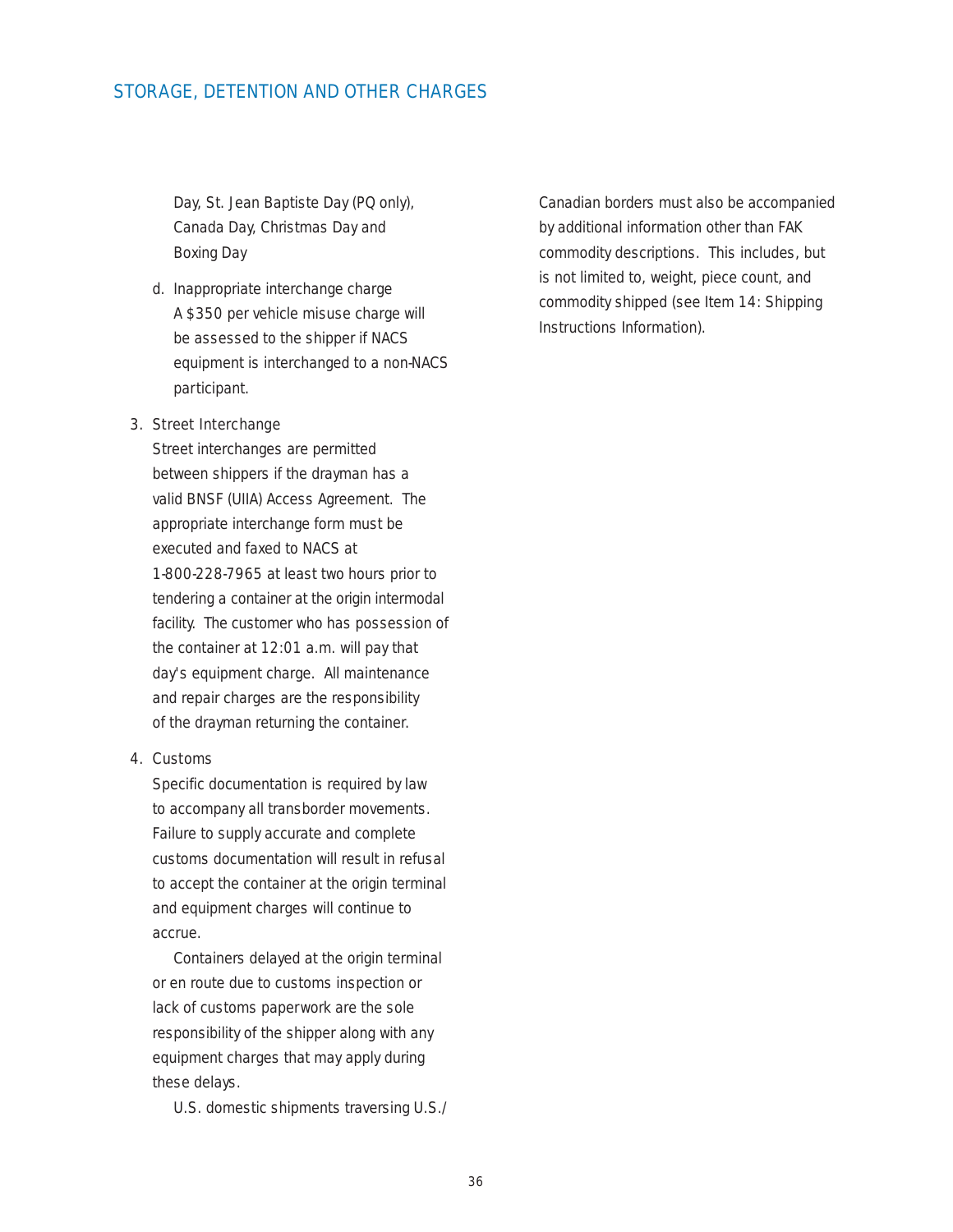# **DRAYAGE**

# <span id="page-44-0"></span>ITEM 48: IMPRACTICAL BNSF DRAYAGE **SERVICES**

BNSF will not obtain, deliver, or provide other terminal services if any impractical or unsafe conditions exist, including but not limited to the following conditions.

- 1. Roads, streets, driveways, highways, alleys or other approaches are impassable or impractical.
- 2. Streets are not accessible by truck (as stated in local ordinance).
- 3. Loading or unloading facilities are inadequate to obtain or deliver a vehicle.
- 4. Any riot, strike, picket or disturbance accompanied by actual or threatened violence prevent a vehicle to be obtained or delivered.

# ITEM 49: BNSF INTERNATIONAL PRIVATE **DRAYAGE**

BNSF will perform drayage for loads with service codes 82 (pier pick up) and 87 (pier delivery) only under the following conditions.

- 1. BNSF will perform pier pick up (service code 82) and pier delivery (service code 87) when the price authority indicates the appropriate service code; AND
- 2. Drayage is applicable for service code 82 when an *immediate prior* water movement has occurred and for service code 87 when an *immediate subsequent* water movement will occur; AND
- 3. When all required shipping instruction elements are provided to BNSF including,

but not limited to, the proper service code, vessel, voyage, and booking number.

# ITEM 50: NON-UTILIZATION BNSF DRAYAGE **CHARGE**

When BNSF is responsible to obtain a shipment (any service code ending in a 0 or 2), and the shipper cancels the order after the empty vehicle has departed the facility, a \$75 cancellation fee plus any BNSF drayage charges incurred before cancellation will be assessed to the shipper.

### ITEM 51: MULTIPLE DELIVERIES

Multiple stops to obtain or deliver a shipment are permitted when specified in the BNSF price authority. These are also considered split deliveries or multiple stop-offs. If a split delivery is requested after the shipment is in transit, the shipper will be charged a \$50 shipping instruction change fee in addition to charges associated with the additional drayage (see Item 15: Shipping Instruction Changes). Requests must be made to a BNSF Logistics representative if the shipment is in transit.

#### ITEM 52: BNSF DRAYAGE INABILITY

When BNSF is responsible to obtain or deliver a shipment, BNSF will schedule an appointment with the shipper. If delivery is attempted and failed through no fault of BNSF, a \$75 charge per delivery attempt will be assessed plus any additional drayage charges and storage charges (see Item 44: Storage Free Time and Charges).

If a vehicle cannot be delivered, BNSF may place the shipment in a practical location after the first delivery attempt. Storage charges will commence applying the first 12:01 a.m. after the shipment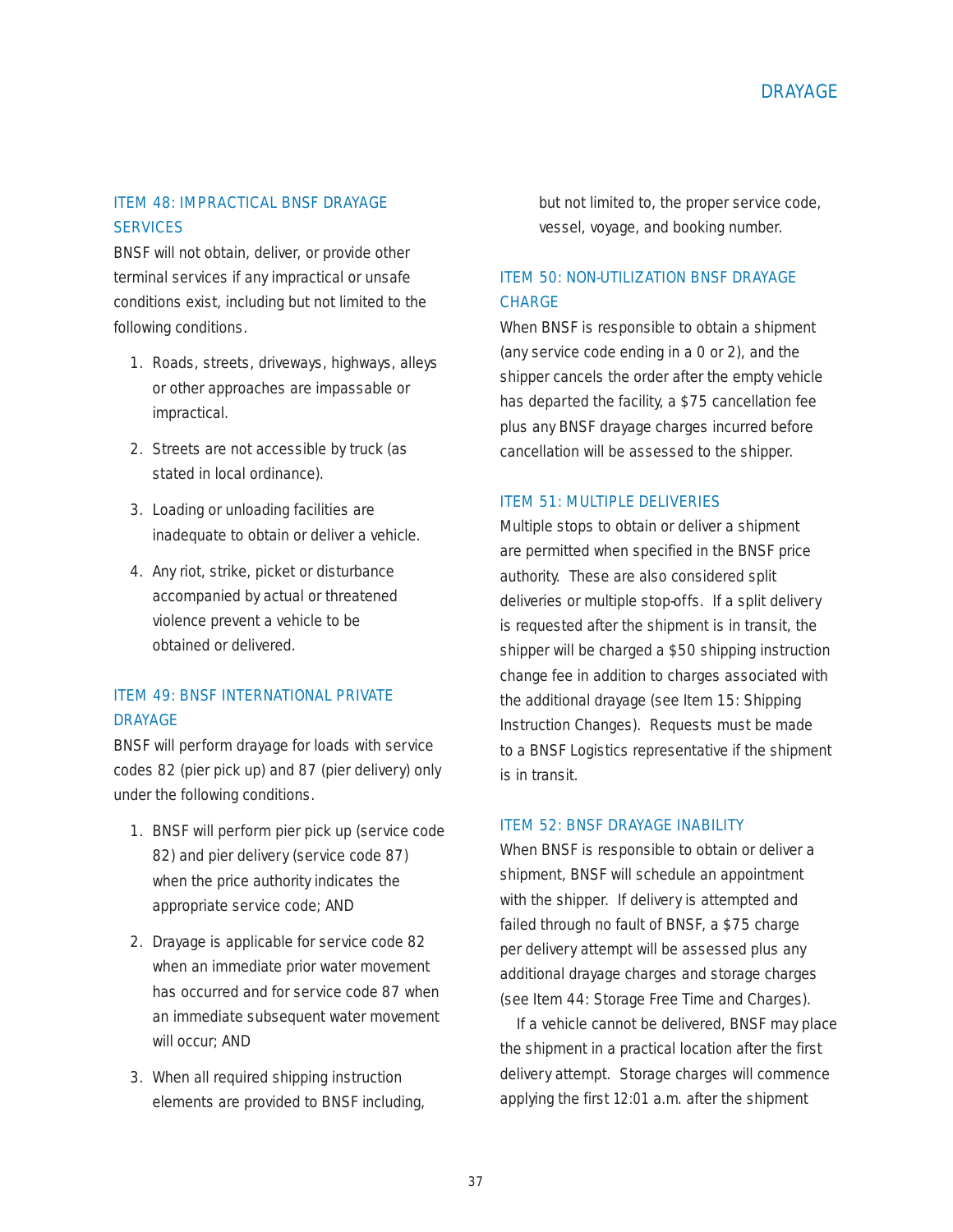### <span id="page-45-0"></span>**DRAYAGE**

is placed and will continue until shipment is delivered. After a vehicle has been held 90 days at the shipper's expense, BNSF may dispose of the goods to a warehouse (at the shipper's expense) or sell for salvage. (See other items regarding drayage: Item 29: Maximum Vehicle Weight and Overweight Handling, and Item 32: Furnishing Chassis.)

# ITEM 53: PRIVATE EQUIPMENT DRAYAGE **INSURANCE**

Shipper shall provide and maintain a Certificate of Insurance for drayage of private equipment when the drayage carrier does not have a valid BNSF (UIIA) Access Agreement.

Commercial General Liability insurance is required, covering liability, including, but not limited to Contractual Liability, Public Liability, Personal Injury and Property Damage, with coverage of at least \$1,000,000 per occurrence and \$3,000,000 in the aggregate. In addition, automobile liability insurance is required, including bodily injury and property damage, with coverage of at least \$1,000,000.

All insurance shall be placed with insurance companies licensed to do business in the States where business is to be performed, and with a current Best's Insurance Guide Rating of A- and Class VIII, or better.

Any coverage afforded BNSF, the Certificate Holder, as an Additional Insured shall apply as primary and not excess to any insurance issued in the name of BNSF.

In all cases, the certificate must specifically state the "The Burlington Northern and Santa Fe Railway Company is an additional insured."

The Certificates of Insurance shall certify that

BNSF shall be given not less than 30 days written notice prior to any material change, substitution or cancellation prior to normal expiration dates. Cancellation or expiration of any of said policies of insurance shall not preclude BNSF from recovery under for any liability arising under terms of this *BNSF Intermodal Rules and Policies Guide*.

It is mutually understood and agreed that the purchase of insurance as provided shall not in any way limit the liability of shipper.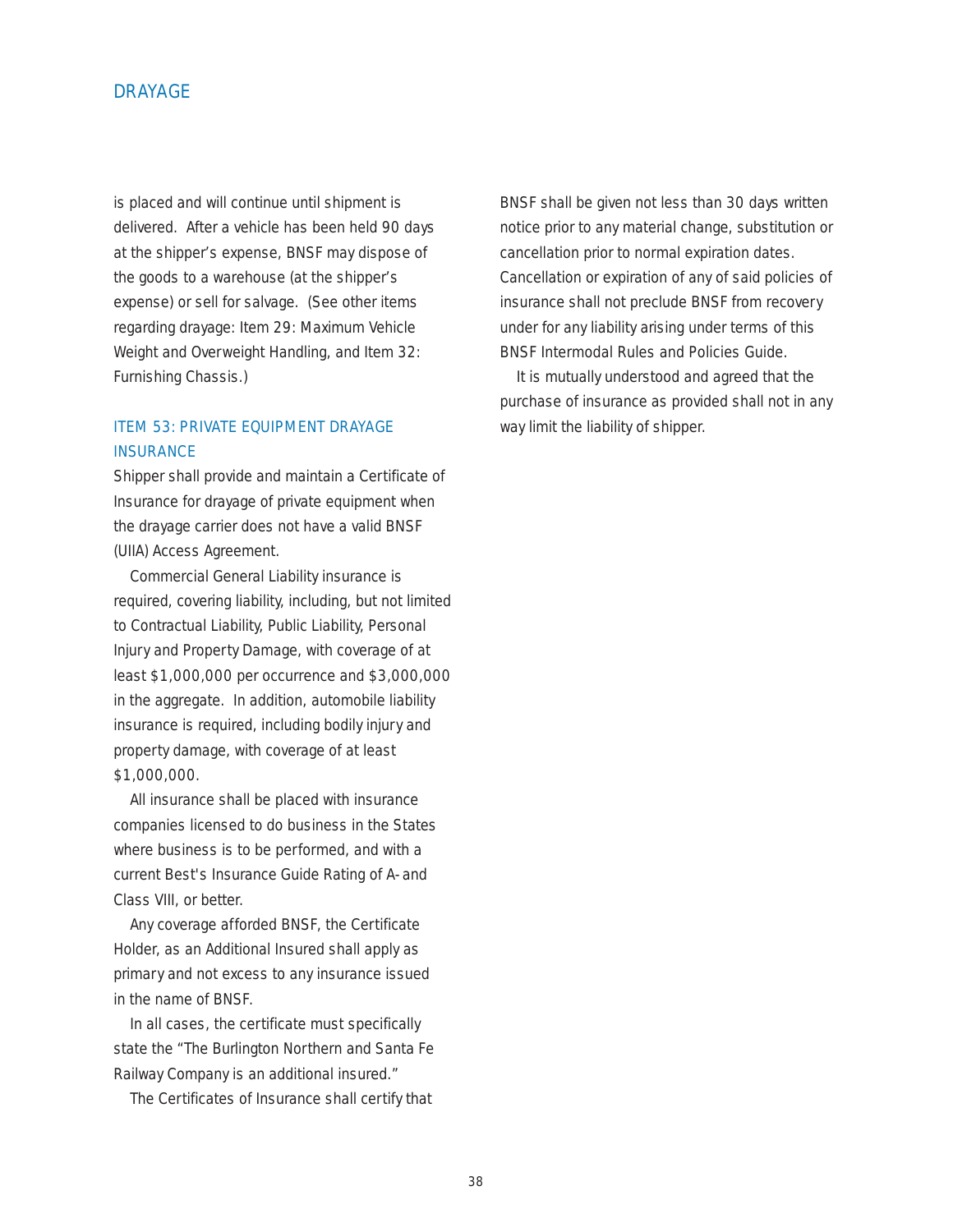# <span id="page-46-0"></span>ITEM 54: LADING LOSS AND LIABILITY APPLICATION

BNSF SHALL NOT BE LIABLE FOR LOSS OR DAMAGE TO LADING UNLESS THERE IS PROOF OF BNSF NEGLIGENCE CAUSING THE LOSS OR DAMAGE. In any event, BNSF has a limited liability of \$250,000 per shipment, except for tank container shipments which carry a limited liability of \$100,000. In addition, BNSF will not be liable for damage where BNSF's liability is determined to be \$250 or less.

If the shipper wishes to obtain a higher loss or damage limit, the shipper has the following two options:

- The shipper may obtain insurance.
- The shipper may obtain coverage under the terms of 49 USC 11706 (see Item 57: 49 USC 11706 Liability Terms).

The liabilities and responsibilities of BNSF and the shipper, as outlined in Item 55: Shipper Responsibilities and Item 56: BNSF Limited Liability, are independent of the value of the shipment.

### ITEM 55: SHIPPER RESPONSIBILITIES

The shipper is responsible and liable for requirements set forth in this item, in addition to other items in this *BNSF Intermodal Rules and Policies Guide.*

- 1. General Shipper Responsibilities
	- **a.** Shipper is responsible to properly block, brace and load. BNSF is not responsible for loss or damage to lading and/or equipment caused by the load shifting.
	- b. Shipper must provide seals on doors of all loaded vehicles.
- c. Shipper must call attention to any evidence of unauthorized entry or damage and note it on the inspection report before the vehicle is removed from the BNSF premises.
- d. Shipper will replace or incur any expense for vehicles that are damaged, lost, stolen or destroyed while in the possession of shipper or shipper's agents (in accordance with AAR rules and the depreciation formula in Item 61: Equipment Liability and Claims Procedures).
- e. Shipper is responsible for all property loss or damage, injury, death or any other liability, including fines, BNSF costs, late payments, attorney fees and any expenses resulting from leaks, spills, and/or overloads.
- f. The tank shipper and/or container owner has the sole responsibility for any overloading, clean up, transload, leakage, container repairs or fines.
- g. If damage or unauthorized entry to the vehicle is noted at destination, BNSF must be notified immediately and given reasonable time to inspect the vehicle while it is still loaded. However, failure of BNSF to inspect the vehicle and lading will not be considered a waiver of any defenses BNSF may have to a claim or suit.

#### 2. Shipper Blocking and Bracing Responsibilities

a. Any required blocking and bracing will be furnished and installed by the shipper, at the shipper's expense, according to the BNSF loading and securement specifications or the AAR Intermodal Loading Guide, and the vehicle construction must meet AAR M 930 or M 931 specifications effective on the date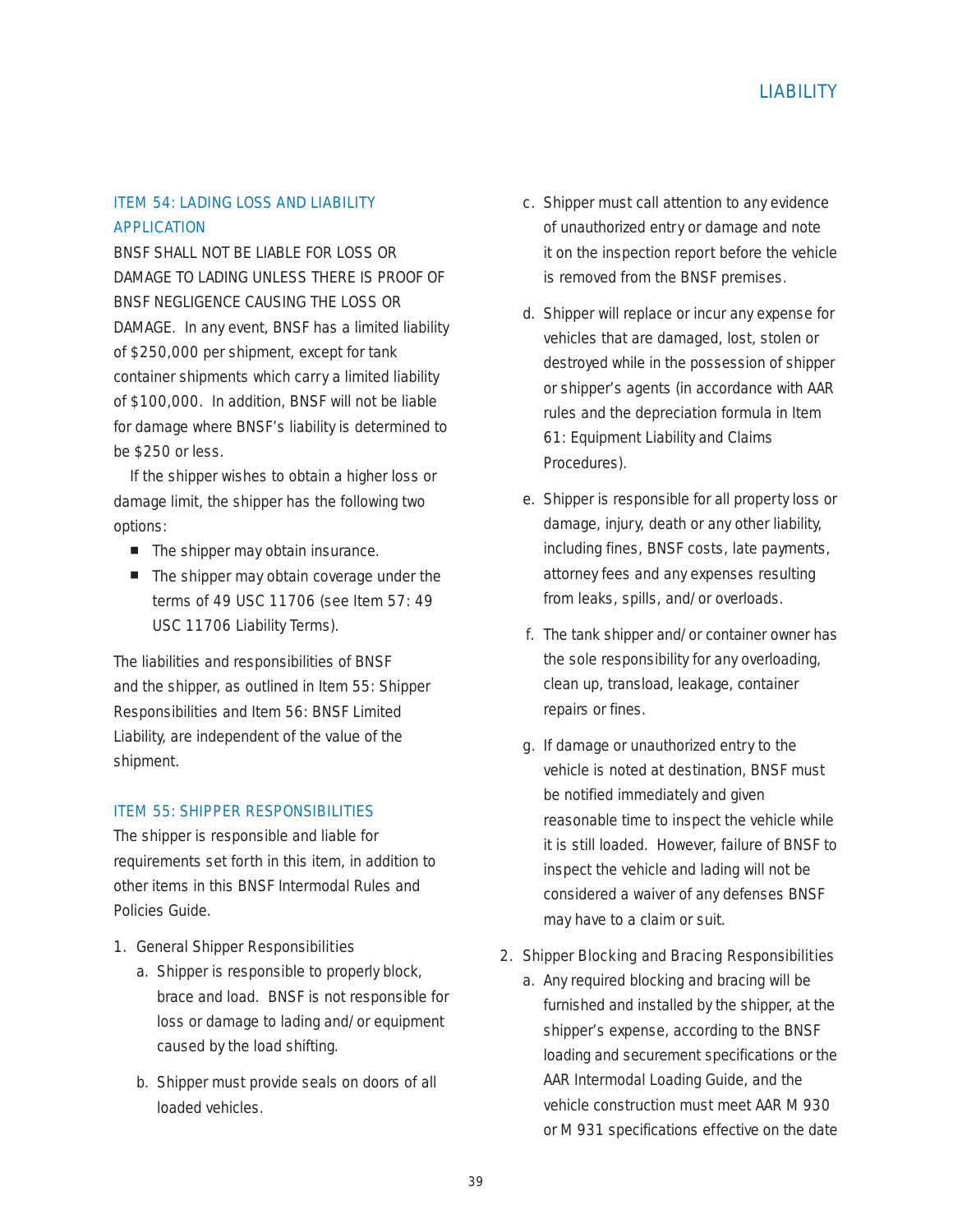of shipping. For questions or assistance on blocking and bracing methods, please contact BNSF Damage Prevention Services. (See Appendix C for the phone numbers.)

- b. BNSF will not be responsible for any damages caused by failure of the shipper to properly block, brace or load the lading. The shipper is liable for damages, costs, fines, personal injury or death resulting directly or indirectly from failure to properly block, brace or load the lading.
- c. If a shipment is found to be improperly blocked, braced or loaded, the shipper will pay a charge of \$500 per occurrence, plus incur all expenses to adjust or transfer the load. (See Item 43: Shipment Adjustments.) In addition, if an improperly blocked, braced or loaded shipment has to be set out of a train, a \$2000 charge will be paid by the shipper. If a shipment causes a derailment or other damages to BNSF, all expenses incurred by BNSF will be charged to the shipper.
- d. All hazardous material shipments must be loaded, blocked and braced as specified in section 49 CFR 174.55 (Code of Federal Regulations pertaining to hazardous materials).

#### 3. Shipper Origin Equipment Inspection

a. When BNSF provides a vehicle, the shipper is responsible to inspect and determine if the vehicle is suitable to protect and preserve the lading during transit. The shipper is responsible for any additional drayage charges resulting from such rejection. BNSF

will not be liable for loss or damage to lading caused by defects in a vehicle that the shipper inspection could have discovered prior to loading.

BNSF retains the right, without obligation, to inspect and/or weigh a shipment when the vehicle is tendered or at any time while the vehicle is in BNSF's possession. This inspection by BNSF is to ensure that the shipment complies with the safety requirements, shipping instructions, and other issues addressed in this *BNSF Intermodal Rules and Policies Guide*. Failure of BNSF to inspect a shipment shall not make BNSF responsible for any loss or damage that might have been discovered by such an inspection and does not release the shipper from complying with all terms in this *BNSF Intermodal Rules and Policies Guide.*

- 4. Lading Inspection Beyond BNSF Premises BNSF will make inspections of loads and lading beyond its premises at the shipper's request ONLY IF:
	- The lading is short and the original seals are missing at the time BNSF surrenders possession of the vehicle(s).
	- The lading is wet.
	- The vehicle displays signs of damage due to negligence.

If an inspection is done, all blocking and bracing material utilized in the shipment must be readily available for inspection at the inspection site. If the above conditions do not exist, this inspection will be considered an extra service not included in the price authority. Inspection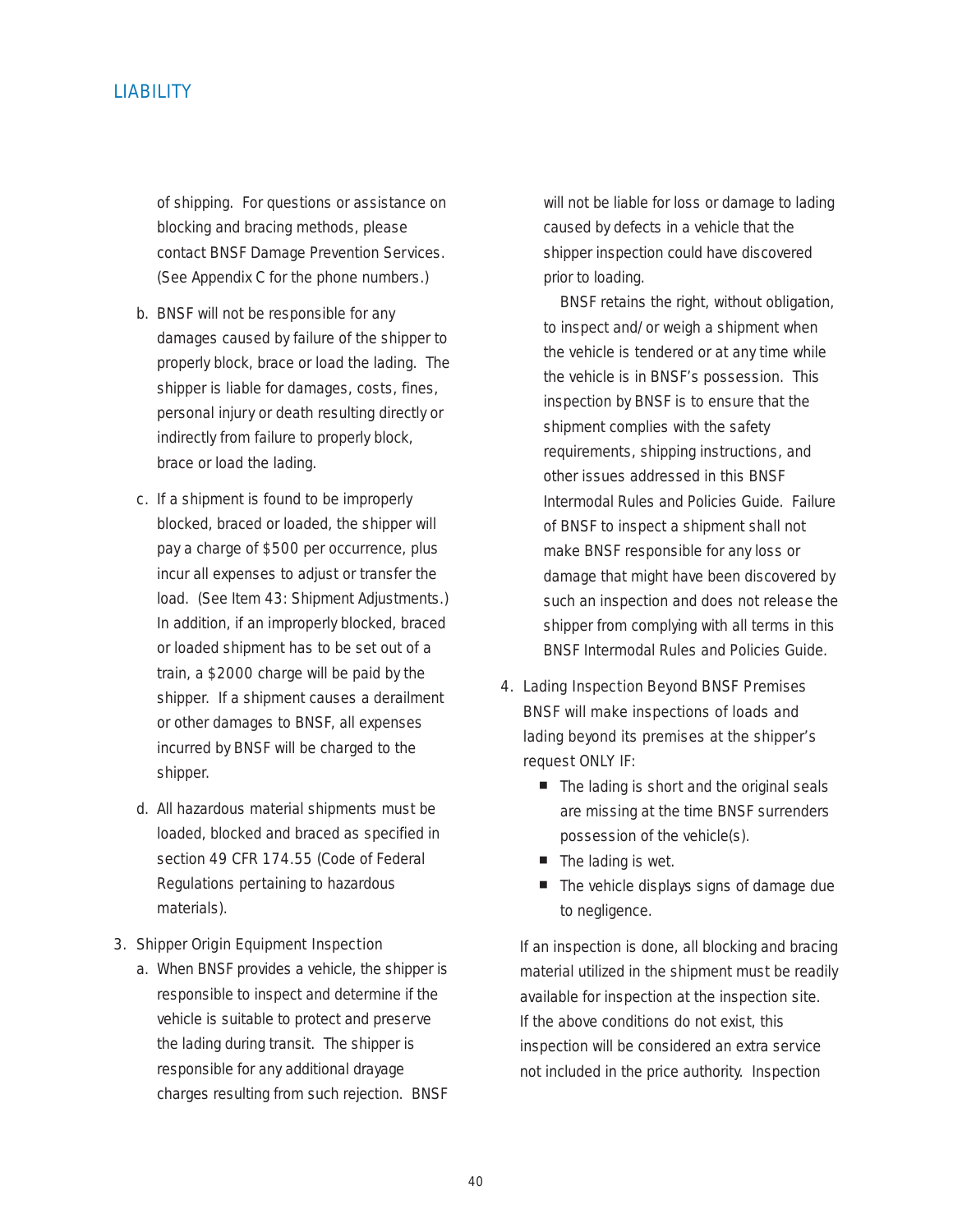<span id="page-48-0"></span>requests should be made to the Damage Prevention, Inspection Service Bureau at 1-800-333-4686.

5. Shipper Provided Insurance and Liability Terms For shipments with values exceeding BNSF's limited liability of \$250,000, or \$100,000 on tank container shipments, the shipper may elect under certain conditions to provide its own insurance. The shipper can provide insurance coverage outside the transportation contract. BNSF's limited liability remains at a \$250,000.

The shipper has the option to choose from three liability terms depending on the value or terms required for the shipment.

■ The shipper may select a BNSF limited liability of \$250,000 per vehicle, except for tank container shipments which carry a limited liability of \$100,000.

Or, if the shipper wishes to obtain a higher loss or damage limit, it has these two options:

- The shipper may obtain shipper-supplied insurance.
- The shipper may obtain coverage under the terms of 49 USC 11706 (see Item 57: 49 USC 11706 Liability Terms).

BY ACCEPTING THIS TRANSPORTATION OFFER WITHOUT FOLLOWING THE PROCEDURES FOR LIABILITY TERMS SET FORTH IN ITEM 57: 49 USC 11706 LIABILITY TERMS, THE SHIPPER ACKNOWLEDGES THAT IT HAS CHOSEN TO ACCEPT THE PRICE AUTHORITY RATE LEVELS AND TERMS AS OUTLINED IN THIS *BNSF INTERMODAL RULES AND POLICIES GUIDE* INCLUDING LIMITED BNSF VALUE AND LIABILITY TERMS, ITEM 56: BNSF LIMITED LIABILITY.

(See Item 54: Lading Loss and Liability Application.) In addition, a Certificate of Insurance is required for drayage of private equipment by non-BNSF (UIIA) Access Agreement holders. (See Item 53: Private Equipment Drayage Insurance).

### ITEM 56: BNSF LIMITED LIABILITY

BNSF is not liable for loss or damage to the lading until it takes actual possession of the vehicle, and BNSF's liability ceases when the vehicle is tendered to another railroad, drayman, receiver or another party. Once free time expires, BNSF's liability will only be that of a warehouseman. IN NO EVENT SHALL BNSF BE LIABLE FOR SPECIAL OR CONSEQUENTIAL DAMAGES RESULTING FROM DAMAGE TO OR LOSS OF A SHIPMENT.

### 1. Loss or Damage

BNSF shall not be liable for loss or damage to lading or to the vehicle where:

- a. The loss or damage is caused by shipper action or default, act of God, public enemy action, laws, riots or strikes, commodity's inherent vice, or occurrences when the shipment is not in BNSF's possession.
- b. The loss or damage is created by acts, omissions or negligence of the shipper or shipper's agents.
- c. The loss or damage is produced by failure of the shipper or shipper's agents to comply with the AAR Intermodal Loading Guide or BNSF loading or securement specifications.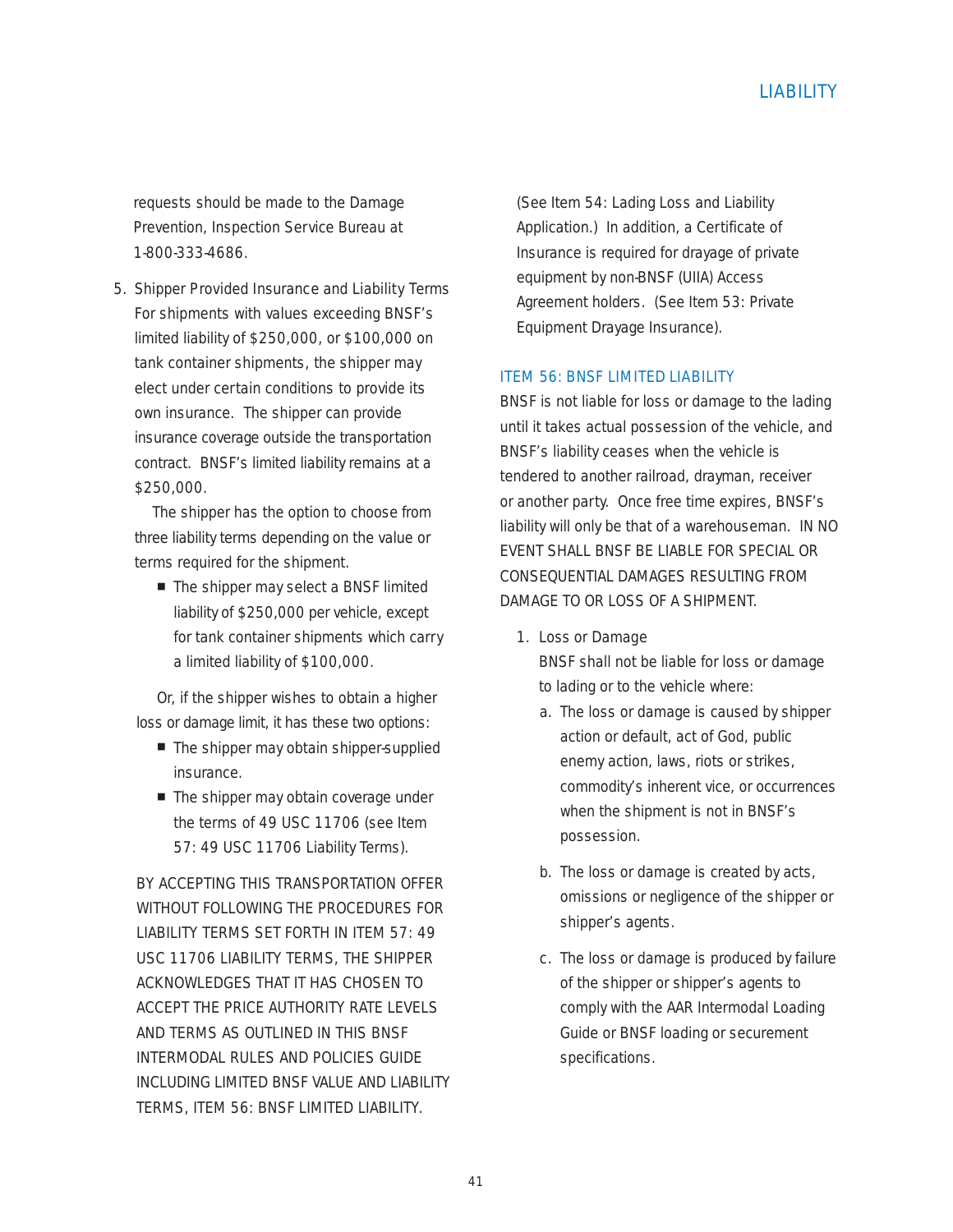- <span id="page-49-0"></span>d. The loss or damage results from a shipment's delay in transportation, unless BNSF, upon the shipper's request, agrees in writing in advance of the shipment to be responsible for such loss or damage.
- e. The loss or damage occurs to shipments made from a private siding, station, wharf or landing, where there is no BNSF representative; in such case, the shipment will be received at risk of the shipper until BNSF removes the shipment from that location.
- f. The loss or damage is generated by failure of the shipper or shipper's agents to comply with obligations stated in this *BNSF Intermodal Rules and Policies Guide*.

### 2. Shortages

BNSF shall not be liable for shortage of lading unless there is specific evidence of unauthorized entry into the vehicle while it was in BNSF's possession.

If a shortage is noted at destination, BNSF must be notified immediately and given a reasonable time to inspect the vehicle while it is still loaded. However, BNSF's failure to inspect the vehicle and lading will not be considered a waiver of any defenses BNSF may have to a claim or suit.

### 3. Additional BNSF Liability Limitations

In the event that loss or damage results from the concurrent negligence of BNSF and the shipper, or the concurrent negligence of BNSF and an act of God, public enemy

action, laws, riots, strikes, or commodity's inherent nature, BNSF's liability shall be no greater than the percentage of proven BNSF causal negligence. See Item 59: Lading Claims Filing Procedures outlining claims filing procedures and time limits for filing a claim.

If a shipment moves under the terms of a through intermodal ocean bill of lading with BNSF as a participating rail carrier, the liability of BNSF will be no greater than the liability of the ocean carrier issuing the bill of lading. The number of packages indicated in the "Total Number of Containers or Packages" section of the ocean bill of lading will be the maximum number of packages for calculation of BNSF's liability. If the number of packages cannot be ascertained with certainty from the ocean bill of lading, the number of packages within the vehicle will be equivalent to the customary freight count of the goods shipped.

If a shipment moves under the terms of a bill of lading issued by a trucking company that has limited liability terms, such as a maximum value per pound limitation, the liability of BNSF will be no greater than that of the trucking company issuing the bill of lading.

### ITEM 57: 49 USC 11706 LIABILITY TERMS

The 49 USC 11706 provides for full value liability and other liability terms for BNSF and the shipper.

To make a shipment pursuant to the terms of 49 USC 11706, the shipper must comply with all of the following procedures: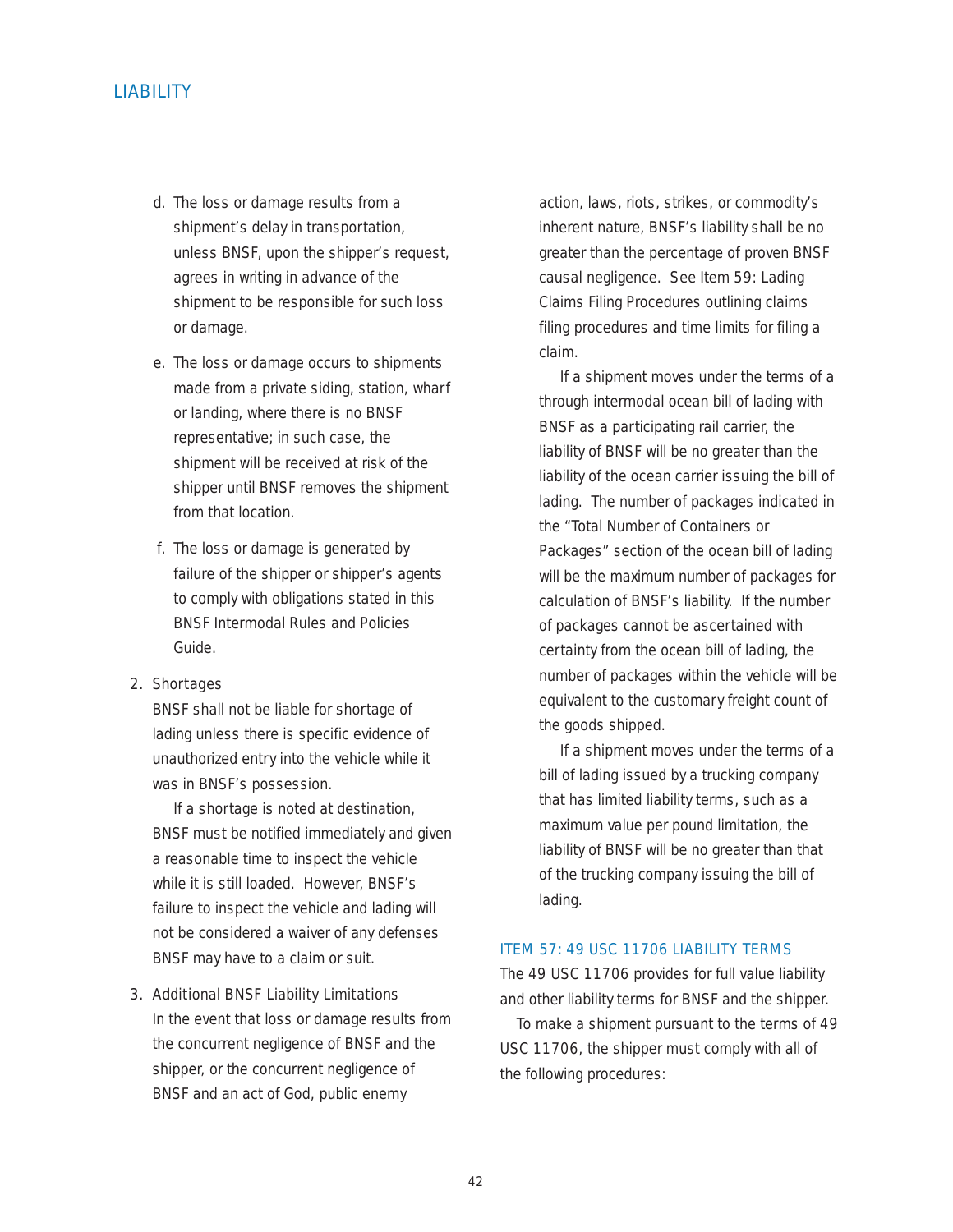- <span id="page-50-0"></span>1. BNSF must be notified no less than 48 hours before a shipment is tendered to BNSF that the shipper chooses this liability protection.
- 2. The shipper has obtained a special price authority that is no less than 200% of the applicable price authority. The price authority must reference 49 USC 11706 liability terms.
- 3. The shipping instructions must note the shipment is moving under 49 USC 11706 liability terms and is subject to a special price authority.
- 4. Shipments will be subject to released values contained in the Uniform Freight Classification document.
- 5. The shipment must be prepaid. Collect shipments are not accepted.

ANY SHIPPER TENDERING A SHIPMENT FOR TRANSPORTATION WITHOUT COMPLYING WITH ALL OF THESE PROCEDURES WILL BE SUBJECT TO THE BNSF LIMITED LIABILITY TERMS AS OUTLINED IN ITEM 56: BNSF LIMITED LIABILITY.

# ITEM 58: UNLOCATED LADING LOSS OR DAMAGE

Unlocated damage is lading loss and damage where the cause cannot be determined by normal inspection.

BNSF will not reimburse for losses that are the responsibility of other parties or carriers. Reimbursement for unlocated lading damage occurring in the transportation cycle will be made only when charges for such unlocated lading damage are included in a specific BNSF price authority with reference to this item and are

prepaid. There is no minimum claim amount applicable, but there is a \$10,000 maximum claim amount that applies on unlocated damage or loss.

A shipment, moving under a specific BNSF prepaid price authority stating unlocated damages, is covered with the following exclusions:

- Any loss or damage covered by another source.
- Unexplained shortage if a trailer arrives at BNSF destination with the origin seal intact.
- The commodity's inherent vice.
- Fresh fruits and vegetables.
- Water, temperature or pressure damage due to loading in improper equipment or faulty private equipment, including damage resulting from the shipper's failure to protect the cargo against environmental temperature, humidity or pressure changes.
- The loss of market value due to the shipment's delay.
- Consequential damages or loss due to unlocated damages.
- Hazardous materials, substances and wastes if not properly identified and placarded in accordance with state and federal laws.
- War or nuclear perils that cause unlocated loss or damage.
- Any loss, damage or expenses incurred due to the shipment's overloaded conditions.

If damage or shortage is noted at the destination, BNSF must be notified at once and given a reasonable time to inspect the loaded vehicle. If repeat damage occurs, the shipper agrees to work in a cooperative effort to reduce such losses.

In no event shall BNSF be liable for special or consequential damages, loss of use to the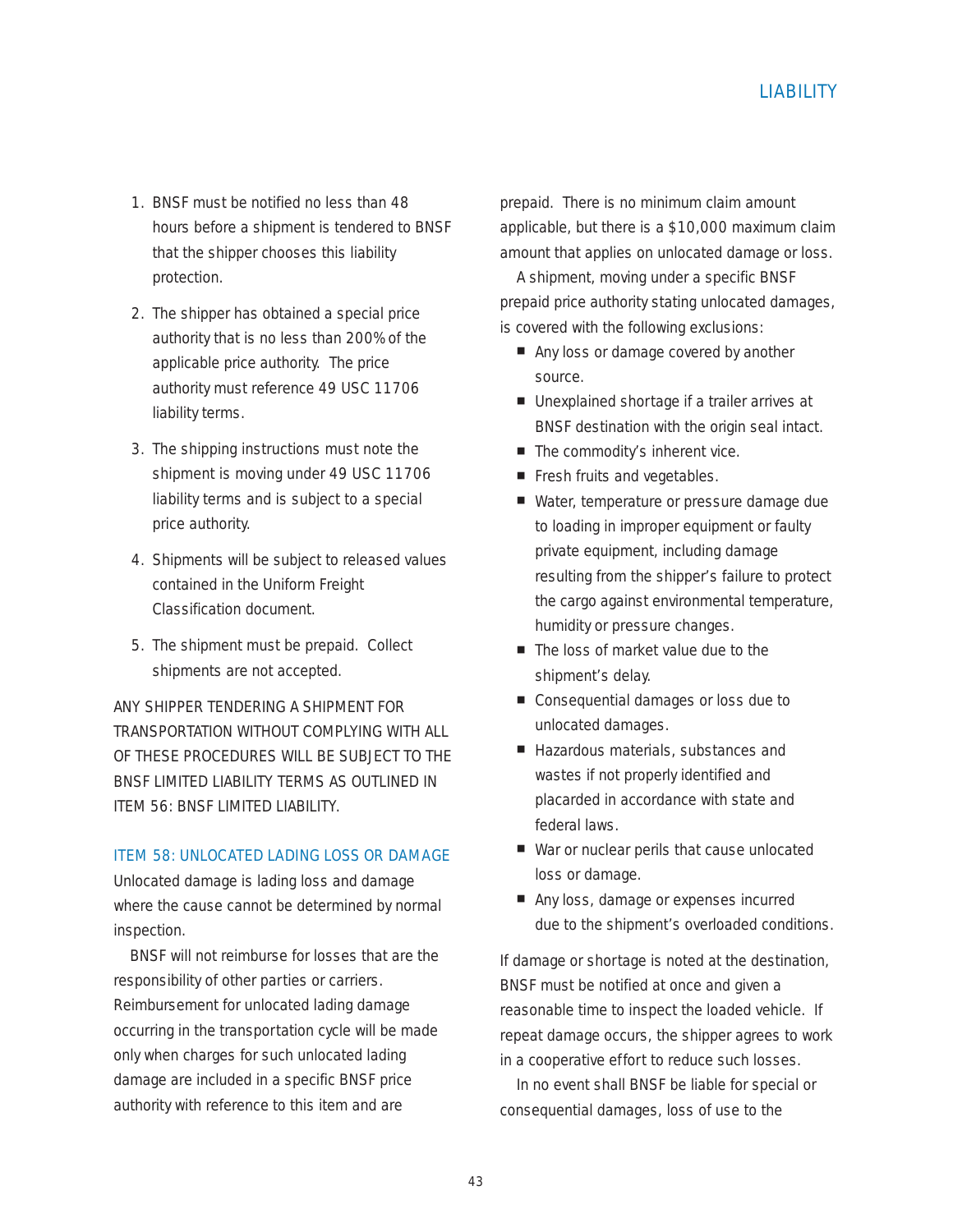<span id="page-51-0"></span>vehicle's owner, or loss of the value for any vehicle lease.

Coverage will not be provided for any loss or damage to lading or vehicles with unlocated loss or damage due to an act of God, the public enemy, shipper's act or default, commodity's inherent nature, vehicle's design or condition that is not furnished by BNSF, laws, riots or strikes, or any occurrence that takes place when BNSF is not in actual possession of the vehicle.

All persons involved with a shipment shall, to the fullest extent possible, mitigate loss and damage on an equitable basis. The shipper/ receiver should dispose of any salvage to the best possible advantage and deduct a salvage allowance from the claim, or give a reasonable allowance when lading is retained or withheld from the salvage market.

The claims process is outlined in Item 59: Lading Claims Filing Procedures. Located damage will be handled in accordance with the other items in the Liability section.

# ITEM 59: LADING CLAIMS AND FILING PROCEDURES

#### Filing Claims Time Limit

Regardless of loss or damage cause, the shipper must file claims for lading loss or damage in writing (rather than by phone). Claims must be received by BNSF within nine months after the delivery date or, in the event of non-delivery, a reasonable time for delivery.

### Filing Claims Requirements

The claim must be properly supported with documentation to establish loss and damage, monetary amount, quantity and type.

A claim for lading loss and damage or a suit may be initiated and maintained against BNSF only by the rail shipping transaction party, and the price authority party with BNSF. A person who is not party to a price authority with BNSF will have no claim or cause of action against BNSF for loss or damage to lading.

The claim must comply with the minimum filing requirements contained in 49 CFR Section 1005.2 (b). The claim must fully identify the rail shipment and request payment of a certain amount, or the claim will not be deemed filed.

The following outlines claims procedures.

### 1. Claims Requirements

Include with each claim:

- a. A copy of the shipping instructions and other shipping documents.
- b. Documents establishing the responsibility for liability and the amount of monetary loss.
- c. Shortage claims must be supported by seal records, and loading/unloading records.
- d. Supporting records detailing the nature of the damage or loss.
- e. Examples of documents giving evidence of damage include delivery receipt, inspection report, receiver's receiving record and photographs. (Photographs must always be provided.)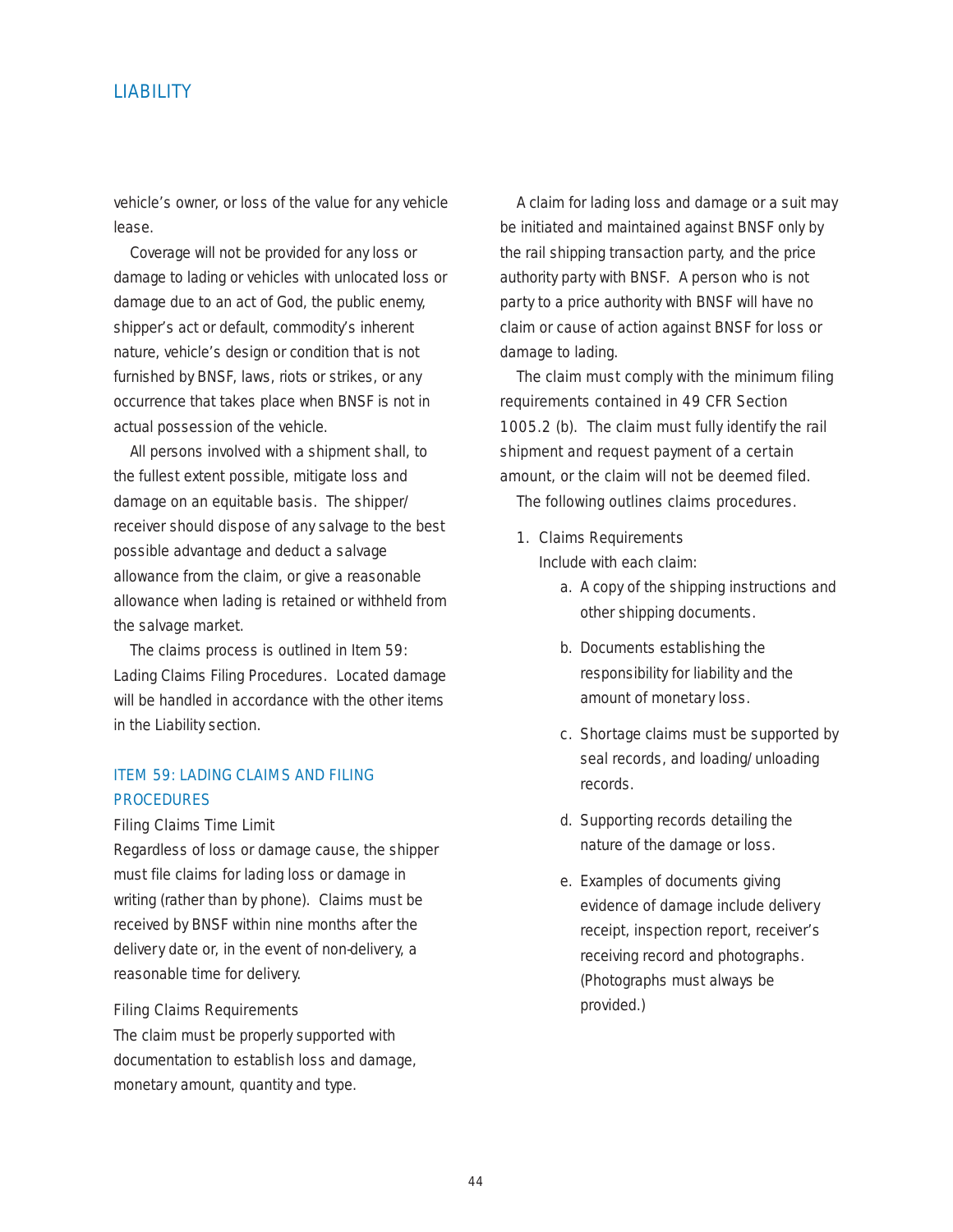## <span id="page-52-0"></span>2. Claims Address

Send claims to: Director Freight Claims **BNSF** P.O. Box 1738 Topeka, Kansas 66601-1738 Phone: 1-800-234-9652 FAX: 1-913-435-4120

### 3. Lawsuit file time limit

All loss or damage suits filed against BNSF shall be filed within one year of the date BNSF declines the claim that the suit is based. If a claim is not submitted, the suit must be filed within one year of the shipment delivery date.

# 4. Lawsuit file location

All loss or damage suits filed against BNSF shall be filed in a Federal Court with jurisdiction and district location of the shipment's origination on BNSF.

(Equipment claims are outlined in Item 61: Equipment Liability and Claims Procedures.)

#### ITEM 60: SHIPPER GENERAL LIABILITY

The shipper will be liable to BNSF or any third party for property damage, personal injury or death proximately caused by or resulting from (1) failure to comply with any requirement set forth in this *BNSF Intermodal Rules and Policies Guide*, including, but not limited to, equipment specifications and standards, (2) a defect in a vehicle supplied by shipper, or (3) failure of the shipper to load and brace the lading properly and in accordance with the requirements set forth in this *BNSF Intermodal Rules and Policies Guide*, unless caused by the proven sole negligence of BNSF.

IT IS EXPRESSLY INTENDED THAT THE SHIPPER IS TO INDEMNIFY BNSF PURSUANT TO THE FOREGOING; SUCH INDEMNITY SHALL INCLUDE (1) INDEMNITY FOR THE NEGLIGENCE OR ALLEGED NEGLIGENCE OF BNSF, WHETHER ACTIVE OR PASSIVE, WHERE SUCH BNSF NEGLIGENCE IS A CAUSE (BUT NOT THE SOLE CAUSE) OF THE LOSS OR DAMAGE; (2) INDEMNITY FOR STRICT LIABILITY RESULTING FROM VIOLATION OR ALLEGED VIOLATION OF ANY FEDERAL, STATE OR LOCAL LAW OR REGULATION BY BNSF, INCLUDING, BUT NOT LIMITED TO, THE FEDERAL EMPLOYERS LIABILITY ACT, THE SAFETY APPLIANCE ACT, THE BOILER INSPECTION ACT, AND THE OCCUPATIONAL HEALTH AND SAFETY ACT.

The shipper will defend and indemnify BNSF from and against the loss and damage described above and for the cost of defending claims filed against BNSF for such damage, including, but not limited to, reasonable attorney's fees necessary to defend against claims or suits. Upon tender of the defense for any claim or action against BNSF, shipper shall, at its expense, defend BNSF in such a claim or action.

Acceptance by BNSF of a shipment not in compliance with this *BNSF Intermodal Rules and Policies Guide* will not serve to release the shipper from its obligations, including the obligation to defend and indemnify BNSF.

The shipper or owner of any vehicle (including a tank container or bulk bladder contents) will be responsible for any necessary environmental clean up, except for clean up required resulting from proven gross negligence of BNSF.

All persons involved with a shipment will, to the fullest extent, cooperate with BNSF to mitigate any loss and damage on an equitable basis.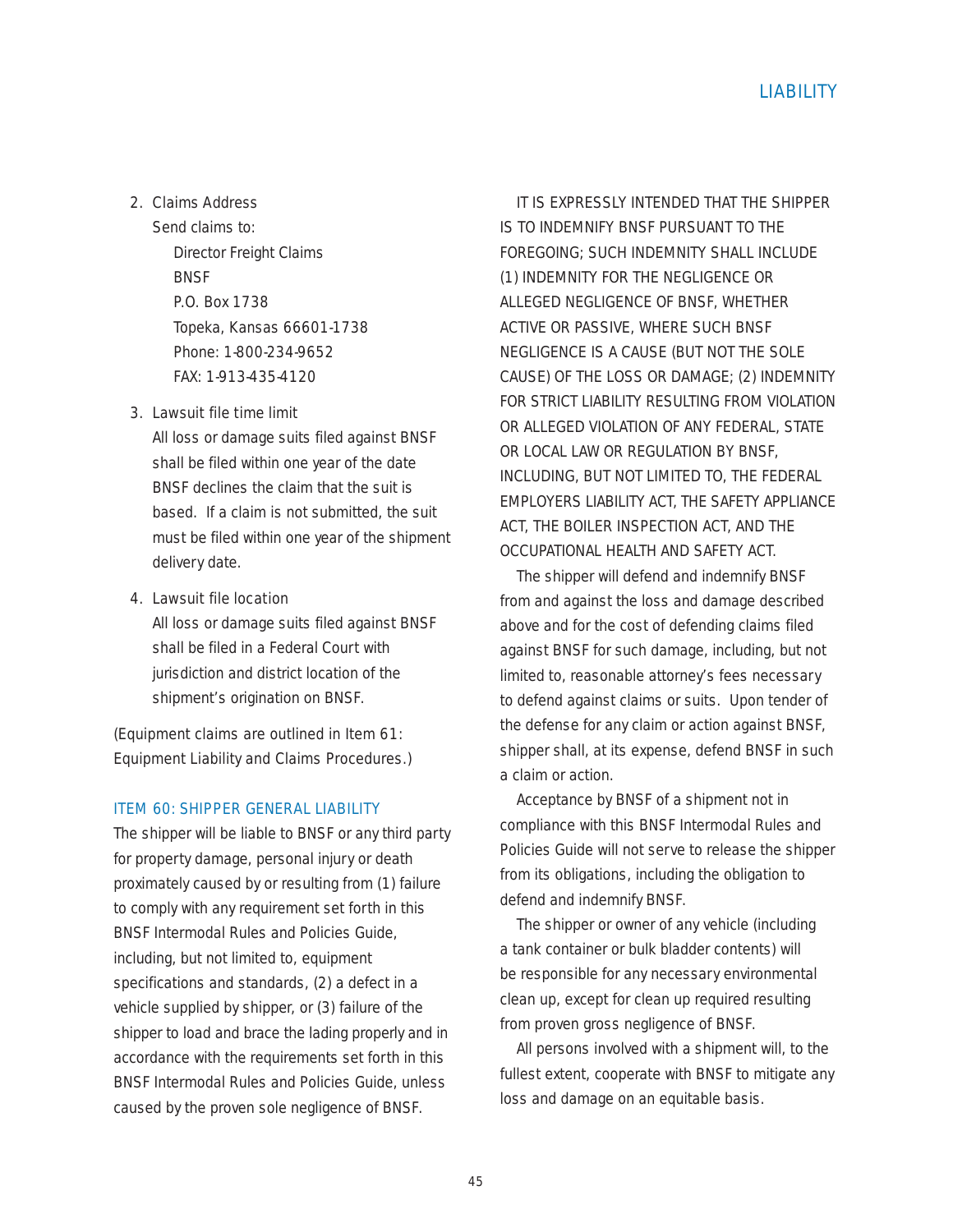<span id="page-53-0"></span>The shipper/receiver shall dispose of any salvage to the best possible advantage and deduct salvage proceeds from the claim, or give a reasonable allowance toward the claim when lading is retained or withheld from the salvage market.

# ITEM 61: EQUIPMENT LIABILITY AND CLAIMS **PROCEDURES**

Equipment liability and claims procedures are outlined for rail-controlled and private equipment.

1. Rail-controlled Vehicles Liability and Claims Liability and claims on rail-controlled vehicles are governed by the BNSF (UIIA) Access Agreement. For questions, please contact a BNSF (UIIA) Access Agreement holder.

### 2. Private Vehicles Liability and Damage Claims

a. *BNSF liability*

BNSF will be responsible for vehicle structural damage when BNSF or its agents are proven negligent. BNSF can, without the owner's consent, repair any damage that BNSF is responsible for, or terminate the vehicle to the owner at origin or the nearest interchange point for owner's repair.

However, BNSF is not responsible for:

- 1. Damage to private trailers not equipped with full length lift pads or those that do not comply with AAR specifications.
- 2. Any lading or equipment damage resulting from the vehicle exceeding the height, length, width or other specifications as outlined in Item 27: Vehicle Specifications and Standards.
- 3. Normal wear and tear to the vehicle or cosmetic damage not affecting the

vehicle's structural integrity. (See Item 39: Newly Manufactured Vehicles.)

- 4. Inspecting the vehicle for failure or defect.
- 5. Damages arising from loss, damage or consequential loss of the vehicle use sustained by the shipper.

BNSF's acceptance of the vehicle does not waive the shipper's liability for complying with Item 27: Vehicle Specifications and Standards.

b. *Shipper liability*

The shipper is liable for damages, personal injury or death resulting directly or indirectly from failure to comply with Item 27: Vehicle Specifications and Standards, or defects in a private vehicle or chassis. The shipper will indemnify BNSF from all loss, damage and costs of defending claims for loss or damages against BNSF as they relate to private vehicles.

c. *Claims procedures*

All claims should be filed in writing within 60 days when the equipment arrives at destination. If BNSF is proven responsible for the damage, BNSF will repair or bear the cost of repair based on provisions of AAR Interchange Rules.

All equipment claims require:

- 1. An interchange inspection report when the vehicle is delivered to or received from BNSF.
- 2. A copy of the actual repair invoice showing labor and material charges.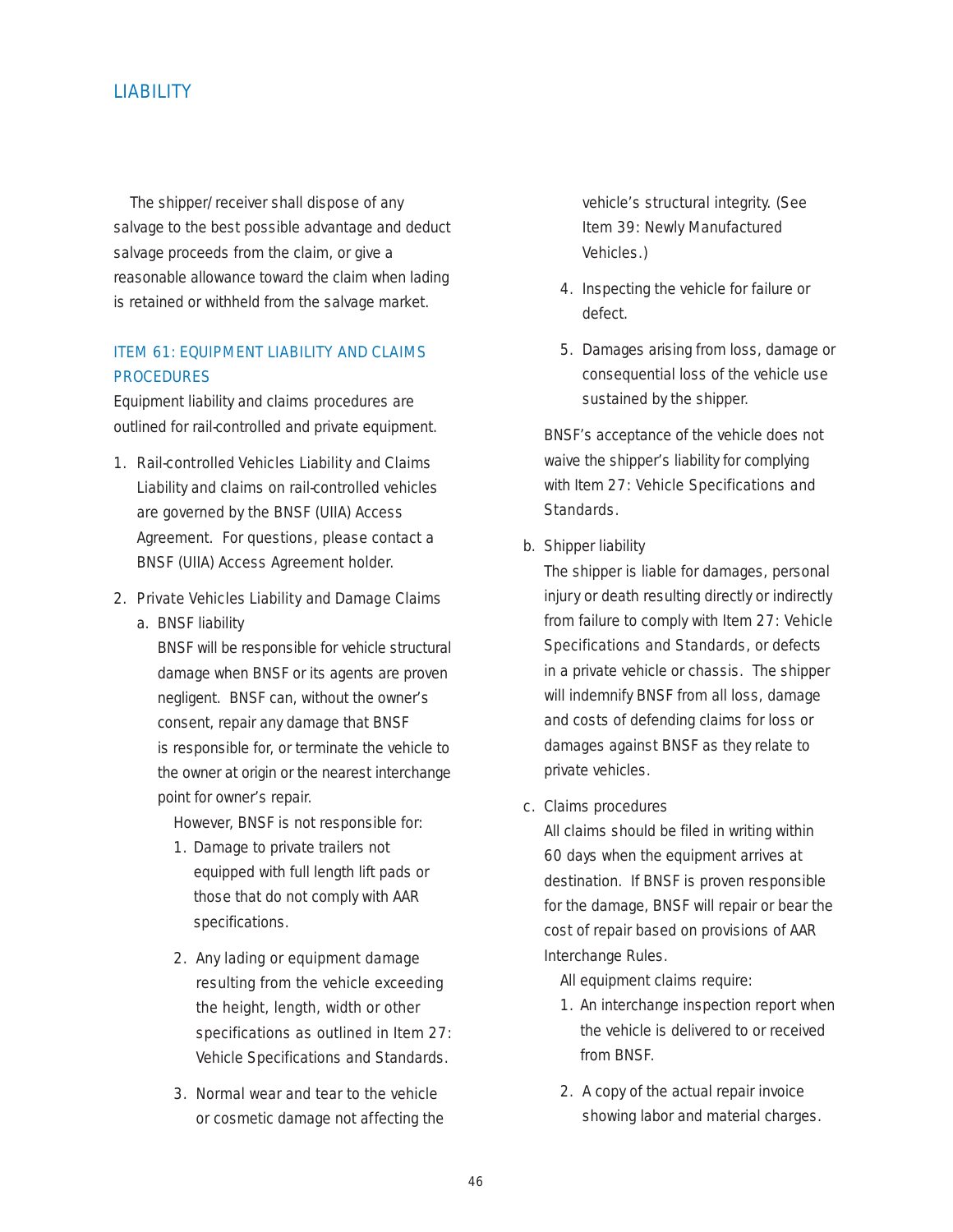- 3. A vehicle manufacture date when repairs exceed \$450.
- 4. The depreciated value statement when repairs exceed \$1,000.
- d. *Claims address*

Send claims to:

Director of Intermodal Maintenance **BNSF** 3611 W. 38th Street

Chicago, Illinois 60632

e. *Private vehicles depreciated value* When BNSF is responsible for loss, theft or destruction to the shipper's vehicle, BNSF will pay the depreciated equipment value at the time of occurrence. The original vehicle cost, month and year manufactured, and a copy of the vehicle purchase invoice should be filed with the claim.

However, if the repair costs are estimated to exceed the depreciated value, BNSF may dispose of the salvage without prior consent of the owner.

If the owner requests the salvage be returned, BNSF may return it, if practical, and a settlement will be based on the depreciated value less the salvage value. The owner assumes all conditioning, loading and transporting costs to forward the salvage. The following outlines the salvage value per vehicle, that will be deducted from any depreciated value calculated if the shipper requests the vehicle's return:

The term vehicle includes special equipment and accessories (except temperature controlled devices). For this purpose, a container with a chassis is considered separately.

Salvage value is \$300 per vehicle plus \$53 per tire for all devices, regardless of condition. Temperature controlled devices and all parts, including fuel tanks, are \$500 per vehicle, regardless of condition.

In the event BNSF is liable, the shipper should use the following index to calculate the vehicle's depreciated value (the index adjusts for inflation).

# f. *Vehicle Value Cost Factor Index*

|      | Trailers    |      | Container   |
|------|-------------|------|-------------|
| Year | Cost Factor | Year | Cost Factor |
| 1985 | 100         |      |             |
| 1986 | 105         |      |             |
| 1987 | 104         |      |             |
| 1988 | 107         | 1988 | 100         |
| 1989 | 112         | 1989 | 109         |
| 1990 | 108         | 1990 | 110         |
| 1991 | 121         | 1991 | 118         |
| 1992 | 110         | 1992 | 111         |
| 1993 | 108         | 1993 | 113         |
| 1994 | 114         | 1994 | 114         |
| 1995 | 119         | 1995 | 120         |
| 1996 | 116         | 1996 | 134         |
| 1997 | 116         | 1997 | 117         |

### g. *Salvage calculations*

To determine the salvage calculations for the depreciated value of a damaged, destroyed, lost or stolen vehicle:

1. Obtain the original vehicle's cost and year built.

Multiply by the Cost Factor Index for the year prior to the damage.

2. Divide by the Cost Factor Index for the year the vehicle was built.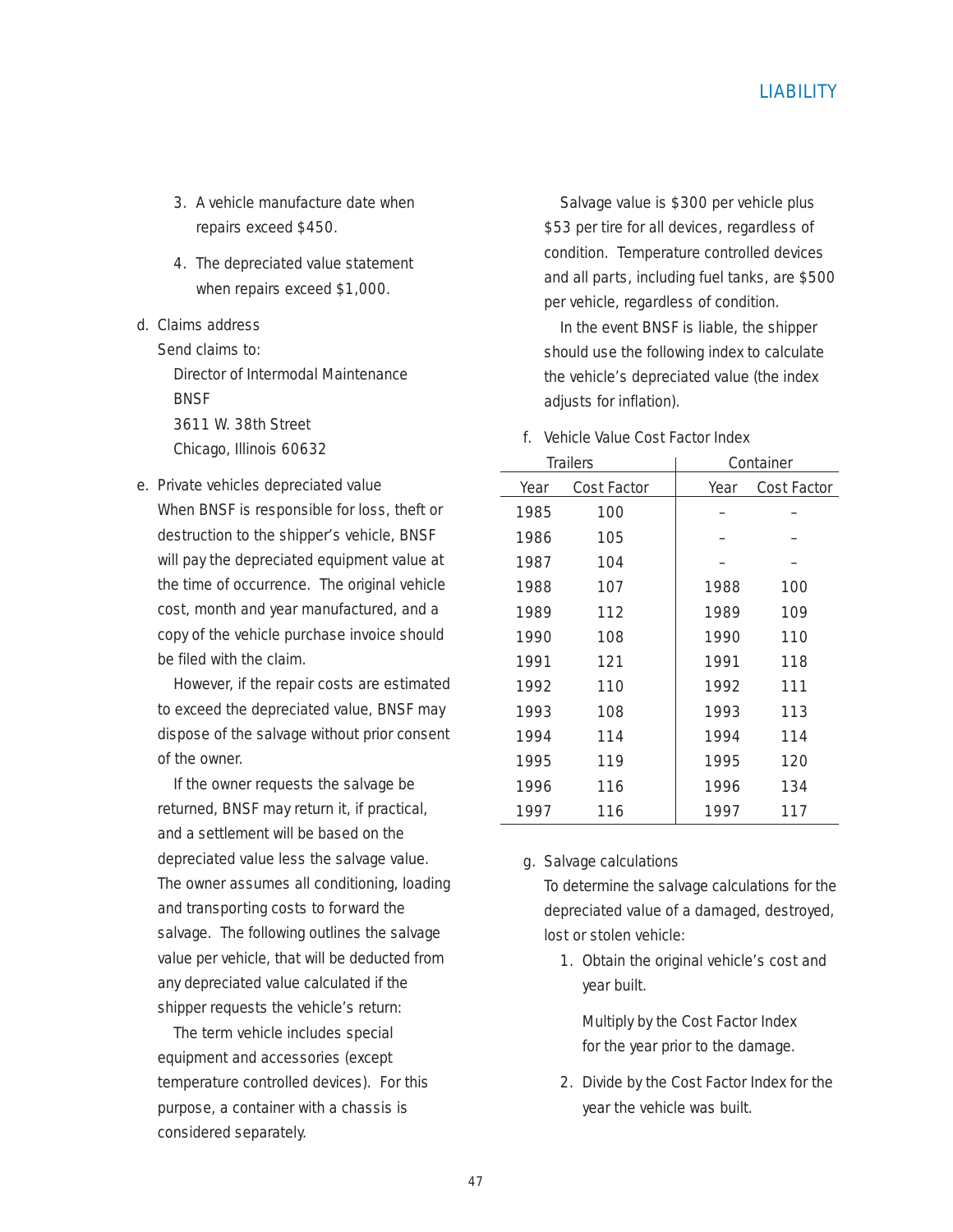- <span id="page-55-0"></span>3. Divide by the life of a vehicle, 120, as prescribed by the AAR.
- 4. Multiply by the number of months in use.
- 5. Subtract number 2.'s answer from number 4.'s answer to determine the depreciated value.
- h. *Depreciated value example* A trailer built in 1989 that cost \$13,360 was destroyed in 1998. To calculate the depreciated value, see the following example.
	- **1.** Original cost \$13,360 Multiplied by the Cost Factor Index for the year prior to damage  $x 116$ \$ 1,549,760
	- **2.** Answer to number 1. \$1,549,760 Divided by the Cost Factor Index for the year the vehicle was built  $/ 112$ Equals reproduction cost  $$ 13,837$ **3.** Answer to number 2. \$13,837 Divided by 120, the life of a vehicle as prescribed by the AAR  $\div$  120 Equals depreciated amount 115.30 per month **4.** Answer to number 3. 115.30 Multiplied by the number of months in use x 107 \$ 12,337 **5.** Answer to number 2. \$13,837 Minus answer to number 4. – \$ 12,337 Equals depreciated value \$1,500
- i. *Depreciated value exceptions* A new, rebuilt or stretched vehicle, special equipment, accessories or a temperature controlled vehicle and devices are depreciated on a straight line basis as follows.
	- 1. A new, rebuilt or stretched vehicle, special equipment and accessories are depreciated at 10% per year applied to the vehicle's age, with a maximum depreciation limit of 90% of the reproduction cost.
	- 2. A temperature controlled vehicle and devices with all components has a reproduction cost the same as the current market price and will depreciate at 10% per year applied to the vehicle's age, with a maximum depreciation limited to 95% of the reproduction cost.

# ITEM 62: FEDERAL EXCISE TAX AND TAX REFUND RESPONSIBILITIES

The shipper must request BNSF to produce the required loss or destruction documentation, so the shipper can file a claim with the government to receive a federal Excise Tax refund or credit allowance on such shipments as alcohol, alcoholic beverages, tobacco, tobacco products, or firearms. Whether or not a refund claim is actually filed or not, the amount equivalent to the Federal Excise Tax will not be made part of any claim against BNSF, and BNSF will have no liability for such amount or its equivalent. If the shipment is insured, there will be no subrogation against BNSF.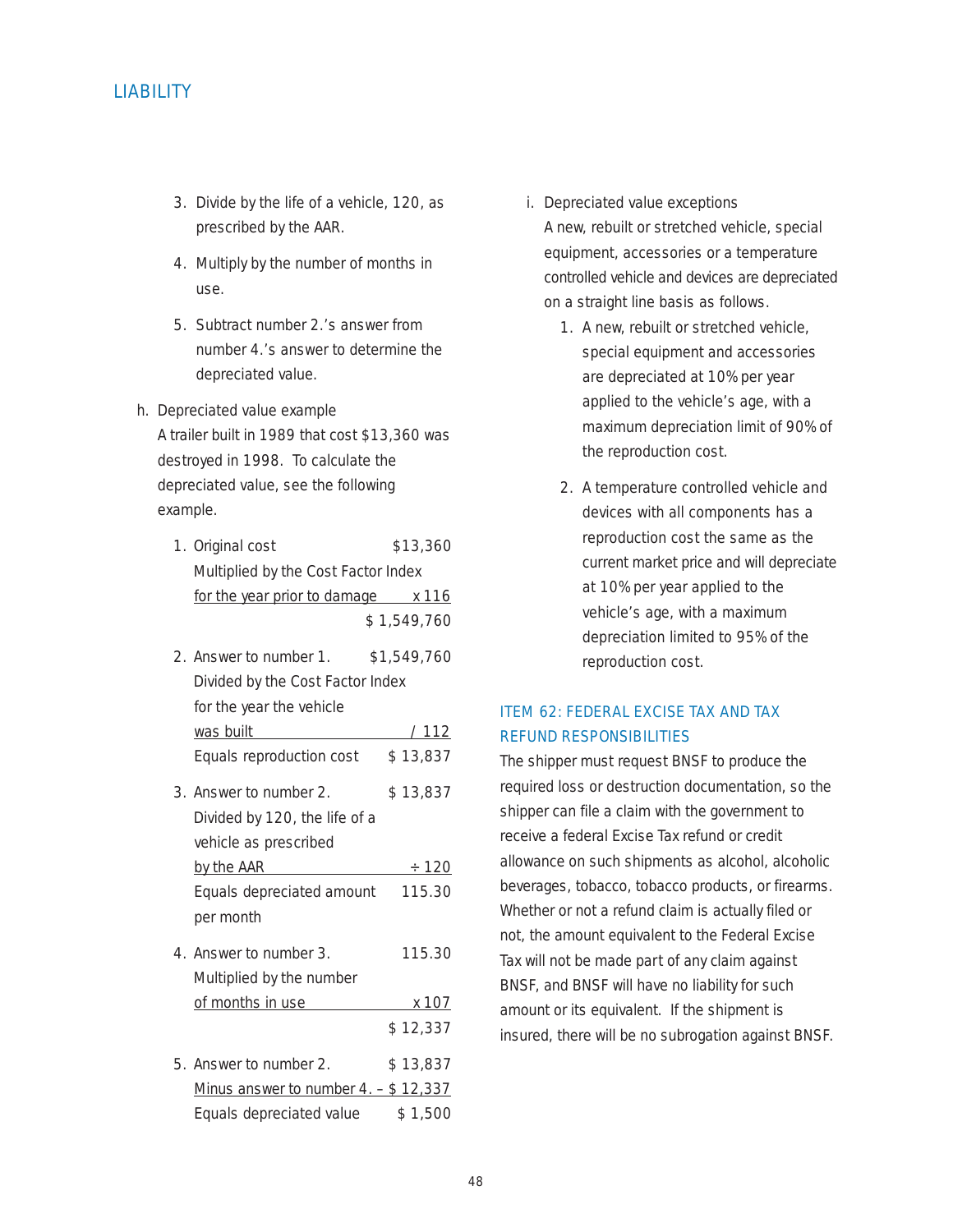<span id="page-56-0"></span>Accessorial charges – Charges other than freight charges, for services that include, but are not limited, to load, unload, storage, chassis use, pick up, detention, repackage, overload, driver standby, driver assist, driver count, lift, and split delivery. These charges are referenced throughout this document and some are outlined in Appendix B.

Actual Receiver – Person or legal entity who receives freight at the final destination, generally the party accepting or using the freight.

Actual Shipper - Person or legal entity whose goods are being shipped, generally the manufacturer or producer.

Automated Clearing House (ACH) – Type of method to send electronic payments to BNSF. For ACH Debit, the receiver initiates funds transfer, and for ACH Credit, the sender initiates the funds transfer. Contact BNSF Credit and Collections to establish these types of payments.

BNSF – The Burlington Northern and Santa Fe Railway Company. For the sake of brevity, BNSF shall be understood to include any other carrier or agents when BNSF is included in the price authority.

BNSF (UIIA) Access Agreement – Uniform Intermodal Interchange Agreement. BNSF's contract addendum to the Intermodal Association of North America's Uniform Intermodal Interchange and Facilities Access Agreement. Also considered the BNSF Equipment Interchange Contract. A contract between BNSF and a drayman allowing for the removal of a rail-controlled vehicle from a BNSF facility for shipment delivery or pick up.

Beneficial Owner – Person or legal entity who owns or has title to the freight during transportation.

Bill of Lading – Shipping document or shipping instructions sent by the shipper that initiates the movement of a vehicle.

BOE – Bureau of Explosives.

Bulk Bladder – A "bladder-like" or sealable liner used to transport the commodity (usually liquid) within a vehicle. Also referred to as flexitank shipments due to the commodity being enclosed in a temporary "tank-like" or "bladder-like" casing.

Centralized Waybilling Center – BNSF's department that processes shipping instructions.

Chassis – An undercarriage with wheels constructed to accommodate containers or flat racks to move on the highway.

COFC – Abbreviation for container on flatcar. This indicates the type of movement for a container without a chassis.

Collect – Freight payments made to the destination rail carrier on an interline movement.

Commodity – Contents in a vehicle (loaded or empty) described on the shipping instructions and corresponds to the associated STCC. Also referred to as shipment, freight, gross cargo, articles, materials, substances, or wastes.

Complete Offer – Shipper accepting the offer of the *BNSF Intermodal Rules and Policies Guide* and the price authority in effect at the time shipping instructions are given to BNSF.

Container – A freight vehicle without a chassis, constructed to allow for the attachment of a removable chassis for further transportation.

Day – A 24-hour period.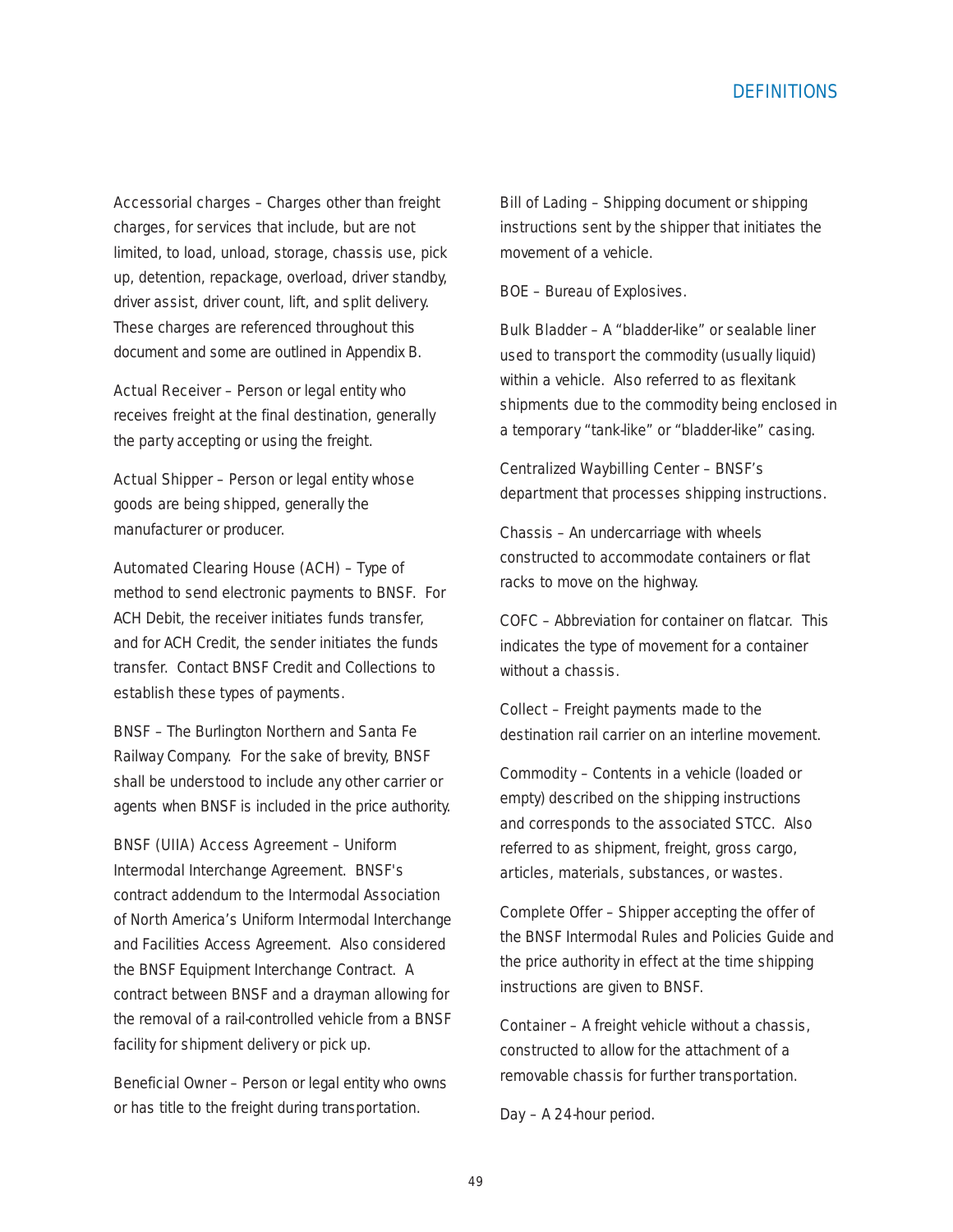Daylight Savings Time – BNSF railroad operations and charges observe daylight savings time when in effect.

Delivery - Deliver a vehicle to BNSF's facility or the shipper's facility. BNSF delivery is controlled by the service code on the shipping instructions.

Detention Charges – Compensation due a vehicle owner or lessor when its equipment is detained beyond an agreed period of time.

DOT – Department of Transportation.

**Drayage** – Trucking services intended for rail intermodal shipments to obtain or deliver shipments in instances such as cross-towns, trailer terminations, pick ups and deliveries, and IMX drayage. Also referred to as dray.

Drayman – The driver or owner of the truck company performing the trucking or drayage services. BNSF controlled drayage is determined by the service code on the shipping instructions.

Driver Assist – When the drayman is required to load, unload or assist in the loading or unloading of vehicles.

Driver Standby – When the drayman is required to wait with a vehicle at the actual origin or actual destination.

Drop and Pull – When a drayman leaves a vehicle at a shipper's facility to load or unload with the intention of obtaining the loaded or empty vehicle at a later scheduled time.

EDI – Electronic Data Interchange.

Electronic Funds Transfer (EFT) – Type of method to send electronic payments to BNSF. See ACH.

Equipment – All shipping devices stated in the vehicles definition, as well as all types of equipment that may be used for handling or moving intermodal shipments including, but not limited to railcars, lift equipment, scales, locomotives, tractor-trailers, and track structures.

**Exempt** – Not governed by federal regulatory boards.

Fax quarantees – A faxed letter quaranteeing payment of storage charges to BNSF at the time the vehicle is removed from a BNSF facility. It will be accepted only from the shipper or notify party and must be on company letterhead, signed by an authorized representative of the guarantor and indicate company name, address, phone number, vehicle initial and number, and applicable dates for storage charges.

Free Time – Amount of time before charges apply. Different free time applies for storage and detention.

Freight Charges – The price authority rate for movement of a vehicle and any other charges incurred as stated on an invoice or freight bill sent to shipper for payment. Also considered payments due to BNSF.

Gross Cargo Weight - Total weight of lading (cargo), including blocking, bracing and pallets.

Hazardous Commodities – Materials as defined by the DOT in the Code of Federal Regulations (49 CFR) as hazardous materials, hazardous wastes and hazardous substances.

Holidays – BNSF observed U.S. holidays: New Year's Day, Presidents' Day, Memorial Day,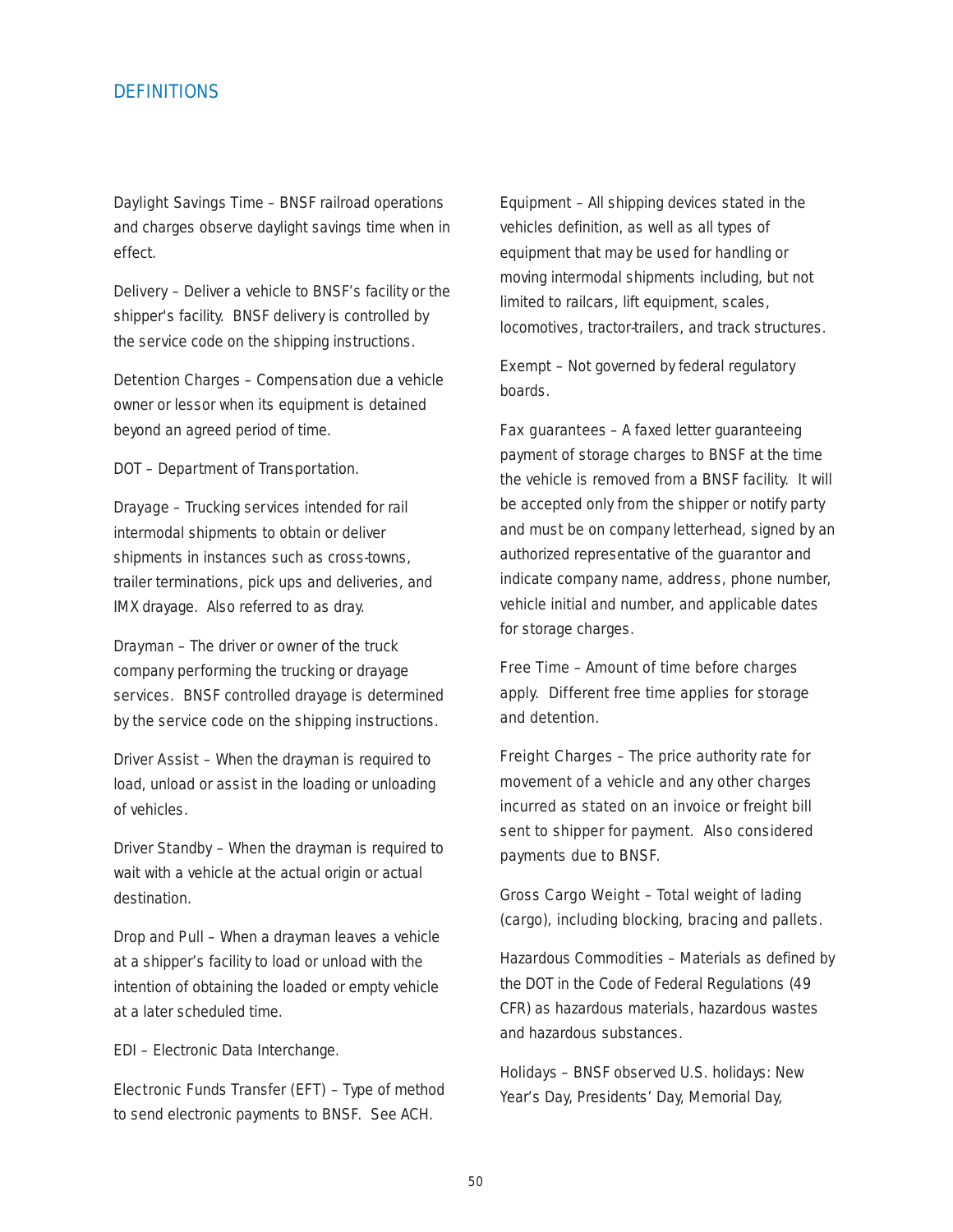Independence Day, Labor Day, Thanksgiving Day, Friday after Thanksgiving, December 24, and Christmas Day. (See Item 44: Storage Free Time and Charges for more details.)

Holidays listed within this definition are not applicable for NACS equipment (see Item 47: North American Container System).

Mexican national holidays observed: New Year's Day, Mexican Constitution Anniversary, Benito Juarez's Birthday, Holy Thursday, Good Friday, Labor Day, Battle of Puebla, Independence Day, Columbus Day, President's Report, Day of the Dead, Revolution Anniversary, Our Lady of Guadalupe and Christmas Day.

Canadian national holidays observed: New Year's Day, Good Friday, Memorial Day, Independence Day, Civic Day, Labor Day, Thanksgiving Day and Christmas Day.

Hub Center - BNSF designated facility for interchange of intermodal vehicles for loading, unloading, delivery or pick up.

I.T. – (Immediate Transportation Manifest) Customs document for international import traffic.

IMX Facility – Intermodal Marketing Extension facility which provides over-the-road transportation to and from a BNSF rail hub center.

In-gate – Vehicle arriving at and being tendered to a BNSF facility. When delivering the vehicle to a BNSF facility, the drayman must state the applicable shipper and destination.

Interchange - The transfer of a vehicle from one rail carrier to another.

Interline – Movement between two or more rail carriers. (See Item 3: Price Authorities Application for Joint-line, Rule 11, other types of interline shipments, and price authorities.) Proper shipping instructions are required.

Intermodal/Automotive Service Support Center – BNSF Accounting group to handle some shipping instruction changes.

Intermodal Equipment Register – Describes trailer and container attributes such as length, width, ownership, etc.

Intermodal Facility – Considered a BNSF hub center, rail facility, IMX facility, facility, hub, or ramp.

Intermodal Safe Container Act – For shipments over 29,000 pounds, the Act requires actual gross cargo weight, reasonable commodity description, a certifying party (BNSF deems the certifying party as the shipper unless otherwise indicated on the shipping instructions), and the certify or transfer date (BNSF uses the shipping instruction date unless other wise notified). BNSF will not accept any Safe Container information at the gate. All information must be stated on the shipping instructions.

International – Shipments with an immediate prior or subsequent water move or when the shipper has proof of importation/exportation to or from the territories of the U.S. (which include the Panama Canal Zone), Hawaii or foreign countries. International rates do not apply to shipments between the Continental U.S., Mexico, Canada or Alaska.

Joint-line – A type of interline shipment. Joint-line price authority is one price authority, applying to the entire movement from rail origin to rail destination on two or more railroads. The rate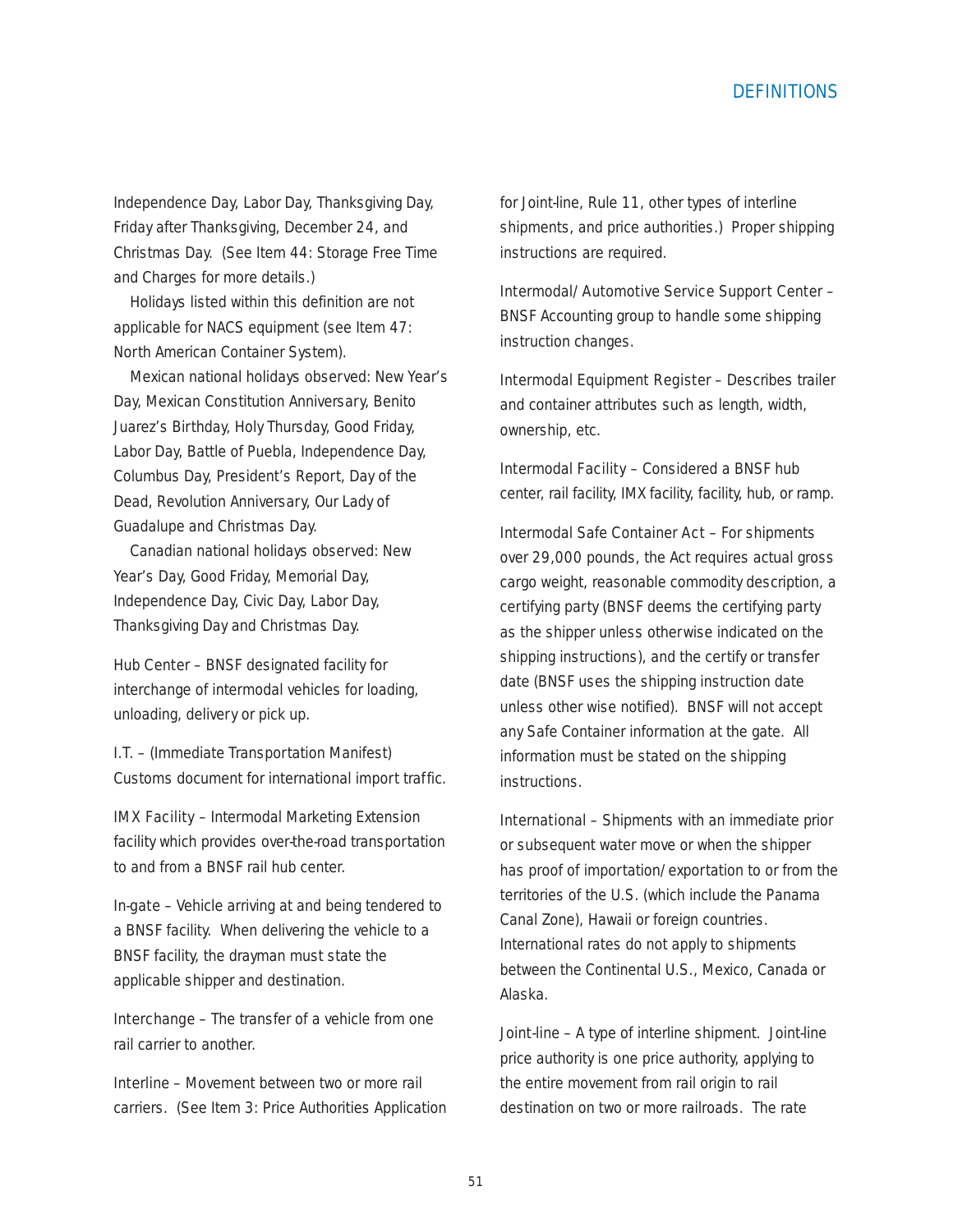includes all interchange charges unless otherwise noted. Send the shipping instructions only to the origin carrier, who forwards the shipping instructions to the other carriers in the route.

Lifts – Lifting (loading) the vehicle on or off a railcar. Also considered flips.

Load – Place vehicle on a railcar. Also referred to as ramping or lifting a vehicle. A vehicle containing some commodity.

Logistics – A BNSF Intermodal customer relations group to handle service related problems.

M 930 and M 931 – Published by the Association of American Railroads, identifies trailer and container construction requirements and defines standards and recommended practices.

Manifest – Listing of the commodities within a vehicle and their quantities.

Marketing – A group handling the Marketing and pricing of BNSF Intermodal service offerings.

Maximum Gross Weight - The maximum gross weight allowed on BNSF is 65,000 pounds, which includes the vehicle, chassis, other equipment, and gross cargo weight.

NACS – North American Container System program allows specially marked containers to move among participating railroads. The variable or street time equipment expense is not included in the line haul transportation rate. The shipper pays a per day equipment use charge.

Notification - BNSF advises the notify party that a vehicle is available for pick up, delivery, loading,

unloading, problem with the shipment, or an error in the documentation or shipping instructions.

Notify Party – Person identified on the shipping instructions to be notified on a shipment's availability (typically the shipper, receiver, beneficial owner, drayman or their agents, employees or contractors).

Ocean Carrier – Synonymous with shipper and/or receiver.

Out-gate – Vehicle removed from a BNSF facility. Upon retrieving the vehicle from a BNSF facility, the drayman must indicate shipper, vehicle initial and number and assigned pick up (security) number.

Payments - The price authority rate for movement of a vehicle and any other charge(s) incurred as stated on an invoice or freight bill sent to the shipper for payment. Also considered freight charges.

Person – Includes, but not limited to, individuals, sole proprietors, partnerships, corporations, associations, cooperatives, trusts and other entities.

Pick up – To retrieve a vehicle, such as obtaining a vehicle from a shipper's facility or a BNSF facility. Not considered a lift or flip.

Prepaid – Freight payments made to the originating rail carrier on an interline shipment prior to the shipment's release.

Price Authority – Price authority documents such as FAKs, special quotations, or multi-party agreements that indicate the rate for a movement. The correct price authority and associated information needs to be provided on the shipping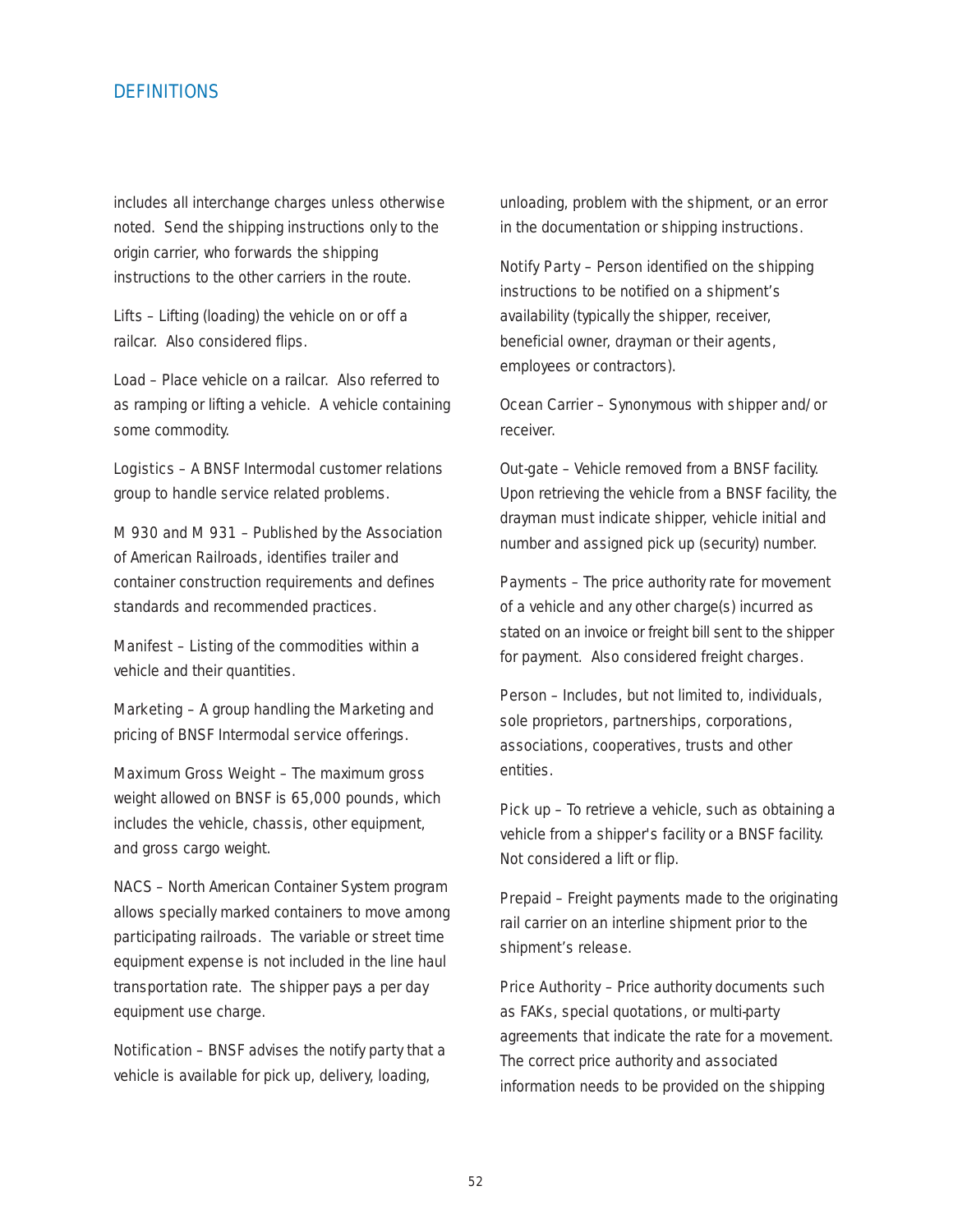instructions in order to apply the appropriate rate to a shipment. Once a vehicle has been accepted at a BNSF facility, the price authority document name may not be changed.

Private Equipment – Equipment not considered railroad owned or leased, also considered shipper equipment. Equipment for which the railroad has no per diem responsibility.

Prohibited Commodities – Commodities not allowed for shipment on BNSF.

Quick Bill – Temporary shipping instructions that allow a vehicle in the gate at a BNSF facility. Drayman must provide shipper, origin, destination, and quick bill number. Shipper must provide complete shipping instructions within 24 hours of the vehicle being tendered at a BNSF facility.

Rail-Controlled Drayage – BNSF performed drayage for pick up or delivery of a shipment.

Rail-Controlled Equipment – Equipment owned or leased by a railroad, or equipment for which a railroad has per diem responsibility. This includes private international containers moving under the BNSF ISO container program.

Receiver – Person or legal entity receiving the shipment at destination and including receiver's agents, employees and independent contractors acting on behalf of the receiver. The person receiving a vehicle who may or may not be at the final destination.

Restricted Commodities – Commodities requiring a special price authority for the commodity. All shipping instructions must declare the actual restricted commodity description and actual

applicable STCC (a FAK description and FAK STCC is not valid).

Rule 11 – A type of interline shipment. Rule 11 price authority allows shipments to be interchanged to another railroad. Shipping instructions should only be sent to the origin carrier. Rule 11 must be indicated on the original bill of lading along with each price authority for the rail carriers involved in the movement. A cross-town transfer is not included on Rule 11 shipments that originate on BNSF. Rule 11 must be specifically provided for in a BNSF price authority and if is not indicated, the rate assessed will be the BNSF FAK published interline (joint-line) rate in effect at the time of shipment.

Service – Origin and destination pairs specified on a price authority. Part of service offering.

Service Code - The required two digit number on the shipping instructions indicates the equipment ownership (rail-controlled or private) and type of movement (delivery) as stated on the price authority.

Service Level – Types of service options depending on cutoff or delivery requirements.

Service Offering – Service offering includes origin, destination, rate, service code, service level, and equipment type, size, and ownership. Can also be referred to as service.

Service Schedules – As stated in the BNSF Service Schedules book or website with the offered cutoff, availability, equipment and service level for BNSF origin and destination pairs.

Shipment – Vehicle, freight, traffic, unit, movement or lading tendered with a shipping document at an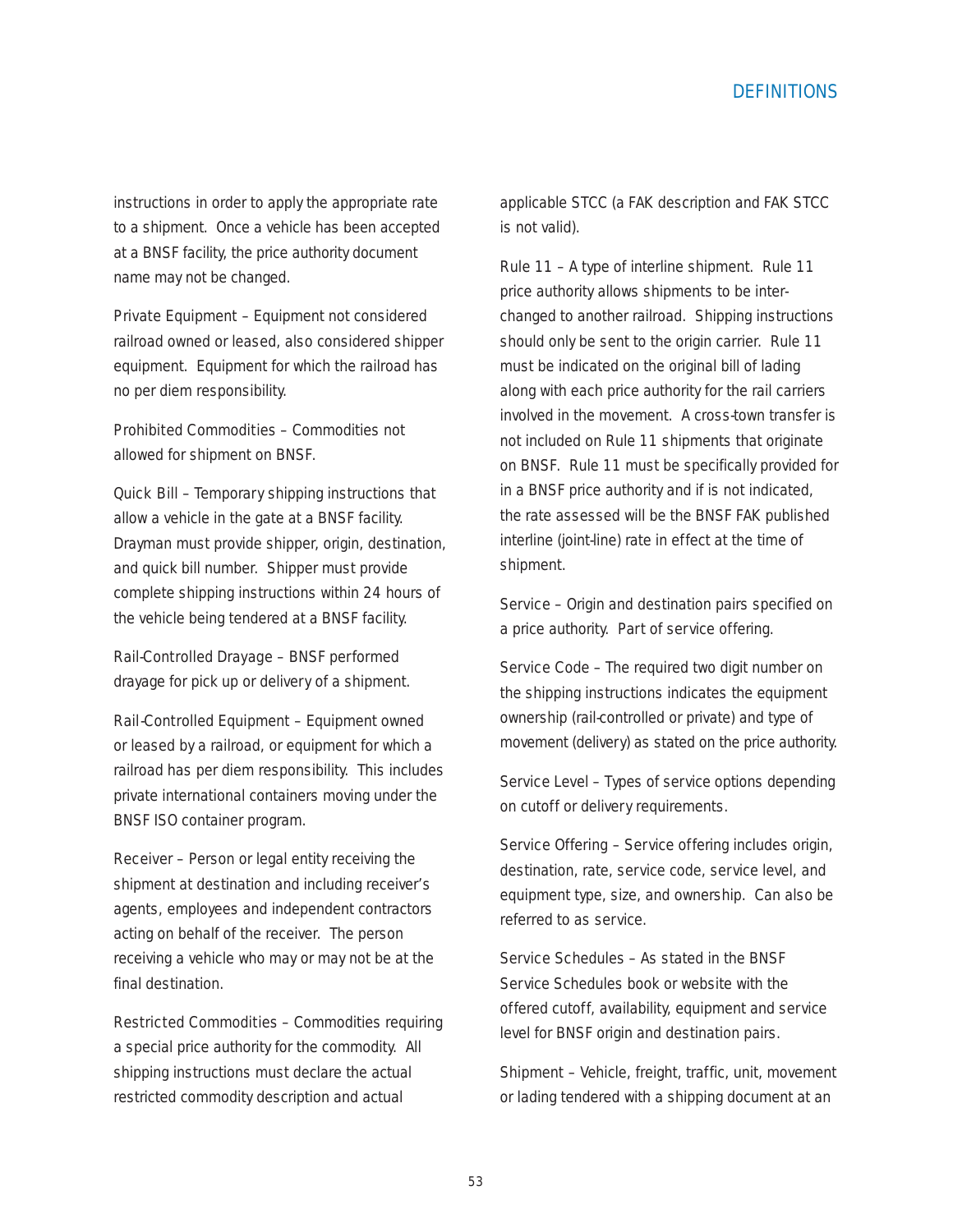origin for movement to a destination, regardless of a load or empty. The price charged per shipment is stated in the price authority.

Shipper - Person or legal entity shipping vehicle from origin and including shipper's agents, employees and independent contractors acting on behalf of the shipper, receiver and beneficial owner; usually the person sending shipment instructions. For tank containers, the shipper is also considered the vehicle owner.

Shipping Instructions – Bill of lading sent via EDI or fax from the shipper.

Split Pick up or Delivery - Pick up (obtain) freight at multiple (more than one) locations on the way to the origin intermodal facility, or deliver to multiple locations from a destination intermodal facility when performing drayage for one shipment.

STCC – Standard Transportation Commodity Code for commodity description on the shipping instructions.

Stop-offs - Shipment delivered or obtained at more than the one location. If BNSF is involved in the drayage, charges are incurred for additional stops.

Storage Charges – Charges associated with the period of time that a vehicle is held at a BNSF facility beyond notification and free time.

Tank Container – Any tank used for bulk transportation without a permanently affixed undercarriage which may be mounted on a chassis.

Tendered – Shipper delivers a vehicle to a BNSF facility or BNSF receives a vehicle based on service code with the proper and complete shipping instructions.

TOFC – Abbreviation for trailer on a flatcar. This indicates the type of movement such as trailer on a flatcar or a container moving with chassis.

Trailer – A freight vehicle with permanently attached undercarriage and wheels used for highway or rail transportation.

Transportation Contract – A transportation contract (complete offer) is created each time BNSF receives a shipment according to the offer contained in the *BNSF Intermodal Rules and Policies Guide* and relevant price authority.

Trucker Interchange – A contract between BNSF and a drayman allowing for the removal of a rail-controlled vehicle from a BNSF facility for a shipment delivery or pickup.

UFC – Uniform Freight Classification, which classifies freight by category.

UN/NA – The number designator for hazardous materials.

Uniform Bill of Lading - A form of the bill of lading prescribed by the Surface Transportation Board.

Unload – Remove a vehicle from a railcar. Also referred to a deramping a vehicle. Remove (unload) commodity from a vehicle.

Unlocated Damage – Loss and damage to lading where the cause cannot be determined by normal inspection.

Vehicle – A railroad owned, controlled, or a privately owned, controlled trailer, container (with or without chassis), flat bed, flat rack (with or without chassis), tank container (with or without chassis), chassis, or temperature controlled vehicles (also considered mechanical reefers or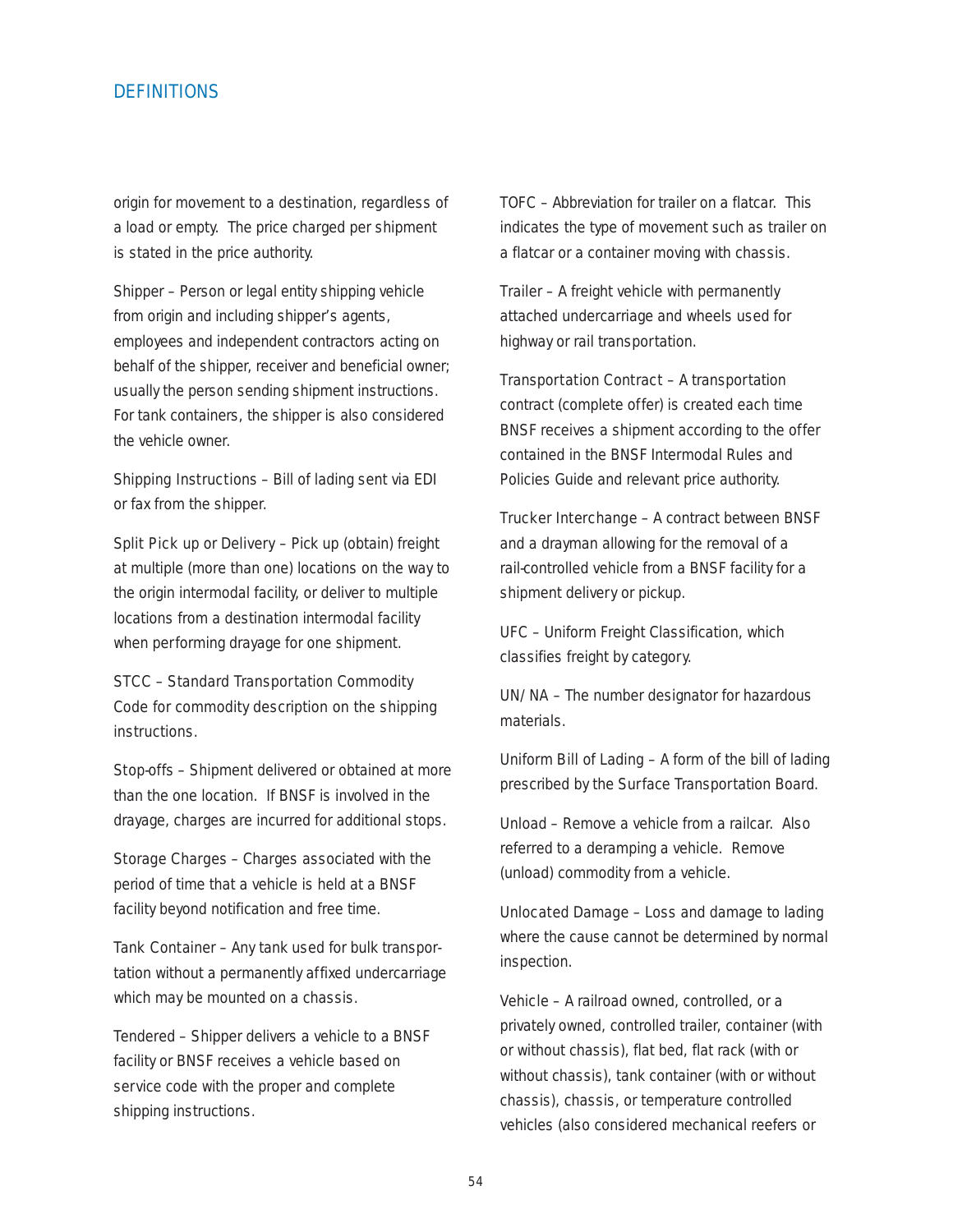generator powered, with temperature gauges, fuel tanks, or devices). This is the physical equipment used for movement of a shipment or commodity. Also refers to a load or empty.

40 CFR – Code of Federal Regulations written by the United States Environmental Protection Agency.

49 CFR – Code of Federal Regulations written by the United States Surface Transportation Board, the Department of Transportation and the Federal Railroad Administration.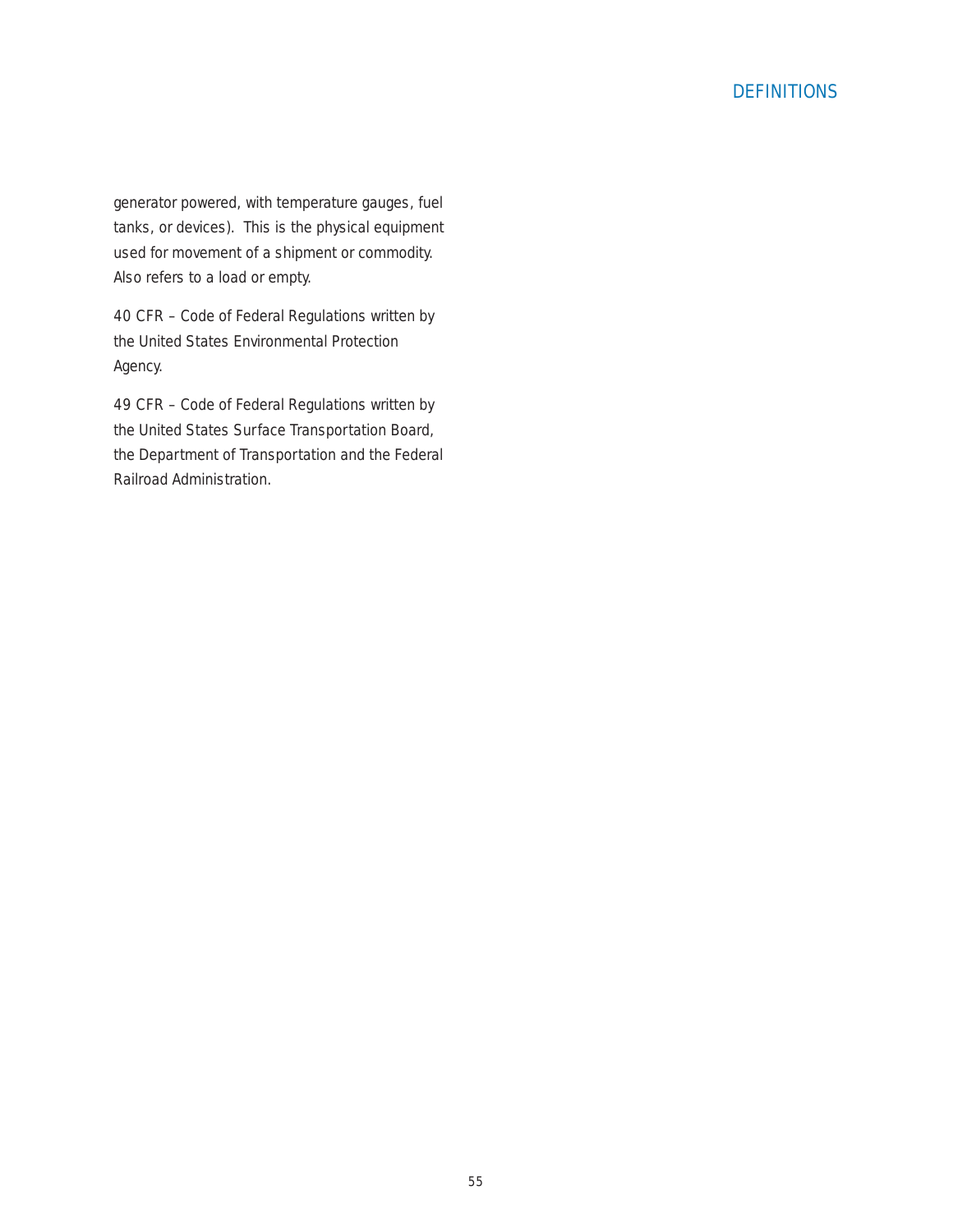# Appendix A: BNSF STORAGE FREE TIME AND CHARGES – PRIVATE EQUIPMENT (NON-BONDED)

<span id="page-63-0"></span>

| <b>MON</b>              | <b>TUE</b>             | <b>WED</b>   | <b>THUR</b>  | <b>FRI</b>   | <b>SAT</b>   | <b>SUN</b>   | <b>MON</b> | <b>TUE</b> | <b>WED</b> |  |  |
|-------------------------|------------------------|--------------|--------------|--------------|--------------|--------------|------------|------------|------------|--|--|
|                         |                        |              |              |              |              |              |            |            |            |  |  |
|                         | G, P, D and Y Service: |              |              |              |              |              |            |            |            |  |  |
|                         |                        |              |              |              |              |              |            |            |            |  |  |
| $\mathsf{N}$            | F                      | F            | $100*$       |              |              |              |            |            |            |  |  |
|                         | $\mathsf{N}$           | F            | F            | $100*$       |              |              |            |            |            |  |  |
|                         |                        | $\mathsf{N}$ | F            |              | $100*$       |              |            |            |            |  |  |
|                         |                        |              | N            | F            | F            | $100*$       |            |            |            |  |  |
|                         |                        |              |              | $\mathsf{N}$ | F            | F            | $100*$     |            |            |  |  |
|                         |                        |              |              |              | $\mathsf{N}$ | F            | F          | $100*$     |            |  |  |
|                         |                        |              |              |              |              | $\mathsf{N}$ | F          | F          | $100*$     |  |  |
|                         |                        |              |              |              |              |              |            |            |            |  |  |
| R Service:              |                        |              |              |              |              |              |            |            |            |  |  |
|                         |                        |              |              |              |              |              |            |            |            |  |  |
| $\mathsf{N}$            | F                      | F            | $100*$       |              |              |              |            |            |            |  |  |
|                         | $\mathsf{N}$           | F            | F            | $100*$       |              |              |            |            |            |  |  |
|                         |                        | $\mathsf{N}$ | F            | F            | $100*$       |              |            |            |            |  |  |
| (Prior 5 p.m. Thursday) |                        |              | $\mathsf{N}$ | Ē            | X            | $\sf X$      | F          | $100*$     |            |  |  |
| (After 5 p.m. Thursday) |                        |              | N            | $\mathsf X$  | $\chi$       | X            | F          | F          | $100*$     |  |  |
|                         |                        |              |              | $\mathsf{N}$ | $\sf X$      | $\sf X$      | F          | F          | $100*$     |  |  |
|                         |                        |              |              |              | $\mathsf{N}$ | X            | F          | F          | $100*$     |  |  |
|                         |                        |              |              |              |              | $\mathsf{N}$ | F          | F          | $100*$     |  |  |

*This is for reference only and is not comprehensive. For complete details, refer to Item 44: Storage Free Time and Charges.*

Private Equipment (Non-bonded Freight)

 $N =$  Notification

 $F = Free Time$ 

X = Excluded from calculation of Free Time

100 = \$100 first chargeable day

 $*$  = At some locations storage charges are \$50 per day

Free Time = Day of Notification plus 48 hours

Holidays = If holiday falls within the Free Time, holiday not chargeable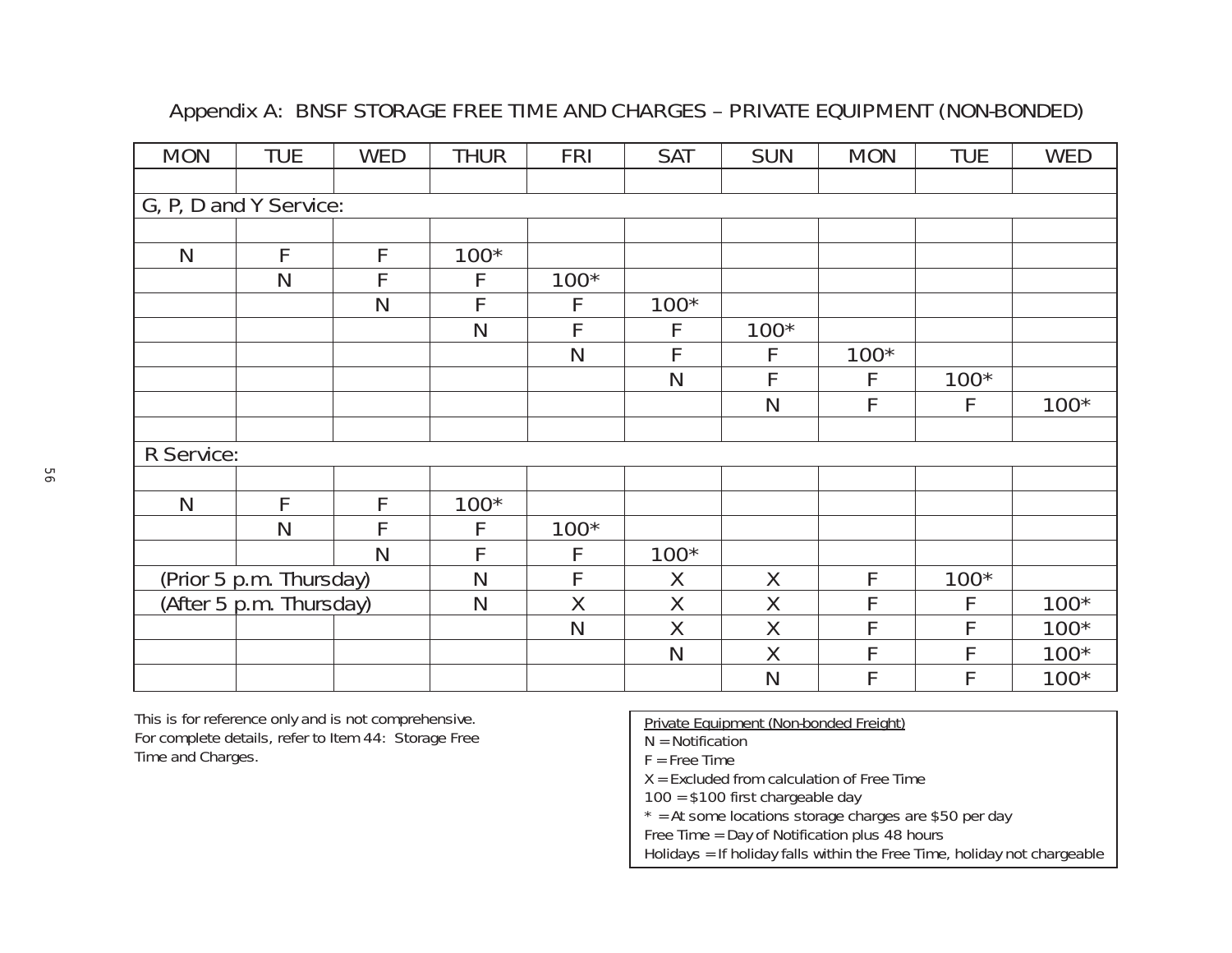# Appendix A: BNSF STORAGE FREE TIME AND CHARGES – PRIVATE EQUIPMENT (BONDED)

| <b>MON</b>                          | <b>TUE</b>              | <b>WED</b>   | <b>THUR</b>  | <b>FRI</b>   | <b>SAT</b>   | <b>SUN</b>   | <b>MON</b> | <b>TUE</b> | <b>WED</b> | <b>THUR</b> | <b>FRI</b> |
|-------------------------------------|-------------------------|--------------|--------------|--------------|--------------|--------------|------------|------------|------------|-------------|------------|
|                                     |                         |              |              |              |              |              |            |            |            |             |            |
| $\overline{G, P, D}$ and Y Service: |                         |              |              |              |              |              |            |            |            |             |            |
|                                     |                         |              |              |              |              |              |            |            |            |             |            |
| $\mathsf{N}$                        | F                       | F            | F            | F            | $100*$       |              |            |            |            |             |            |
|                                     | N                       | F            | F            | F            | F            | $100*$       |            |            |            |             |            |
|                                     |                         | $\mathsf{N}$ | F            | F            | F            | F            | $100*$     |            |            |             |            |
|                                     |                         |              | N            | F            | F            | F            | F          | $100*$     |            |             |            |
|                                     |                         |              |              | $\mathsf{N}$ | F            | F            | F          | F          | $100*$     |             |            |
|                                     |                         |              |              |              | $\mathsf{N}$ | F            | F          | F          | F          | $100*$      |            |
|                                     |                         |              |              |              |              | $\mathsf{N}$ | F          | F          | F          | F           | $100*$     |
|                                     |                         |              |              |              |              |              |            |            |            |             |            |
| R Service:                          |                         |              |              |              |              |              |            |            |            |             |            |
|                                     |                         |              |              |              |              |              |            |            |            |             |            |
| $\mathsf{N}$                        | F                       | F            | F            | F            | $100*$       |              |            |            |            |             |            |
|                                     | $\mathsf{N}$            | F            | F            | F            | $\chi$       | $\chi$       | F          | $100*$     |            |             |            |
|                                     |                         | N            | F            | F            | $\chi$       | X            | F          | F          | $100*$     |             |            |
|                                     | (Prior 5 p.m. Thursday) |              | $\mathsf{N}$ | F            | Χ            | Χ            |            | F          | F          | $100*$      |            |
|                                     | (After 5 p.m. Thursday) |              | $\mathsf{N}$ | $\sf X$      | $\sf X$      | $\sf X$      | F          | F          | F          | F           | $100*$     |
|                                     |                         |              |              | $\mathsf{N}$ | $\chi$       | X            | F          | F          | F          | F           | $100*$     |
|                                     |                         |              |              |              | $\mathsf{N}$ | Χ            | F          | F          | F          |             | $100*$     |
|                                     |                         |              |              |              |              | $\mathsf{N}$ | F          | F          | F          | F           | $100*$     |

*This is for reference only and is not comprehensive. For complete details, refer to Item 44: Storage Free Time and Charges.*

# Private Equipment (Bonded Freight)

 $N =$  Notification

 $F = Free Time$ 

X = Excluded from calculation of Free Time

100 = \$100 first chargeable day

 $*$  = At some locations storage charges are \$50 per day

Free Time = Day of Notification plus 96 hours

Holidays = If holiday falls within the Free Time, holiday not chargeable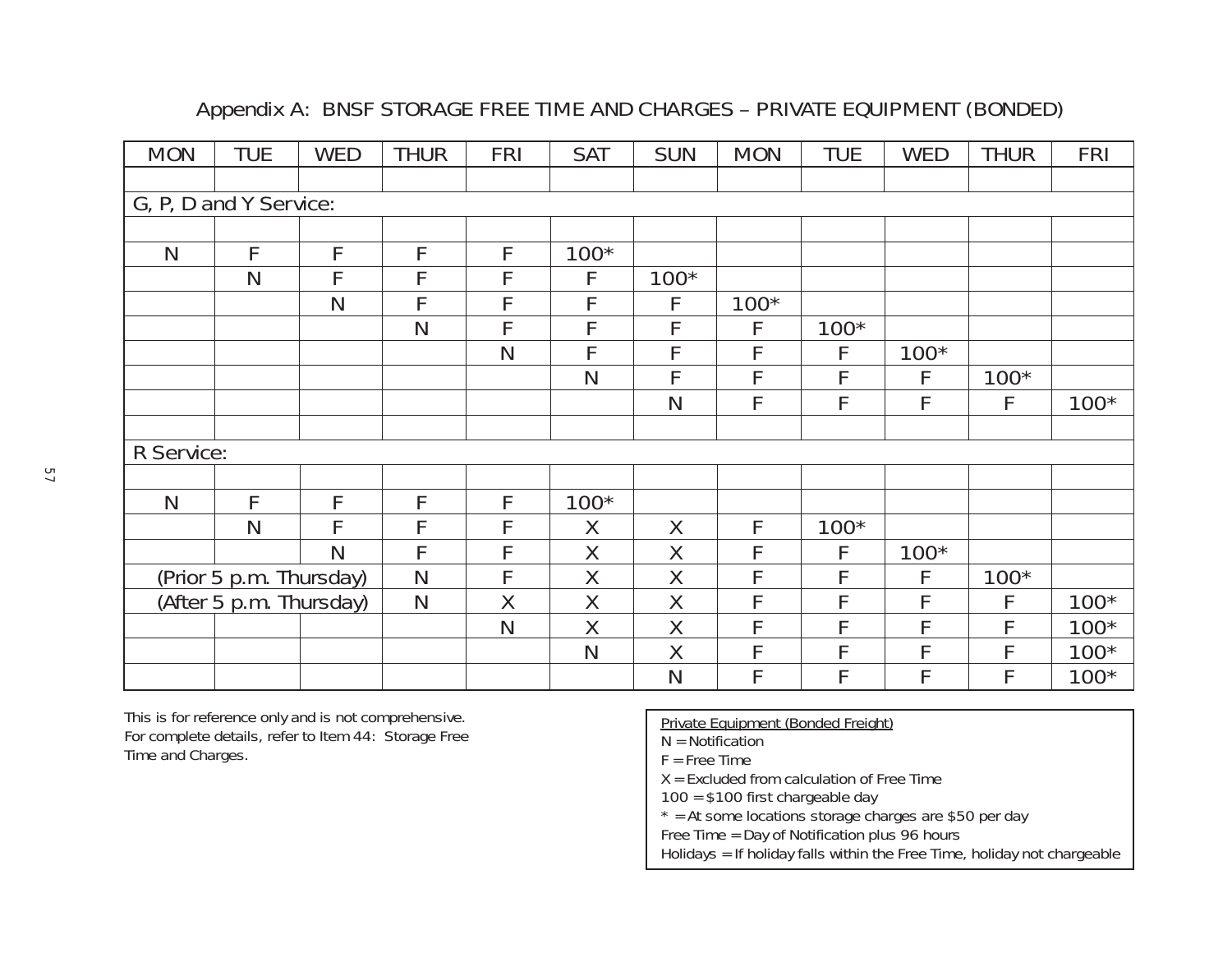# Appendix A: BNSF STORAGE FREE TIME AND CHARGES – RAIL-CONTROLLED EQUIPMENT

| <b>MON</b>   | <b>TUE</b>              | <b>WED</b>   | <b>THUR</b>  | <b>FRI</b>   | <b>SAT</b>   | <b>SUN</b>   | <b>MON</b> | <b>TUE</b> |
|--------------|-------------------------|--------------|--------------|--------------|--------------|--------------|------------|------------|
|              |                         |              |              |              |              |              |            |            |
|              | G, P, D and Y Service:  |              |              |              |              |              |            |            |
|              |                         |              |              |              |              |              |            |            |
| $\mathsf{N}$ | $\mathsf F$             | $100*$       |              |              |              |              |            |            |
|              | $\mathsf{N}$            | F            | $100*$       |              |              |              |            |            |
|              |                         | $\mathsf{N}$ | F            | $100*$       |              |              |            |            |
|              |                         |              | $\mathsf{N}$ | F            | $100*$       |              |            |            |
|              |                         |              |              | $\mathsf{N}$ | F            | $100*$       |            |            |
|              |                         |              |              |              | $\mathsf{N}$ | F            | $100*$     |            |
|              |                         |              |              |              |              | $\mathsf{N}$ | F          | $100*$     |
|              |                         |              |              |              |              |              |            |            |
| R Service:   |                         |              |              |              |              |              |            |            |
|              |                         |              |              |              |              |              |            |            |
| $\mathsf{N}$ | F                       | $100*$       |              |              |              |              |            |            |
|              | $\mathsf{N}$            | F            | $100*$       |              |              |              |            |            |
|              |                         | $\mathsf{N}$ | F            | $100*$       |              |              |            |            |
|              | (Prior 5 p.m. Thursday) |              | $\mathsf{N}$ | F            | $100*$       |              |            |            |
|              | (After 5 p.m. Thursday) |              | $\mathsf{N}$ | $\sf X$      | $\chi$       | X            | F          | $100*$     |
|              |                         |              |              | $\mathsf{N}$ | $\sf X$      | $\chi$       | F          | $100*$     |
|              |                         |              |              |              | $\mathsf{N}$ | $\chi$       | F          | $100*$     |
|              |                         |              |              |              |              | $\mathsf{N}$ | F          | $100*$     |

*This is for reference only and is not comprehensive. For complete details, refer to Item 44: Storage Free Time and Charges.*

# Rail-controlled Equipment

- N = Notification
- $F$  = Free Time
- $X =$  Excluded from calculation of Free Time
- 100 = \$100 first chargeable day
- $*$  = At some locations storage charges are \$50 per day
- Free Time = Day of Notification plus 24 hours
- Holidays = If holiday falls within the Free Time, holiday not chargeable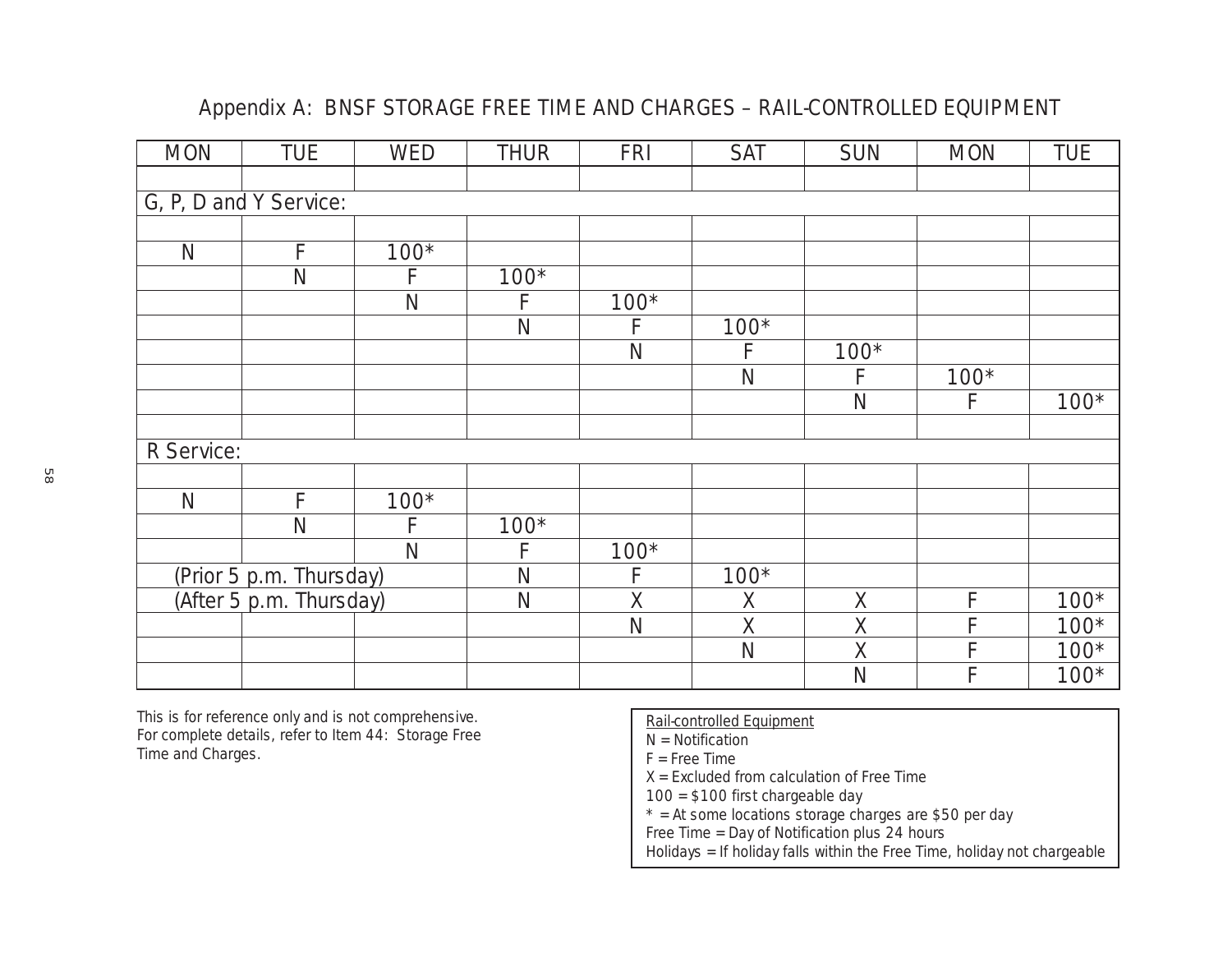# <span id="page-66-0"></span>Appendix B: CHARGES AND AMOUNTS

The shipper is responsible for all charges and amounts mentioned throughout this *BNSF Intermodal Rules and Policies Guide.* Listed are some of the Items, associated charges, and amounts as reference. See the appropriate Items for the complete details. All charges and amounts are subject to change. Multiple charges or amounts can be incurred when applicable.

| <b>ITEM</b>                                                                                     |                                                                                                           | <b>APPLICABLE CHARGES/AMOUNTS</b>                       |
|-------------------------------------------------------------------------------------------------|-----------------------------------------------------------------------------------------------------------|---------------------------------------------------------|
| <b>General Rules</b>                                                                            |                                                                                                           |                                                         |
|                                                                                                 | Item 3: Price Authorities Application, stated on shipping instructions                                    | as applicable                                           |
| Rule 11, not indicated and no interline FAK                                                     |                                                                                                           | $$500 + FAK$ rate                                       |
| Item 10: Laws and Regulations Compliance charges                                                |                                                                                                           | any applicable                                          |
| Item 11: Arbitration, cannot exceed                                                             |                                                                                                           | \$25,000 per shipment                                   |
| <b>Billing and Shipping Instructions</b>                                                        |                                                                                                           |                                                         |
|                                                                                                 | Item 13: BNSF Credit and Collections, freight charges not paid in full                                    | \$50 per shipment                                       |
|                                                                                                 | Item 15: Shipping Instruction Changes, after in-gate and before loading                                   | \$50 per shipment                                       |
| Removal of vehicle prior to outbound movement                                                   |                                                                                                           | \$200 per shipment                                      |
|                                                                                                 | Destination change after vehicle loaded on railcar                                                        | \$500 per shipment                                      |
| Change notify party after notification                                                          |                                                                                                           | \$50 per shipment                                       |
| Item 18: Rail Carrier Bond                                                                      |                                                                                                           | \$125 per shipment, \$200 misinformation                |
| Item 19: Shipment Misdescription                                                                |                                                                                                           | \$500 per shipment                                      |
| Item 20: Accessorial Services and Charges                                                       |                                                                                                           | as applicable                                           |
| Item 23: Fuel Surcharge and Special Assessments                                                 | Item 24: Prohibited Commodities, Equipment, and Associated Charges                                        | as applicable<br>\$10,000 per shipment                  |
|                                                                                                 | Item 25: Restricted Commodities, Equipment, and Associated Charges                                        | \$5,000 per shipment                                    |
| Coiled Metal, non compliance                                                                    |                                                                                                           | \$10,000 per shipment                                   |
| Item 26: Hazardous Commodities charges                                                          |                                                                                                           | any incurred                                            |
|                                                                                                 | Clean up, loss, or damage property or vehicle, or excess storage                                          | cost + 50%, \$500 minimum                               |
|                                                                                                 |                                                                                                           |                                                         |
| Equipment                                                                                       |                                                                                                           |                                                         |
| Item 28: Oversized Shipments, adjustments<br>Item 29: Maximum Vehicle Weight, tender overweight |                                                                                                           | as applicable<br>\$500 per shipment + costs             |
| Item 31: Container Lift Provisions                                                              |                                                                                                           | \$50 per lift                                           |
|                                                                                                 | Private equipment left on railcar due to no chassis                                                       | storage charges + \$100 per day                         |
| Item 32: Furnishing Chassis                                                                     |                                                                                                           |                                                         |
|                                                                                                 | Pick up and delivery deviation at Portland, Seattle, Tacoma                                               | \$50 per shipment                                       |
| International interchange on non-BNSF chassis                                                   |                                                                                                           | \$165 per shipment + cross-town drayage                 |
| Item 37: Bulk Bladder Shipments, incidents                                                      |                                                                                                           | cost + 50%, \$500 minimum                               |
| Item 42: Shipper Unloading and Cleaning Vehicles charge                                         |                                                                                                           | cost + 25%, \$250 minimum                               |
| Storage, Detention and Other Charges                                                            |                                                                                                           |                                                         |
| Item 44: Storage, after free time, location and equipment specific                              |                                                                                                           | \$100 or \$50 per day                                   |
| Item 45: Detention                                                                              |                                                                                                           |                                                         |
| Drop and pull, after free time                                                                  |                                                                                                           | \$25 day 1-5, \$50 per day thereafter + drayage         |
| Item 46: Driver Loading/Unloading Free Time and Charges                                         |                                                                                                           |                                                         |
| Driver standby, after free time                                                                 |                                                                                                           | \$20 each 15 minutes                                    |
| Driver assist, no free time                                                                     |                                                                                                           | \$20 each 15 minutes                                    |
| Item 47: NACS, origin after out-gated, destination after notification                           |                                                                                                           | \$15 per day                                            |
|                                                                                                 | Interchange NACS equipment to non-NACS members                                                            | \$350 per vehicle                                       |
| <b>Drayage</b>                                                                                  |                                                                                                           |                                                         |
| Item 50: Non-Utilization of BNSF Drayage, after in transit                                      |                                                                                                           | \$75 + drayage charges                                  |
| Item 51: Multiple Deliveries, after in transit                                                  |                                                                                                           | \$50 + drayage charges                                  |
| Item 52: BNSF Drayage Inability                                                                 |                                                                                                           | \$75 per attempt + storage charges                      |
| Liability                                                                                       |                                                                                                           |                                                         |
|                                                                                                 | Item 54: Lading Loss and Liability Application, BNSF not liable for damage (less than) \$250 per shipment |                                                         |
| <b>BNSF Limited Liability</b>                                                                   |                                                                                                           | \$250,000 per vehicle, \$100,000 per tank container     |
| Item 55: Shipper Responsibilities                                                               |                                                                                                           | \$500 per shipment + \$2000 in transit + other expenses |
| Item 57: 49 USC 11706 Liability Terms                                                           |                                                                                                           | minimum 200% of applicable rate                         |
| Item 58: Unlocated Lading Loss or Damage                                                        |                                                                                                           | \$10,000 maximum                                        |
| Item 60: General Liability for loss and damages                                                 |                                                                                                           | as applicable                                           |
| Item 61: Equipment Liability and Claims                                                         |                                                                                                           | see formula                                             |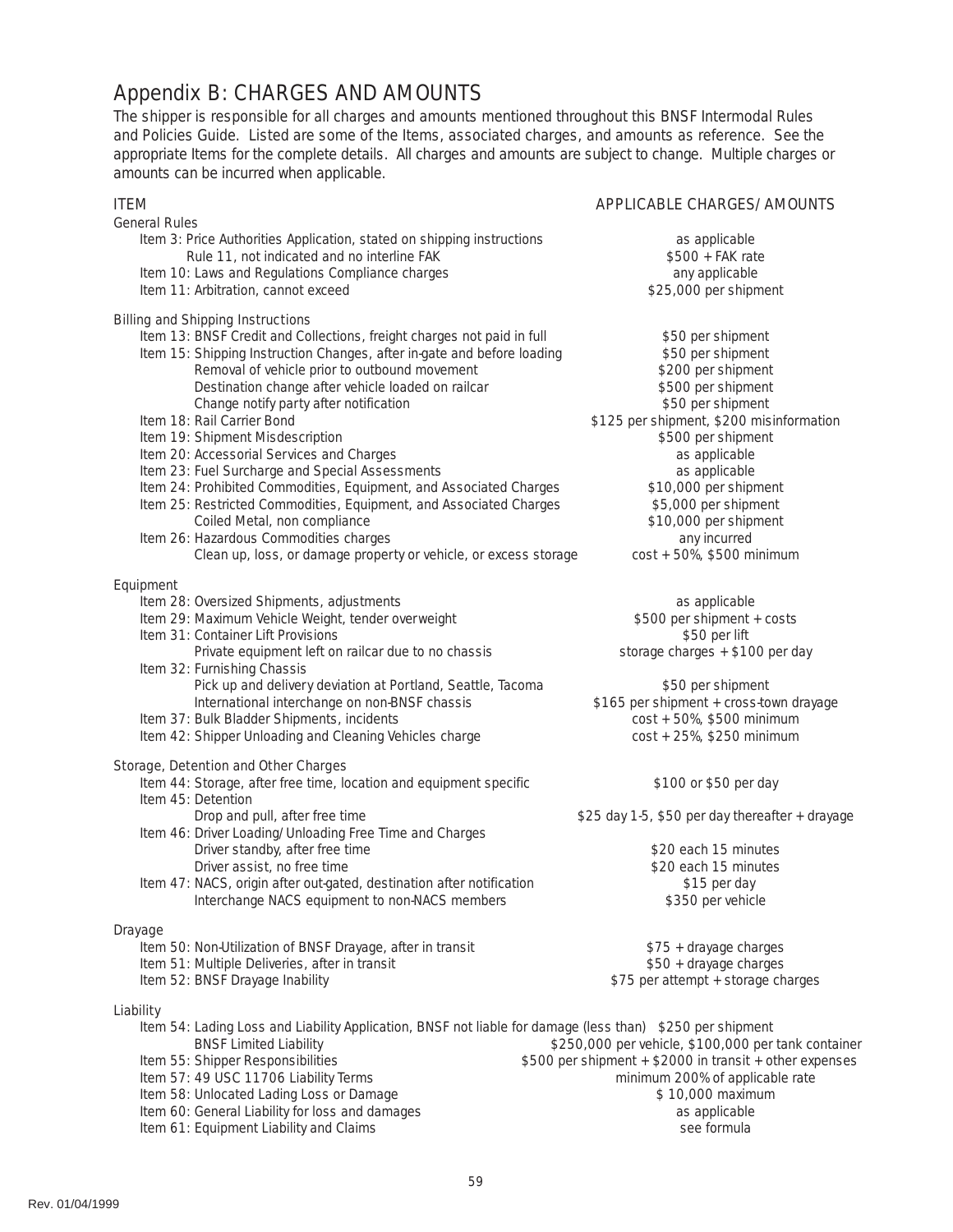# <span id="page-67-0"></span>Appendix C: PHONE NUMBERS

Phone numbers referenced within this document.

■ BNSF's Intermodal Business Unit: 1-888-IBU-BNSF (1-888-428-2673)

# Select from the following options:

Unit Tracing

# Logistics

- Intermodal Marketing Companies
- Truckload
- International
- Perishables
- 5 LTL
- Automotive
- Extended Coverage

# Marketing

- New Customers
- Intermodal Marketing Companies
- UPS,LTL and Postal
- Truckload and Refrigerated
- International
- National Accounts
- Spot Marketing

# C E O (Equipment Orders)

## Billing and Storage

- Shipping Instruction Changes Prior To In-Gate
- Shipping Instruction Changes After In-Gate
- Storage
- Detention
- Freight Billing/Accounts Receivable
- Service Interruptions
- Fax Shipping Instructions (Centralized Waybill Center Fax): 1-800-786-2455
- Notify Party Changes/Storage Fax Guarantee (Intermodal/Automotive Support Center Fax): 1-800-234-5079
- Notification Refusals (Notification Desk Fax): 1-800-699-9368
- Damage Prevention (Inspection Service Bureau): 1-800-333-4686
- NACS (Street) Interchange Fax: 1-800-228-7965
- Freight Claims: 1-800-234-9652 (phone)/1-913-435-4120 (fax)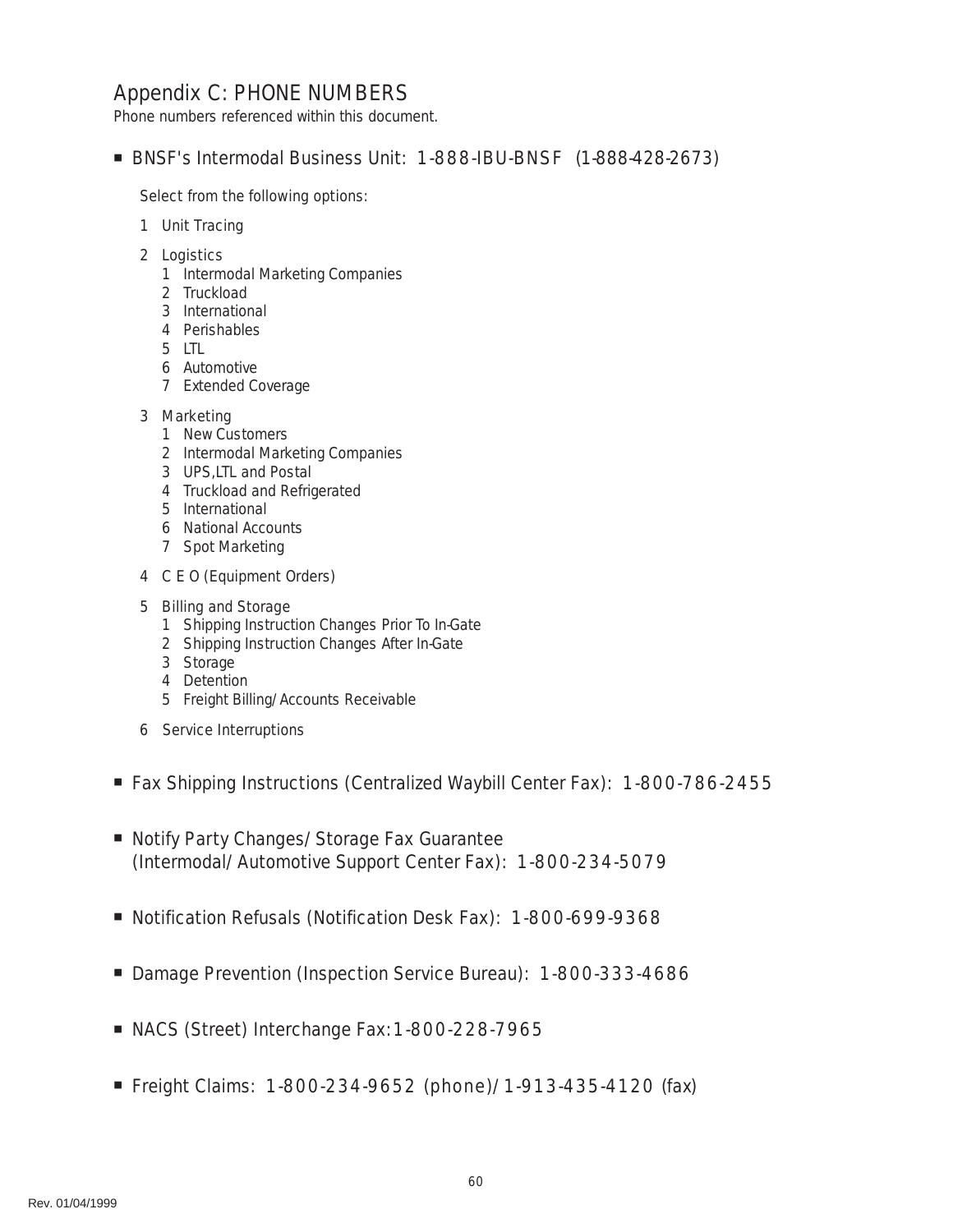#### **Please fill out this reply card and return to BNSF to indicate that you have received your new BNSF Intermodal Rules and Policies Guide.**

By returning this card, your name will be added to the mailing list to receive updates.

|  | Please send me ____________ more guides for other people in my organization.    |
|--|---------------------------------------------------------------------------------|
|  | Comments/Suggestions to improve this Rules and Policies Guide _________________ |
|  |                                                                                 |

 $\overline{a}$  , and the state of the state of the state of the state of the state of the state of the state of the state of the state of the state of the state of the state of the state of the state of the state of the state o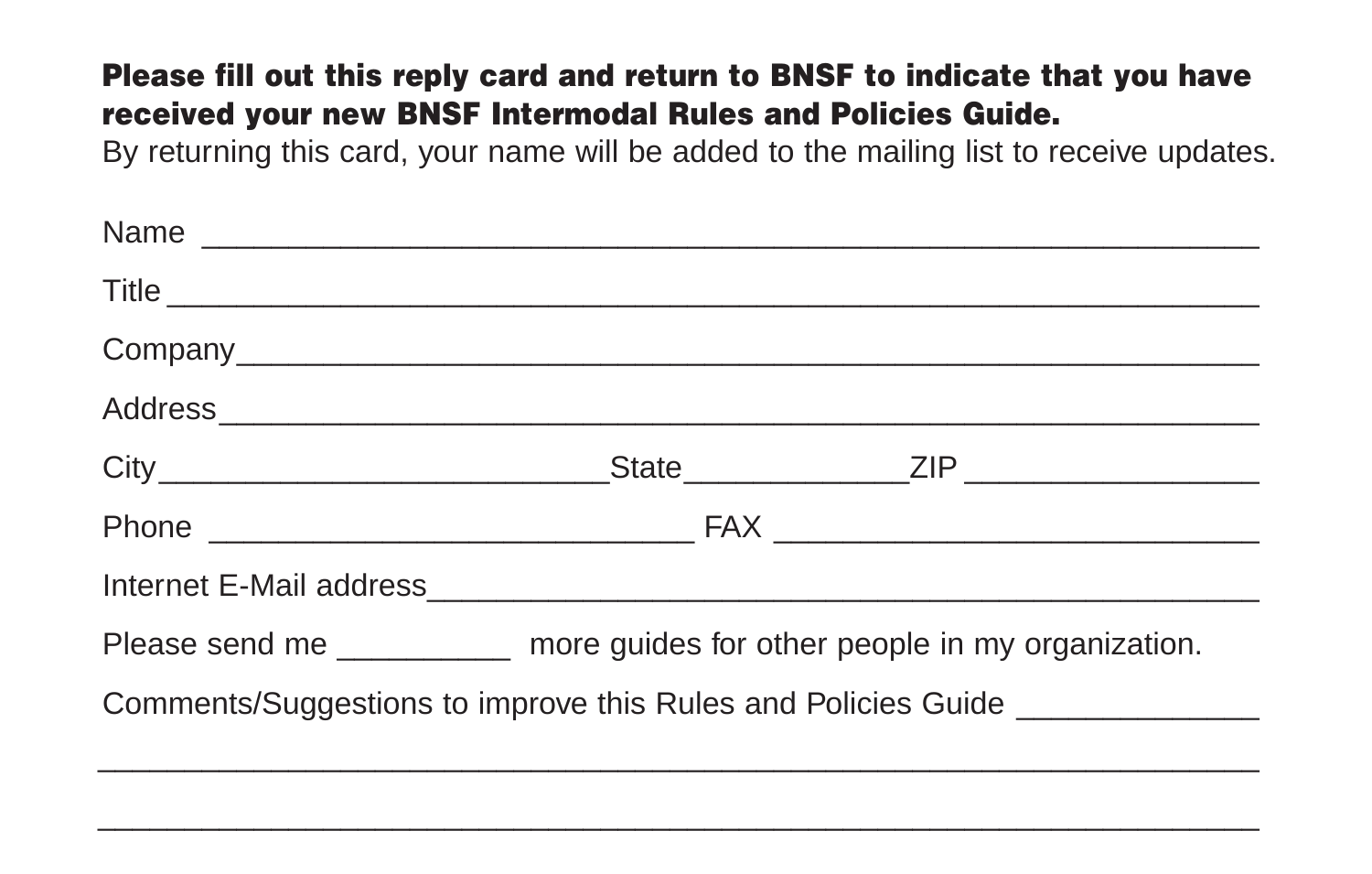# **BUSINESS REPLY MAIL**

FIRST-CLASS MAIL PERMIT NO 1252 FORT WORTH TX

POSTAGE WILL BE PAID BY ADDRESSEE

ATTN MARSHA LONG BURLINGTON NORTHERN SANTA FE PO BOX 961056 FORT WORTH TX 76161-9849

الملتانات الملتيان لتان بتنا المتماليات بالتابينا

NO POSTAGE **NECESSARY** IF MAILED IN THE UNITED STATES